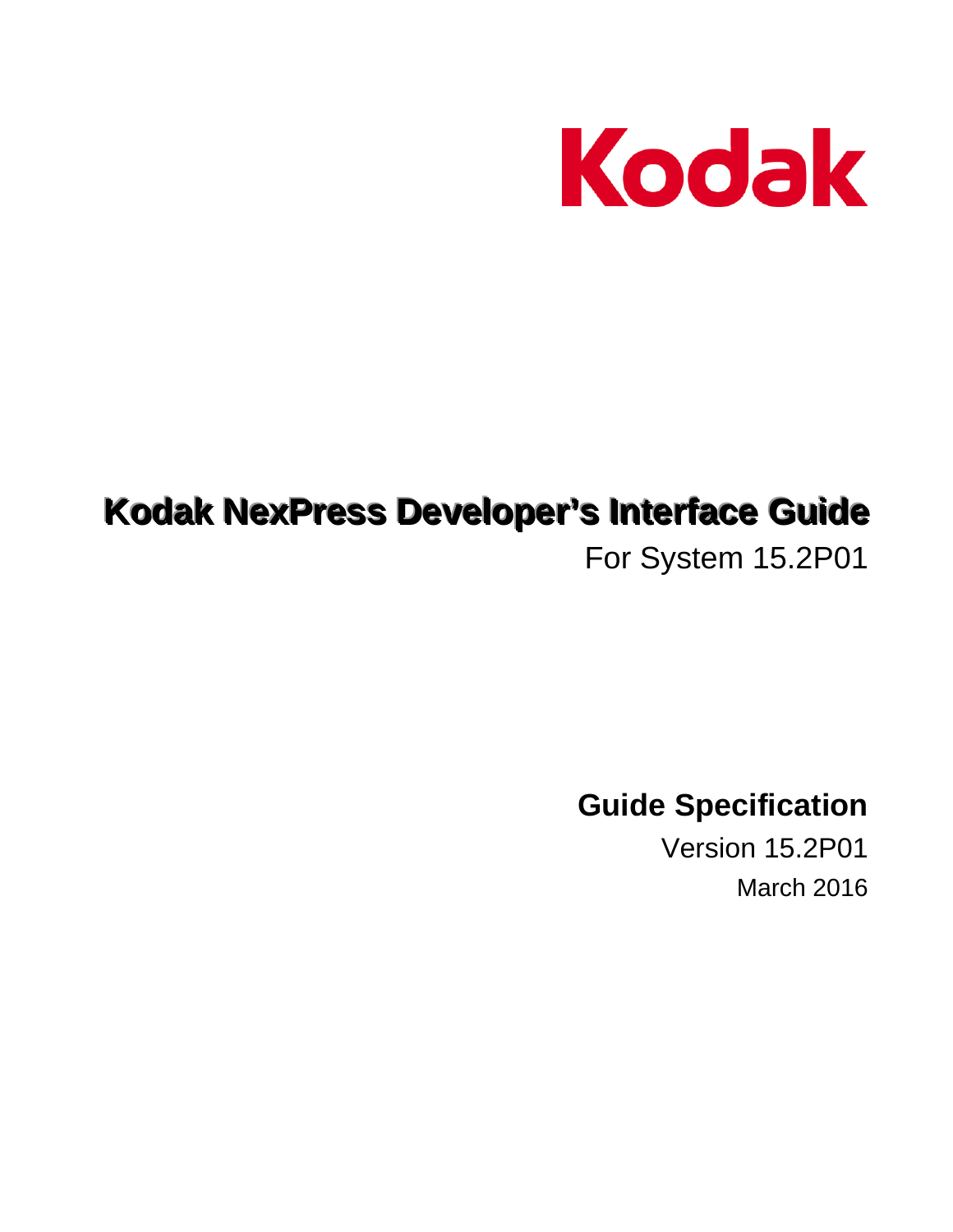# **LEGAL**

All rights reserved. No part of this work may be reproduced or transmitted in any form or by any means, electronic or mechanical, including photocopying, recording, or by any information storage or retrieval system, without the prior written permission of the copyright owner.

The information contained in this document and the accompanying written materials is provided "as is" without warranty of any kind, expressed or implied. Eastman Kodak Company specifically disclaims the warranties of fitness for a particular purpose and merchantability.

Eastman Kodak Company believes that the information contained within this document and the accompanying material to be correct. However, Eastman Kodak Company does not make any warranties of any kind, either express or implied, as to the correctness of this document or the accompanying material. Eastman Kodak Company specifically reserves the right to make any changes to the material contained in this document or the accompanying material without notice.

The information contained in this document and the accompanying material shall not by oral or written information or advice given by publisher, its dealers, distributors, agents, or employees create a warranty and you may not rely upon such information provided in this document and the accompanying material alone or in combination with advise given by Eastman Kodak Company related to the information provided in this document and the accompanying material to create any such warranty.

NEITHER EASTMAN KODAK COMPANY NOR ANYONE ELSE WHO HAS BEEN INVOLVED IN THE CREATION, PRODUCTION OR DELIVERY OF THIS DOCUMENT AND ACCOMPANYING DOCUMENTS SHALL BE LIABLE FOR ANY DIRECT, INDIRECT, CONSEQUENTIAL, OR INCIDENTAL DAMAGE (INCLUDING DAMAGE FOR LOSS OF BUSINESS PROFIT, BUSINESS INTERRUPTION, LOSS OF DATA, AND THE LIKE) ARISING OUT OF THE USE OF OR INABILITY TO USE THE INFORMATION CONTAINED IN THIS DOCUMENT AND ACCOMPANYING DOCUMENTS EVEN IF EASTMAN KODAK COMPANY HAS BEEN ADVISED OF THE POSSIBILITY OF SUCH DAMAGE.

Trademarked names may appear in this document. Rather than use a trademark symbol with every occurrence of a trademarked name, we use the names only in an editorial fashion and to the benefit of the trademark owner, with no intention of infringement of the trademark.

> Eastman Kodak Company 2400 Mt. Read Blvd Rochester, NY 14650 USA

© Kodak, 2006-2016. Kodak, NexPress, and NexTreme are trademarks of Kodak.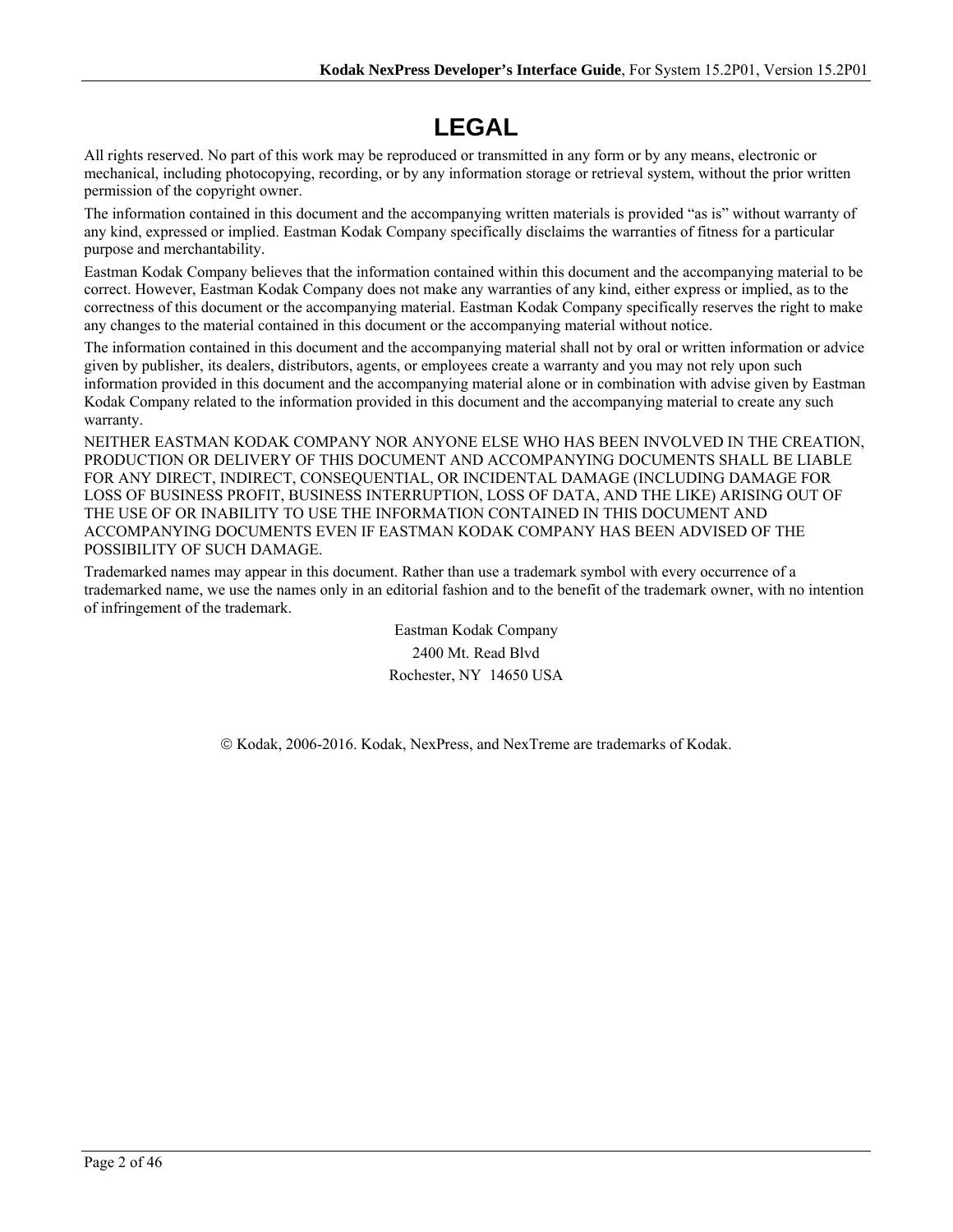# **Table of Contents**

| 1              |            |                |         |  |  |  |  |  |
|----------------|------------|----------------|---------|--|--|--|--|--|
|                | 1.1        |                |         |  |  |  |  |  |
|                | 1.2        |                |         |  |  |  |  |  |
|                | 1.3        |                |         |  |  |  |  |  |
|                | 1.4        |                |         |  |  |  |  |  |
|                | 1.5        |                |         |  |  |  |  |  |
| $\overline{2}$ |            |                |         |  |  |  |  |  |
|                | 2.1        |                |         |  |  |  |  |  |
|                | 2.2        |                |         |  |  |  |  |  |
|                | 2.3        |                |         |  |  |  |  |  |
|                | 2.4<br>2.5 |                |         |  |  |  |  |  |
|                | 2.6        |                |         |  |  |  |  |  |
|                | 2.7        |                |         |  |  |  |  |  |
|                | 2.8        |                |         |  |  |  |  |  |
|                |            | 2.8.1          |         |  |  |  |  |  |
|                | 2.9        |                |         |  |  |  |  |  |
|                |            | 291            |         |  |  |  |  |  |
|                | 2.10       |                |         |  |  |  |  |  |
|                |            | 2.10.1         |         |  |  |  |  |  |
|                | 2.11       |                |         |  |  |  |  |  |
|                |            |                |         |  |  |  |  |  |
|                | 2.12       |                |         |  |  |  |  |  |
|                | 2.13       |                |         |  |  |  |  |  |
|                | 2.14       |                |         |  |  |  |  |  |
| 3              |            |                |         |  |  |  |  |  |
|                | 3.1        |                |         |  |  |  |  |  |
|                |            | 3.1.1          |         |  |  |  |  |  |
|                |            | 3.1.2          |         |  |  |  |  |  |
|                | 3.2        |                |         |  |  |  |  |  |
|                |            | 3.2.1          |         |  |  |  |  |  |
|                | 3.3        |                |         |  |  |  |  |  |
|                | 3.4        |                |         |  |  |  |  |  |
|                |            | 3.4.1<br>3.4.2 |         |  |  |  |  |  |
|                |            | 3.4.3          |         |  |  |  |  |  |
|                |            |                | 3.4.3.1 |  |  |  |  |  |
|                |            |                | 3.4.3.2 |  |  |  |  |  |
|                |            |                | 3.4.3.3 |  |  |  |  |  |
|                |            |                | 3.4.3.4 |  |  |  |  |  |
|                |            | 3.4.4          |         |  |  |  |  |  |
|                |            |                | 3.4.4.1 |  |  |  |  |  |
|                |            |                | 3.4.4.2 |  |  |  |  |  |
|                |            |                | 3.4.4.3 |  |  |  |  |  |
|                |            | 3.4.5          |         |  |  |  |  |  |
|                |            |                | 3.4.5.1 |  |  |  |  |  |
|                |            |                | 3.4.5.2 |  |  |  |  |  |
|                |            |                | 3.4.5.3 |  |  |  |  |  |
| 4              |            |                |         |  |  |  |  |  |
|                | 4.1        |                |         |  |  |  |  |  |
|                |            | 4.1.1          |         |  |  |  |  |  |
|                | 4.2        |                |         |  |  |  |  |  |
|                |            | 4.2.1          |         |  |  |  |  |  |
|                |            | 4.2.2          |         |  |  |  |  |  |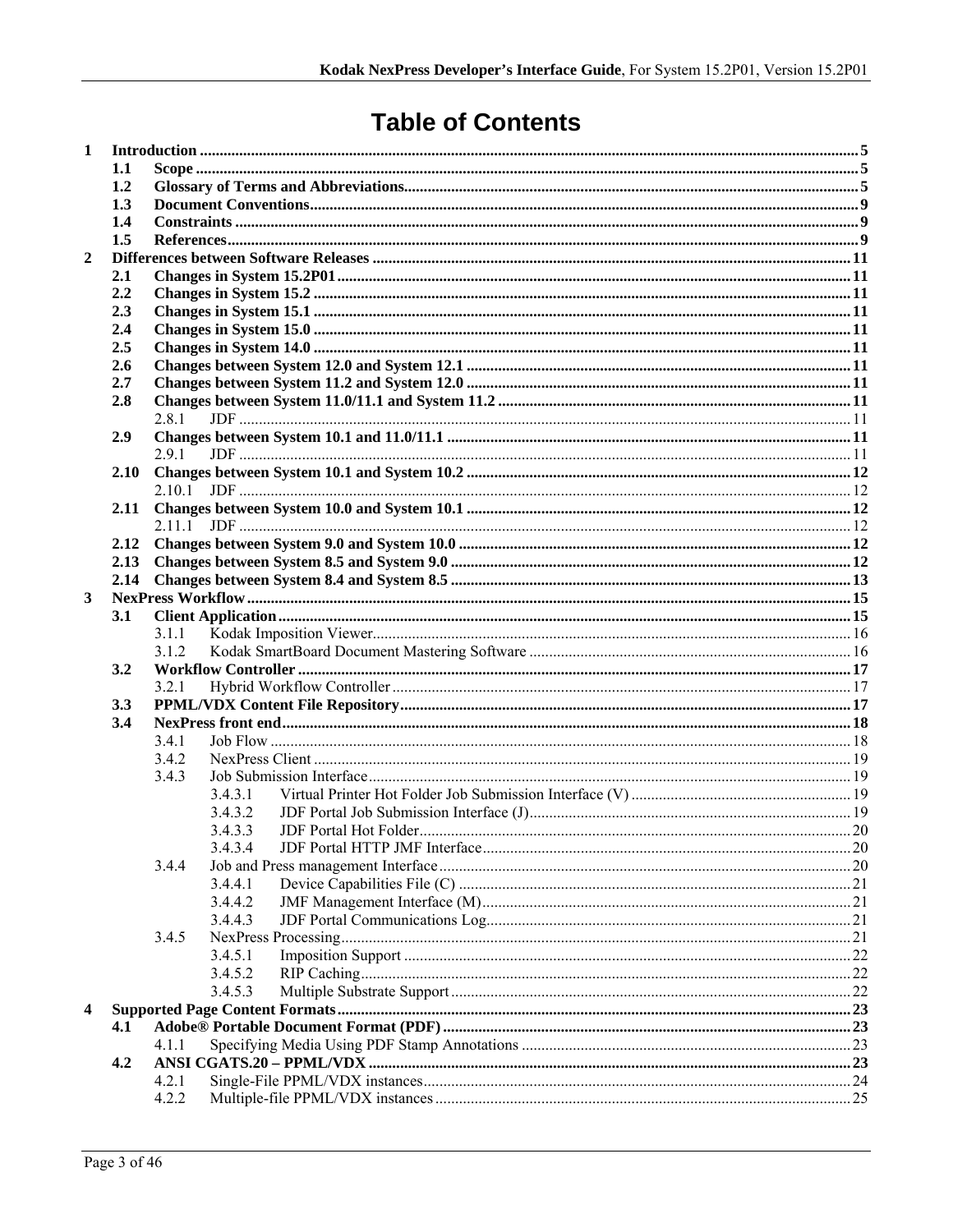|   | 4.3 |                |         |  |
|---|-----|----------------|---------|--|
|   | 4.4 |                |         |  |
|   | 4.5 |                |         |  |
| 5 |     |                |         |  |
|   | 5.1 |                |         |  |
|   | 5.2 |                |         |  |
|   |     | 5.2.1          |         |  |
|   |     | 5.2.2          |         |  |
|   |     | 5.2.3          |         |  |
|   | 5.3 |                |         |  |
|   |     | 5.3.1          |         |  |
|   |     | 5.3.2          |         |  |
|   |     | 5.3.3          |         |  |
| 6 |     |                |         |  |
|   | 6.1 |                |         |  |
|   |     | 6.1.1          |         |  |
|   |     | 6.1.2          |         |  |
|   |     | 6.1.3          |         |  |
|   |     | 6.1.4          |         |  |
|   |     | 6.1.5          |         |  |
|   | 6.2 |                |         |  |
|   |     | 6.2.1          |         |  |
|   |     | 6.2.2          |         |  |
|   |     | 6.2.3          |         |  |
|   |     |                | 6.2.3.1 |  |
|   |     | 6.2.4          |         |  |
|   |     |                | 6.2.4.1 |  |
|   |     |                | 6.2.4.2 |  |
|   |     |                | 6.2.4.3 |  |
|   |     |                | 6.2.4.4 |  |
|   |     | 6.2.5          |         |  |
|   |     | 6.2.6          |         |  |
|   |     | 6.2.7          |         |  |
| 7 |     |                |         |  |
|   | 7.1 |                |         |  |
|   |     | 7.1.1          |         |  |
|   |     | 7.1.2          |         |  |
|   |     | 7.1.3          |         |  |
|   |     |                |         |  |
|   |     | 7.1.4<br>7.1.5 |         |  |
|   |     |                |         |  |
|   | 7.2 |                |         |  |
|   |     | 7.2.1<br>7.2.2 |         |  |
|   |     | 7.2.3          |         |  |
|   |     |                |         |  |
|   |     | 7.2.4          |         |  |
|   |     | 7.2.5          |         |  |
|   |     | 7.2.6          |         |  |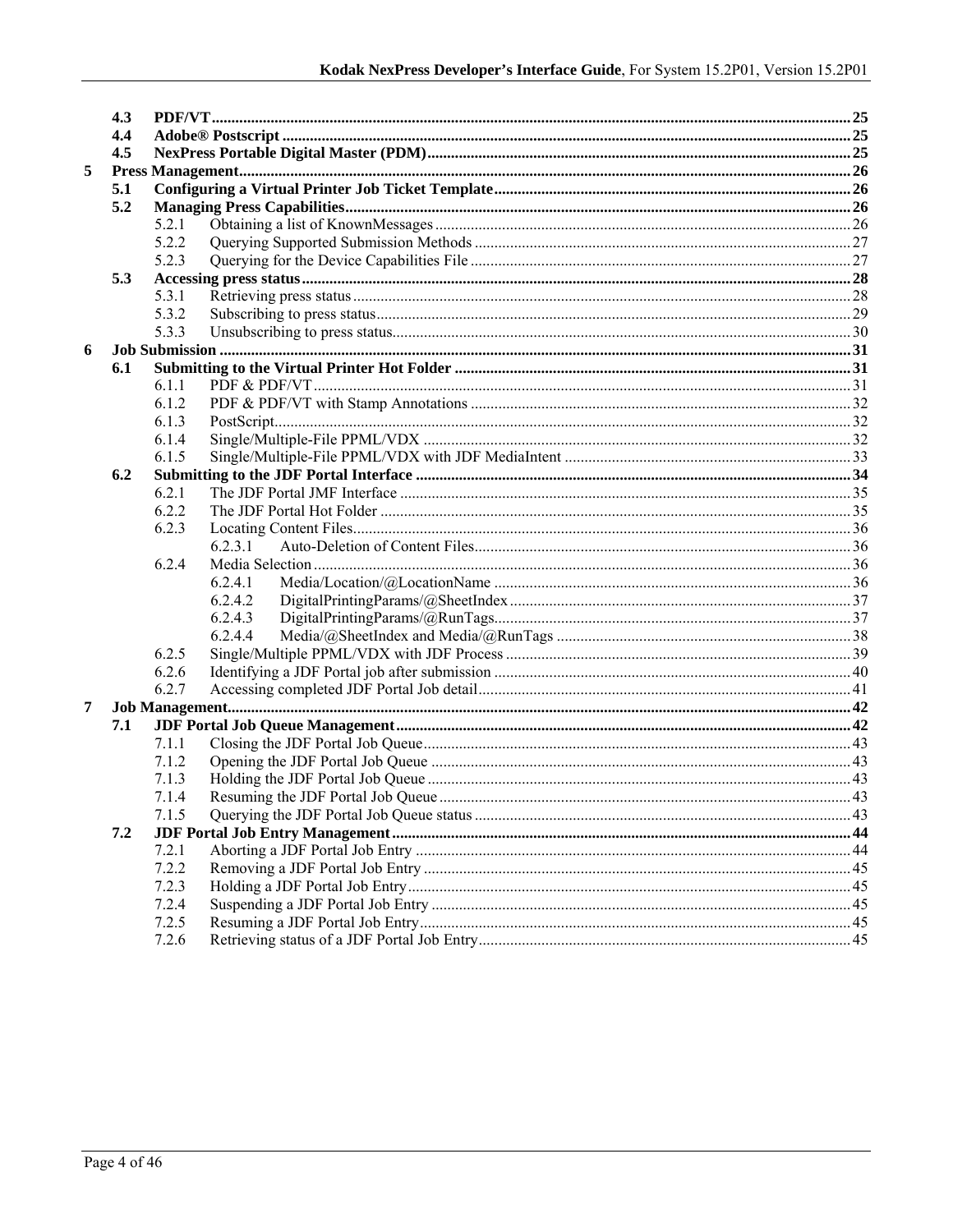# **1 Introduction**

The NexPress digital production color press is designed to handle a wide range of applications from short-run and quick turnaround, to variable data printing. It uses an open and standards-compliant architecture to integrate existing software applications. The NexPress digital production color press is driven by the NexPress front end controller. The NexPress front end is a scalable and open PDF-based product. It supports hot folder and JDF/JMF-based job submission and JMFbased job and press management.

Some of the key features of the NexPress front end are:

- Built upon Adobe® PDF-based workflow architecture
- **Scalable hardware**
- Accepts Job Definition Format (JDF) Job Tickets
- Supports hot folder submission
- Supports common static page description language (PDL) formats including Adobe® PDF, Adobe® PostScript.
- **Provides JDF/JMF interface for Job Ticket submission, queue management, and status messaging. (Submission** of a JDF Job Ticket can reference either PDF or Postscript content.)
- Supports variable data printing using ANSI Standard PPML/VDX.

## **1.1 Scope**

This document is one of two used by third party software developers who design software controllers and output drivers that target the NexPress family of digital production color presses. The complete set of documents is:

- Kodak NexPress Developer's Interface Guide [KNDIG] (This document)
- Kodak NexPress Developer's Interface Reference [KNDIR]

The **Kodak NexPress Developer's Interface Guide** is the main user document. It references the [KNDIR], and provides user description of the various job submission, job management and press management operations for the NexPress front end. This guide also identifies the various content formats for the NexPress products, and describes the job submission methods and control interfaces using these content formats. Detail on the specific formats is provided in the [KNDIR].

The **Kodak NexPress Developer's Interface Reference** provides technical detail on interfaces used in JDF and PPML/VDX submission and in control of the JDF portal. This technical companion document to the [KNDIG] is intended as a reference. The syntax and semantics of Device Capabilities, JDF Intent, JDF Process, JMF and PPML/VDX used by the NexPress front end is provided within this reference document.

These documents do not describe the interface between the NexPress front end and print engine. This interface is not intended to be accessible to third-party workflow tool developers.

It is assumed that readers of this document have a working understanding of the Job Definition Format (i.e. JDF), the Adobe® Portable Document Format (i.e. PDF), and the PPML/VDX standard.

## **1.2 Glossary of Terms and Abbreviations**

The table below explains terms and concepts used throughout this document, which may or may not be unique to the system environment described in this document.

| Term         | <b>Definition</b>                                                                                                                                                                                   |
|--------------|-----------------------------------------------------------------------------------------------------------------------------------------------------------------------------------------------------|
| <b>CGATS</b> | Committee for Graphic Arts Technologies Standards – an ANSI accredited standards<br>body that develops technical standards for the graphic arts industry.<br>http://www.NPES.org                    |
| CIP4         | International Cooperation for Integration of Processes in Prepress, Press, and Postpress.<br>The consortium responsible for creating and maintaining the JDF Specifications.<br>http://www.CIP4.org |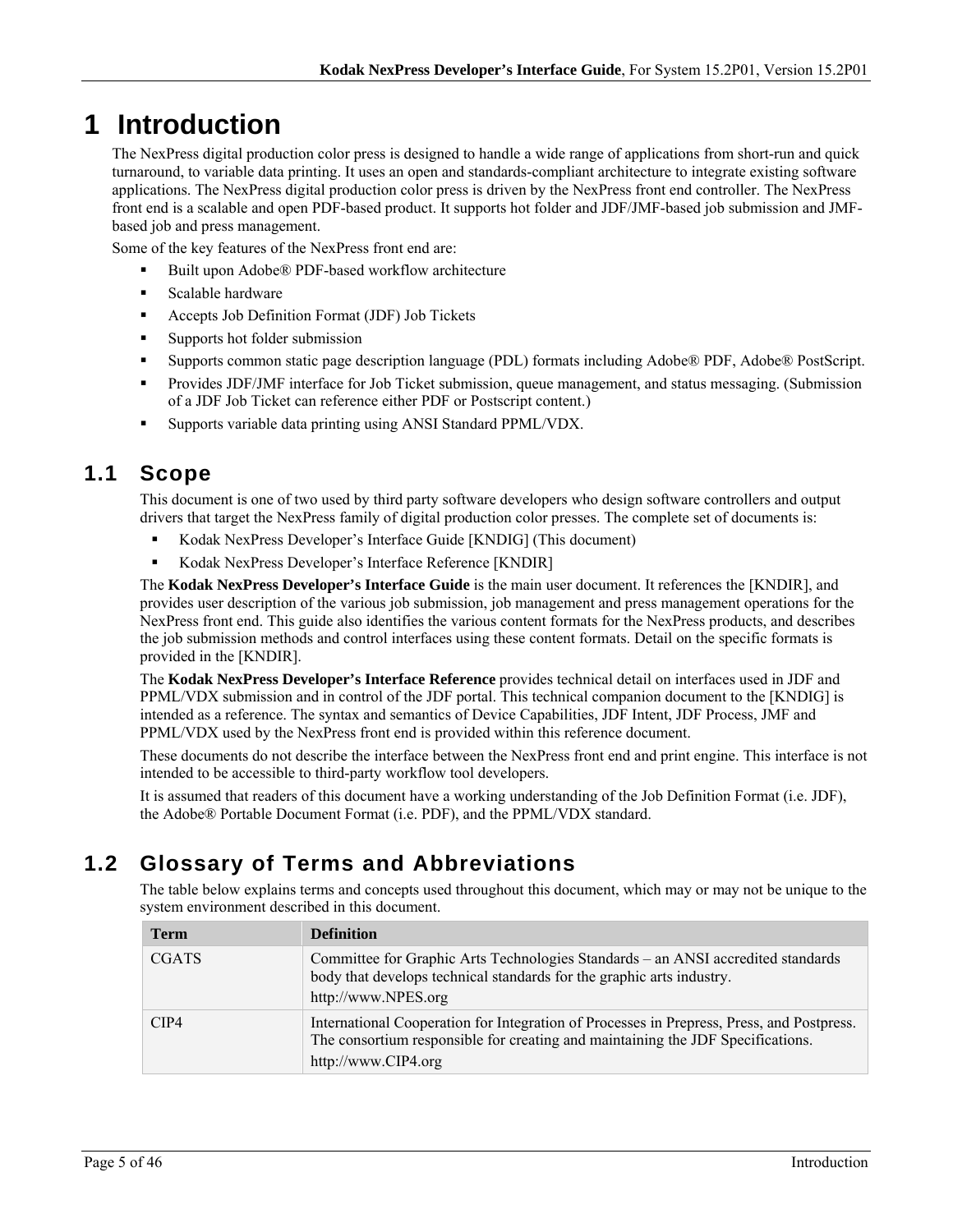| <b>Term</b>                                         | <b>Definition</b>                                                                                                                                                                                                                                                                                                                                                                                                                                                                                                                                                                                                                                                                                      |  |  |  |
|-----------------------------------------------------|--------------------------------------------------------------------------------------------------------------------------------------------------------------------------------------------------------------------------------------------------------------------------------------------------------------------------------------------------------------------------------------------------------------------------------------------------------------------------------------------------------------------------------------------------------------------------------------------------------------------------------------------------------------------------------------------------------|--|--|--|
| <b>Combined Process</b><br>node                     | A JDF processes node definition that is an aggregate of several JDF processes. Such<br>combined JDF process node definitions serve to model multiple function devices. See<br>NexPress Combined Process Node.                                                                                                                                                                                                                                                                                                                                                                                                                                                                                          |  |  |  |
| Component                                           | Various versions or parts of semi-finished print products.                                                                                                                                                                                                                                                                                                                                                                                                                                                                                                                                                                                                                                             |  |  |  |
| Device Capabilities;<br>Device Capabilities<br>File | The Device Capabilities file is a proprietary XML data file stored in the NexPress front<br>end. It is named DevCaps.xml. This file provides a mechanism to inform client<br>software applications of the system features and resources available on the NexPress<br>digital production color press. Features include items such as output sheet delivery and<br>finishing capabilities that are dependent on the press configuration. Resources include a<br>complete characterization of all qualified substrates and their names, lists of installed<br>fonts and ICC color profiles, and the names of defined Virtual Printer Hot Folders.                                                         |  |  |  |
| <b>DFE</b>                                          | Digital Front End — The device that processes a print job (including impositioning and<br>Ripping) and sends rasterized print data to the NexPress print engine for imaging onto<br>media. It is referred throughout this document as the Kodak NexPress front end.                                                                                                                                                                                                                                                                                                                                                                                                                                    |  |  |  |
| <b>DIG</b>                                          | Developer's Interface Guide - A NexPress document that specifies the use of the<br>various interfaces for submitting jobs and managing the press. Provides technical<br>information for third-party application developers to successfully integrate their<br>solution with the Kodak NexPress digital production color press.                                                                                                                                                                                                                                                                                                                                                                         |  |  |  |
| Document                                            | A meaningful unit of information. It may be represented in various ways including as a<br>file, as a part of a file, or by printed output from a job.                                                                                                                                                                                                                                                                                                                                                                                                                                                                                                                                                  |  |  |  |
| <b>DTD</b>                                          | Data Type Dictionary                                                                                                                                                                                                                                                                                                                                                                                                                                                                                                                                                                                                                                                                                   |  |  |  |
| Hot Folder                                          | A hot folder is a file system directory that is monitored by a software process. Files<br>placed into a hot folder are treated as input data and are processed by the software<br>monitoring the hot folder. JDF uses this mechanism for file-based JDF job ticket<br>submission.                                                                                                                                                                                                                                                                                                                                                                                                                      |  |  |  |
| Internal Job Queue                                  | NexPress Job Queue containing jobs submitted through both the JDF Portal interface<br>and Virtual Printer Hot Folders.                                                                                                                                                                                                                                                                                                                                                                                                                                                                                                                                                                                 |  |  |  |
| JDF                                                 | The Job Definition Format (JDF) is an evolving industry standard created and<br>maintained by the International Cooperation for the Integration of Processes in<br>Prepress, Press, and Postpress (CIP4). JDF is an extensible, XML-based format built on<br>existing technologies such as the Portable Job Ticket Format (PJTF) from Adobe® and<br>on the Print Production Format (PPF) from CIP3.<br>JDF provides a container for a universal electronic job ticket for all kinds of print<br>production data. A JDF structure can describe both the print product to be produced<br>(intent) and the steps required to produce it (processes). The NexPress front end only<br>consumes JDF process. |  |  |  |
| JDF device                                          | As defined in the JDF Specification, a JDF device interprets JDF data, identifies a<br>compatible process node definition, and employs a machine that executes it<br>appropriately.                                                                                                                                                                                                                                                                                                                                                                                                                                                                                                                    |  |  |  |
| JDF job ticket                                      | An XML data structure that specifies a print job. It may include both a print product<br>description (product intent) and process definition (JDF Process). A JDF job ticket is<br>comprised of one or more JDF nodes. Submission through the NexPress JDF Portal<br>requires a JDF job ticket containing a single JDF process node.                                                                                                                                                                                                                                                                                                                                                                   |  |  |  |
| <b>JDF</b> Portal                                   | The NexPress front end's job submission interface that conforms to the JDF<br>Specification and accepts JDF job tickets either by file-based submission to a JDF Hot<br>Folder, or by a SubmitQueueEntry JMF message.                                                                                                                                                                                                                                                                                                                                                                                                                                                                                  |  |  |  |
| JDF Portal Job Queue                                | Queue containing only jobs submitted through the JDF Portal interface.                                                                                                                                                                                                                                                                                                                                                                                                                                                                                                                                                                                                                                 |  |  |  |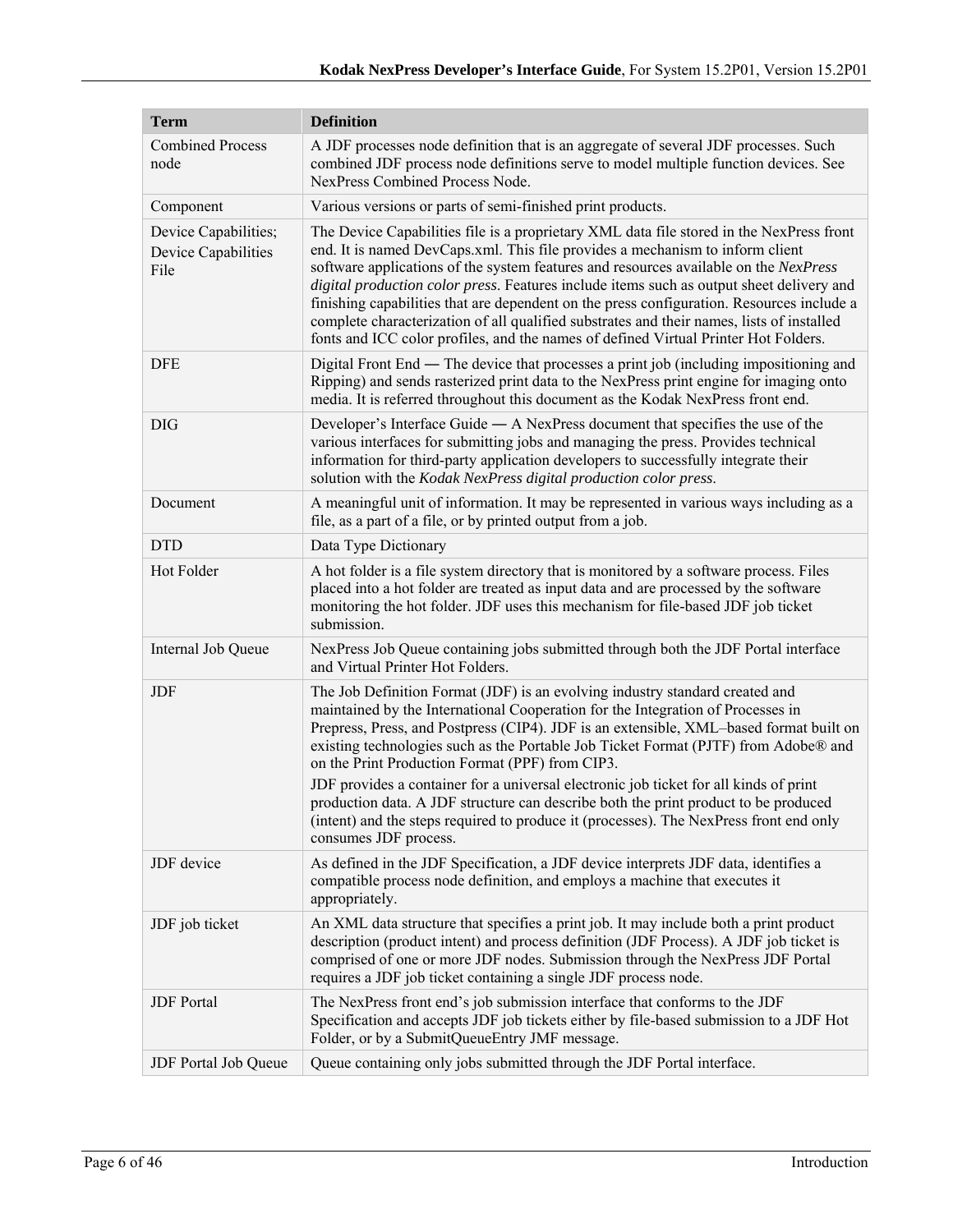| <b>Term</b>                                 | <b>Definition</b>                                                                                                                                                                                                                                                                                                                                                                                                                                                                                                                                 |  |  |  |
|---------------------------------------------|---------------------------------------------------------------------------------------------------------------------------------------------------------------------------------------------------------------------------------------------------------------------------------------------------------------------------------------------------------------------------------------------------------------------------------------------------------------------------------------------------------------------------------------------------|--|--|--|
| JDF process                                 | A JDF node that specifies a unit of work or a step in the job workflow. Stitching,<br>DigitalPrinting, Imposition, and LayoutPreparation are examples of JDF Processes. A<br>JDF Process node often specifies the unit of work to be done by a JDF Device. The<br>NexPress front end only supports a single combined process node that lists all the<br>required JDF processes.                                                                                                                                                                   |  |  |  |
| JDF resources                               | JDF elements (such as Media, MediaIntent, or Component) that are input to or output<br>from a JDF process or product intent node. JDF resources are always defined as sub-<br>elements of the ResourcePool. The JDF device may consume physical resources that<br>are input to JDF processes (e.g., substrate described by a Media resource input to a<br>digital printing process).                                                                                                                                                              |  |  |  |
| JMF                                         | Job Messaging Format — JDF Specification: "JMF is a subset of JDF that handles<br>communication among JDF controllers and equipment on the shop floor JMF can be<br>used to establish a queue, discover the capabilities of a JDF-enabled device, determine<br>the status of a device, e.g., "RIPing", "Idle", and so on."                                                                                                                                                                                                                        |  |  |  |
| Job                                         | A unit of work that can processed separately. A job within a printing system may be a<br>part of a larger job from the perspective of a print shop. JDF specifies what needs to be<br>produced in a job and how it is to be accomplished. Typically, a job consists of work<br>done on one or more files, using a set of resources, to produce output.                                                                                                                                                                                            |  |  |  |
| Media Catalog                               | A data resource managed by the NexPress front end that contains a profile entry for<br>each substrate, or medium, supported by this NexPress digital production color press.<br>Each profile entry describes physical characteristics of a supported medium, and the<br>medium name.                                                                                                                                                                                                                                                              |  |  |  |
| <b>NCF</b>                                  | NexPress Capabilities Format. See also: Device Capabilities                                                                                                                                                                                                                                                                                                                                                                                                                                                                                       |  |  |  |
| NexPress digital<br>production color press  | The Kodak NexPress print engine and front end (DFE).                                                                                                                                                                                                                                                                                                                                                                                                                                                                                              |  |  |  |
| NexPress print engine                       | The printing device component of the NexPress digital production color press                                                                                                                                                                                                                                                                                                                                                                                                                                                                      |  |  |  |
| <b>NexPress Combined</b><br>Process node    | A JDF-Combined Process node (value of the Types attribute is <i>Combined</i> ) that<br>conforms to the restrictions identified in the Kodak NexPress Developer's Interface<br>Reference. The NexPress digital production color press Combined Process Node<br>includes LayoutPreparation, Imposition, ColorSpaceConversion, Interpreting,<br>Rendering, Screening, and DigitalPrinting. Beginning with Release 10.1, only<br>Digital Printing is required in JDF/ $\omega$ Types, other parameters will use default settings if<br>not specified. |  |  |  |
| NexPress Conforming<br><b>Content Files</b> | Content files assembled from composite pages and specified in reader order, including<br>Adobe® PDF documents for static jobs and ANSI CGATS.20 (PPML/VDX) for<br>variable data jobs.<br>NexPress Conforming Content Files may also represent a sequence of pre-imposed<br>sheet surfaces for both static PDF jobs and variable PPML/VDX jobs; each PDF or<br>PPML page definition is a pre-imposed layout to be printed 1-up onto a sheet surface.                                                                                               |  |  |  |
| NexPress front end                          | The DFE processor of the NexPress digital production color press                                                                                                                                                                                                                                                                                                                                                                                                                                                                                  |  |  |  |
| Page                                        | A unit of content that is normally imaged onto a rectangular area of a surface of an<br>output medium. The page is normally the unit of output to which medium selection,<br>imposition, and a variety of other output processing options are applied.                                                                                                                                                                                                                                                                                            |  |  |  |
| <b>PDF</b>                                  | Adobe® Portable Document Format                                                                                                                                                                                                                                                                                                                                                                                                                                                                                                                   |  |  |  |
| PDF/VT                                      | Portable Document Format / Variable Transactional                                                                                                                                                                                                                                                                                                                                                                                                                                                                                                 |  |  |  |
| PDL                                         | Page Description Language (i.e. Adobe® PostScript).                                                                                                                                                                                                                                                                                                                                                                                                                                                                                               |  |  |  |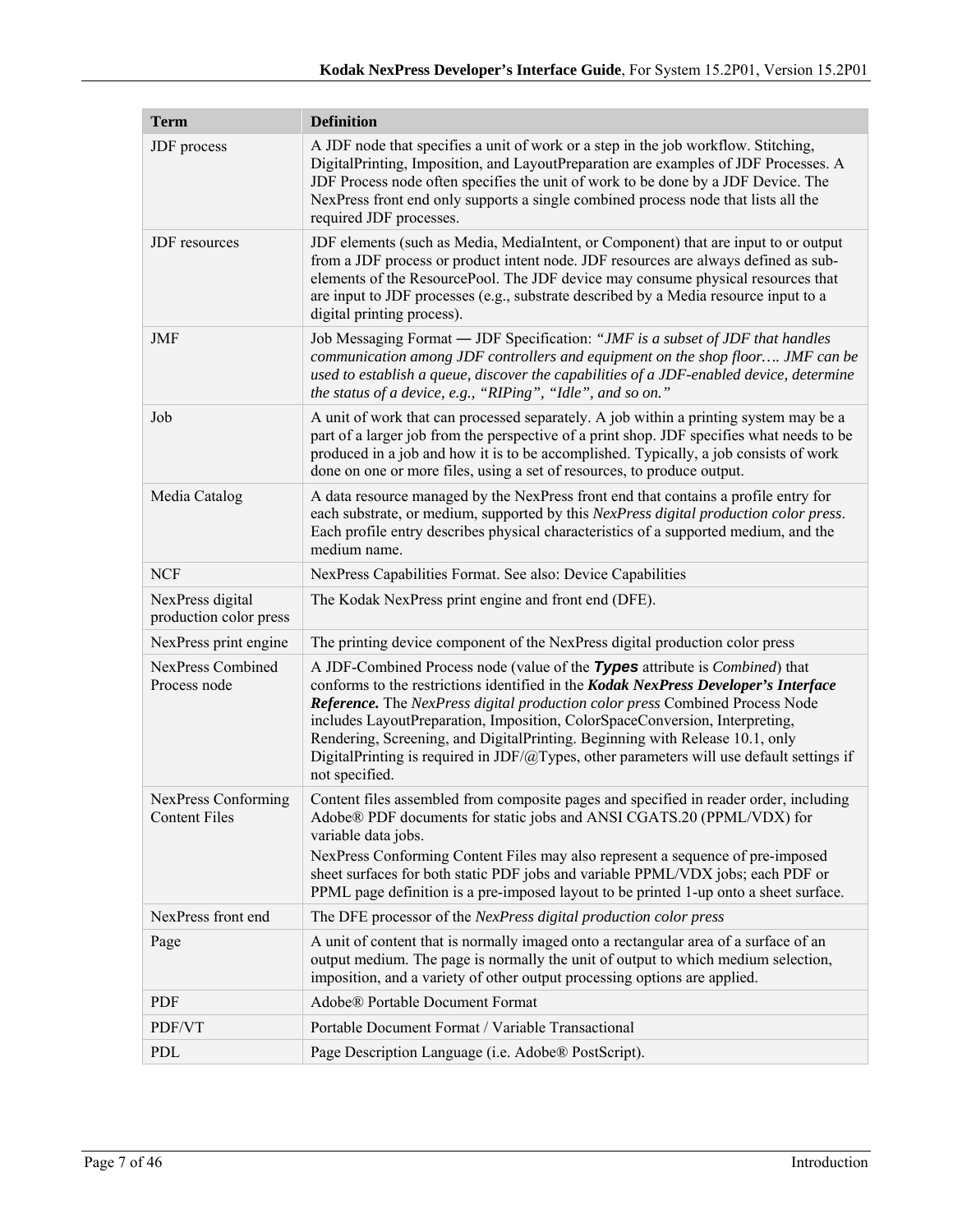| <b>Term</b>                          | <b>Definition</b>                                                                                                                                                                                                                                                                                                                                                                                                                                                                                                                                                                                                                                                                                                           |
|--------------------------------------|-----------------------------------------------------------------------------------------------------------------------------------------------------------------------------------------------------------------------------------------------------------------------------------------------------------------------------------------------------------------------------------------------------------------------------------------------------------------------------------------------------------------------------------------------------------------------------------------------------------------------------------------------------------------------------------------------------------------------------|
| PDM (VDX)                            | Portable Digital Master version 2.01 - an early draft of what is now the fully balloted<br>and accredited ANSI CGATS.20-2002 PPML/VDX standard. This is the optimized<br>Structured Document Format used by earlier versions of the NexPress front end for<br>representing the page content of a VDP job. Like PPML/VDX, this also is a PDF-based<br>format that contains PPML data and is used to encode the many Recipient Instances of<br>a VDP job in a highly optimized way. PDM support by the NexPress front end will be<br>deprecated in the future.                                                                                                                                                                |
| <b>PJTF</b>                          | Portable Job Ticket Format — Developed by Adobe®, this is is the internal data format<br>for representing job ticket control information in the NexPress front end. JDF job<br>tickets are converted to PJTF upon submission.                                                                                                                                                                                                                                                                                                                                                                                                                                                                                               |
| <b>PPML</b>                          | Personalized Print Markup Language - Name of the XML-based variable data mark-<br>up language developed by the Print On Demand initiative (PODi). PPML provides<br>semantics for object-level reusability of graphical content. The PDF-based PPML/VDX<br>and PDM formats use PPML data to describe Instance documents and their pages.                                                                                                                                                                                                                                                                                                                                                                                     |
| PPML/VDX                             | Personalized Print Markup Language/Variable Data eXchange — The CGATS.20<br>ANSI standard PDF and PPML-based file format for representing variable content<br>documents. A Structured Document Format that may be device and workflow-<br>independent. It separates the variable data creative design process from the details of<br>the print manufacturing process. This standard was accredited after the first release of<br>the NexPress digital production color press. PDM is closely related to this standard.<br>Like PDM, it is PDF-based and uses PPML data to describe Recipient Instances and<br>their pages. PPML data is embedded within one of the PDF files of the set files that<br>comprise an Instance. |
| Recipient Instance                   | The pages of a VDP content data stream that belong to a particular recipient.<br>Represented in the PPML data of a PPML/VDX instance as a JOB element.                                                                                                                                                                                                                                                                                                                                                                                                                                                                                                                                                                      |
| <b>RIP</b>                           | Raster Image Processor – converts vector and sampled image data interpreted from<br>page content formats such as PDF, PostScript, and PPML/VDX into raster image data<br>that is used to drive the print imaging apparatus of the digital printer.                                                                                                                                                                                                                                                                                                                                                                                                                                                                          |
| <b>SDK</b>                           | Software Developer's Kit $-A$ collection of documentation and tools intended to<br>enable third party application developers to successfully integrate their variable data<br>solutions (using ANSI PPML/VDX) with the NexPress digital production color press.                                                                                                                                                                                                                                                                                                                                                                                                                                                             |
| Sheet                                | A unit of a medium, typically a sheet of paper or an area on a continuous roll of roll-fed<br>paper, on which output is printed. Sheets may be cut and folded after printing. For<br>example, a sheet with no folds may contain one or two Pages, one per imaged side; a<br>brochure with one fold may contains four Pages, one located on each side of the fold<br>per side.                                                                                                                                                                                                                                                                                                                                               |
| Structure component                  | A partial component of a print product such as the cover pages, body pages, dust cover,<br>or insert pages of a book. Note that a book may be an assembly of structure<br>components.                                                                                                                                                                                                                                                                                                                                                                                                                                                                                                                                       |
| <b>Structured Document</b><br>Format | Page content definition format that is structured such that the data that makes up<br>graphical page definitions are defined independent of each other (e.g. Adobe® PDF and<br>ANSI PPML/VDX). The pages of a document using Structured Document Format may<br>be indexed and the data can be efficiently accessed in random fashion.                                                                                                                                                                                                                                                                                                                                                                                       |
| <b>URI</b>                           | Uniform Resource Identifier as defined in RFC 2396: Uniform Resource Identifiers<br>(URI)                                                                                                                                                                                                                                                                                                                                                                                                                                                                                                                                                                                                                                   |
| URL                                  | Uniform Resource Locator as defined in RFC 2396: Uniform Resource Identifiers<br>(URI)                                                                                                                                                                                                                                                                                                                                                                                                                                                                                                                                                                                                                                      |
| <b>VDP</b>                           | Variable Data Printing — The concept of customizing each print (or Instance) of a run<br>of a digital print job.                                                                                                                                                                                                                                                                                                                                                                                                                                                                                                                                                                                                            |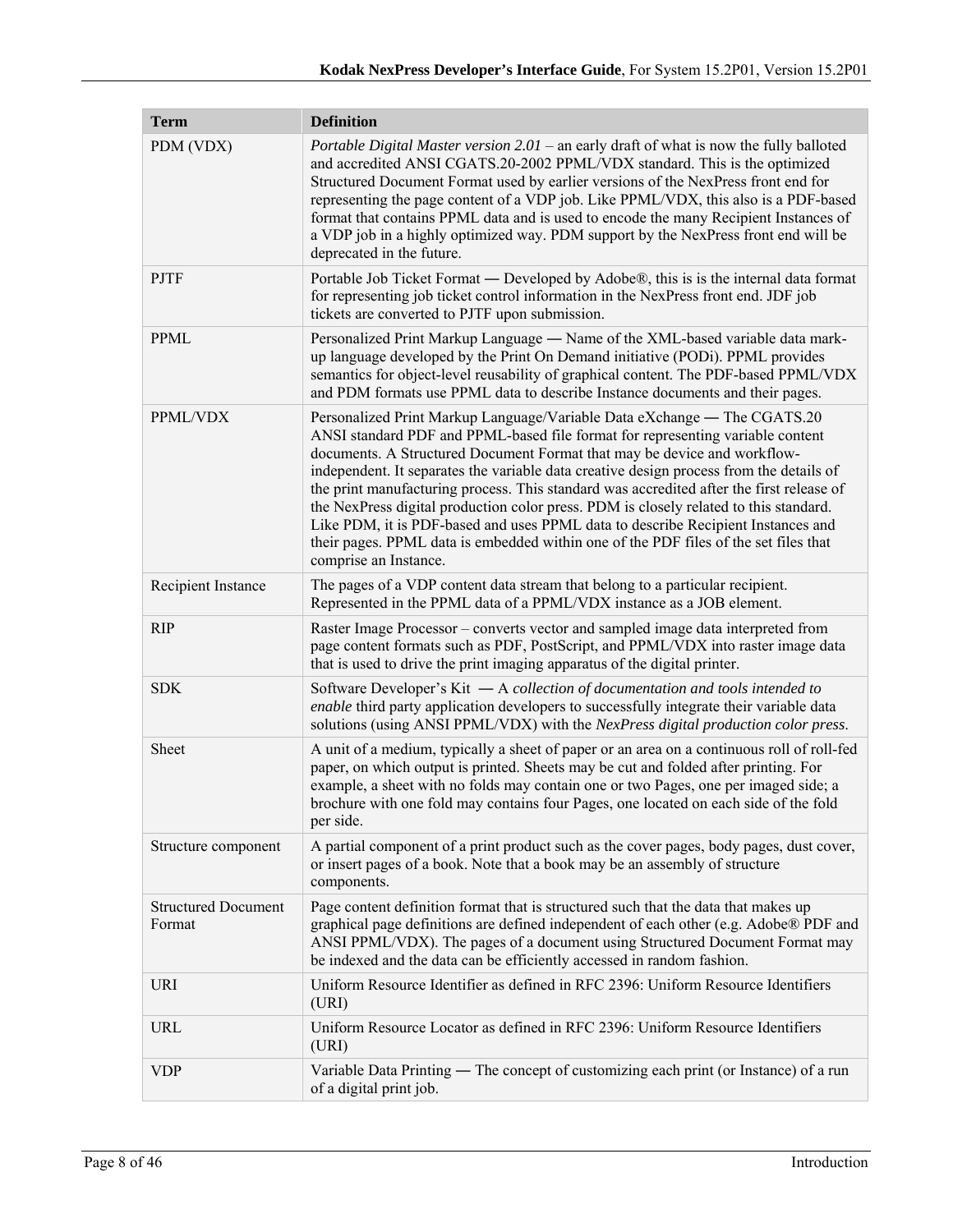| <b>Term</b>                   | <b>Definition</b>                                                                                                                                                                                                                                                                                                               |
|-------------------------------|---------------------------------------------------------------------------------------------------------------------------------------------------------------------------------------------------------------------------------------------------------------------------------------------------------------------------------|
| <b>VDX</b>                    | Short term for PPML/VDX. See PPML/VDX                                                                                                                                                                                                                                                                                           |
| Virtual Printer Hot<br>Folder | An active operating system folder that provides a mechanism to submit print job data<br>for execution by the NexPress front end. Each Virtual Printer Hot Folder has a pre-<br>assigned Virtual Printer Job Ticket that specifies processing requirements for the PDF,<br>PDM2, PostScript, or PPML/VDX data submitted into it. |
| <b>VPITT</b>                  | Virtual Printer Job Ticket Template – Specifies settings required by NexPress front end<br>to process content files submitted into a Virtual Printer Hot Folder. The NexPress<br>Client software is used to specify its settings.                                                                                               |
| XML                           | Extensible Markup Language                                                                                                                                                                                                                                                                                                      |

## **1.3 Document Conventions**

This section identifies the standard conventions used in this document. Following these conventions will help ensure consistency throughout the document.

- 1) PDF operators, PDF keywords, the names of keys in PDF dictionaries, and other predefined names are written in a bold sans serif type font; for example, the **ID** key.
- 2) Operands of PDF operators or values of dictionary keys are written in an italic sans serif font, for example the */Catalog* key.
- 3) PPML and JDF element and XML element names in general are written in a bold sans serif type font, for example the **DOCUMENT** element.
- 4) Values of attributes of XML elements are written in an italic sans serif font. For example: *LineArt.*
- 5) Attribute names of PPML and XML elements are written in a bold italic sans serif font. For example, the *ProcessColorModel* attribute of the **ColorColorantControl** element.
- 6) In some cases the Xpath notation may also be used when showing the relationship of an XML element attribute or sub-element to an element. For example: *ColorantControl/@ProcessColorModel*.
- 7) Placeholders for normally variable information are written in an italic serif font. For example: "The first value specifies the number of *columns* of page cells and the second value specifies the number of *rows* of page cells in the multi–up grid".
- 8) Within examples, use of bold font has no technical significance and is used for emphasis only.

## **1.4 Constraints**

- 1) Similar to the CIP4 Interoperability Conformance Specification (ICS) documents, all NexPress front end supported elements, sub-elements, and attributes are presented in this document in a tabular format with the following column headings: "Name or Value", "Manager", "Worker", and "Description". Please refer to [BICS] for how to read ICS documents if further understanding of notations and format is needed.
- 2) NexPress front end also conforms to the size limits for attribute values as specified in [BICS].
- 3) Refer to [JDF] for additional detail on specific JDF references mentioned in this document. Information from the JDF Specification will not be duplicated in this document whenever possible. This will help in maintenance of this document and help to eliminate any discrepancies with [JDF].
- 4) NexPress front end, System 9.0 uses JDF 1.3.

## **1.5 References**

- [ 1 ] Adobe® Portable Document Format Reference Manual, Version 1.6, 2004, Adobe® Systems Incorporated, [PDF]
- [ 2 ] Adobe Portable Job Ticket Format Technical Note #5620, Version 1.1, April 1999, Adobe Systems Incorporated, http://partners.adobe.com/asn/developer/PDFS/TN/5620.pdf, [PJTF]
- [ 3 ] JDF Specification, Release 1.3, September 2005, www.cip4.org, [JDF]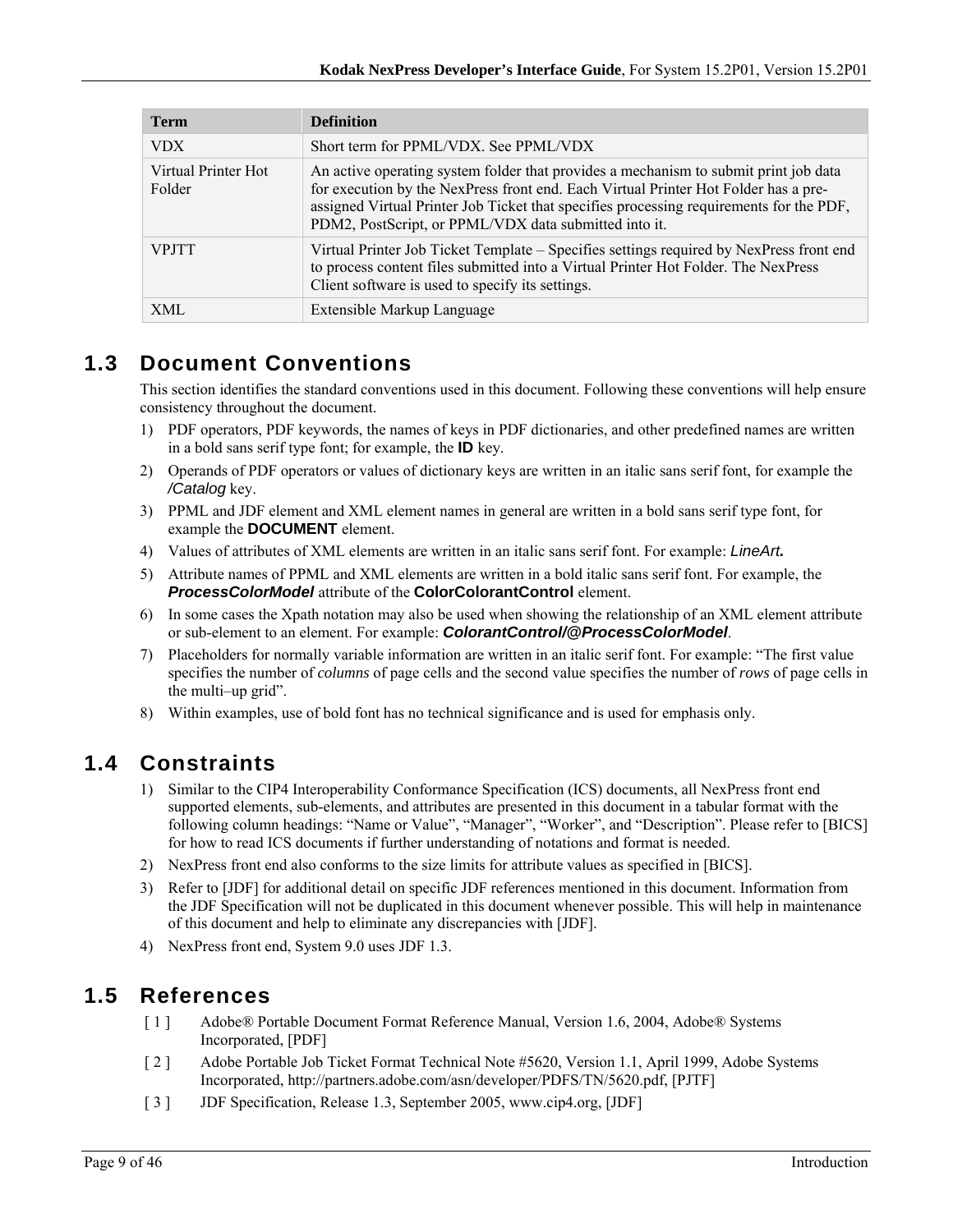- [ 4 ] XML Specification, Version 1.0, February 1998, www.w3.org, [XML]
- [ 5 ] PPML Functional Specification, Version 2.0, 27-March-2002, Print On Demand Initiative (PODi), [PPML]
- [ 6 ] ANSI CGATS.20:2002 Graphic Technology, Variable printing data exchange using PPML and PDF (PPML/VDX), Approval dated 8-July-2002, American National Standards Institute, Inc. available from NPES, [PPML/VDX]
- [ 7 ] Application Notes for CGATS.20-2002, Prepared by CGATS SC6/TF2, August 2004, http://www.npes.org/standards/tools.html, [PPML/VDX-AN]
- [ 8 ] Base Interoperability Conformance Specification (ICS), Version 1.0, December 2004, www.cip4.com, [BICS]
- [ 9 ] Kodak NexPress Developer's Interface Guide, for System 9.0, Version 2.0, January 2007, Eastman Kodak Company, [KNDIG]
- [ 10 ] Kodak NexPress Developer's Interface Reference, for System 9.0, Version 2.0, January 2007, Eastman Kodak Company, [KNDIR]
- [ 11 ] Portal Digital Master, Version 1.01, July 2001, NexPress Solutions LLC, [PDM]
- [ 12 ] ISO 16612-2 Graphic Technology Variable Data Exchange Part 2: Using PDF/X-4 and PDF/X5 (PDF/VT-1 and PDF/VT-2) , First Edition, 15-August-2010. [PDF/VT]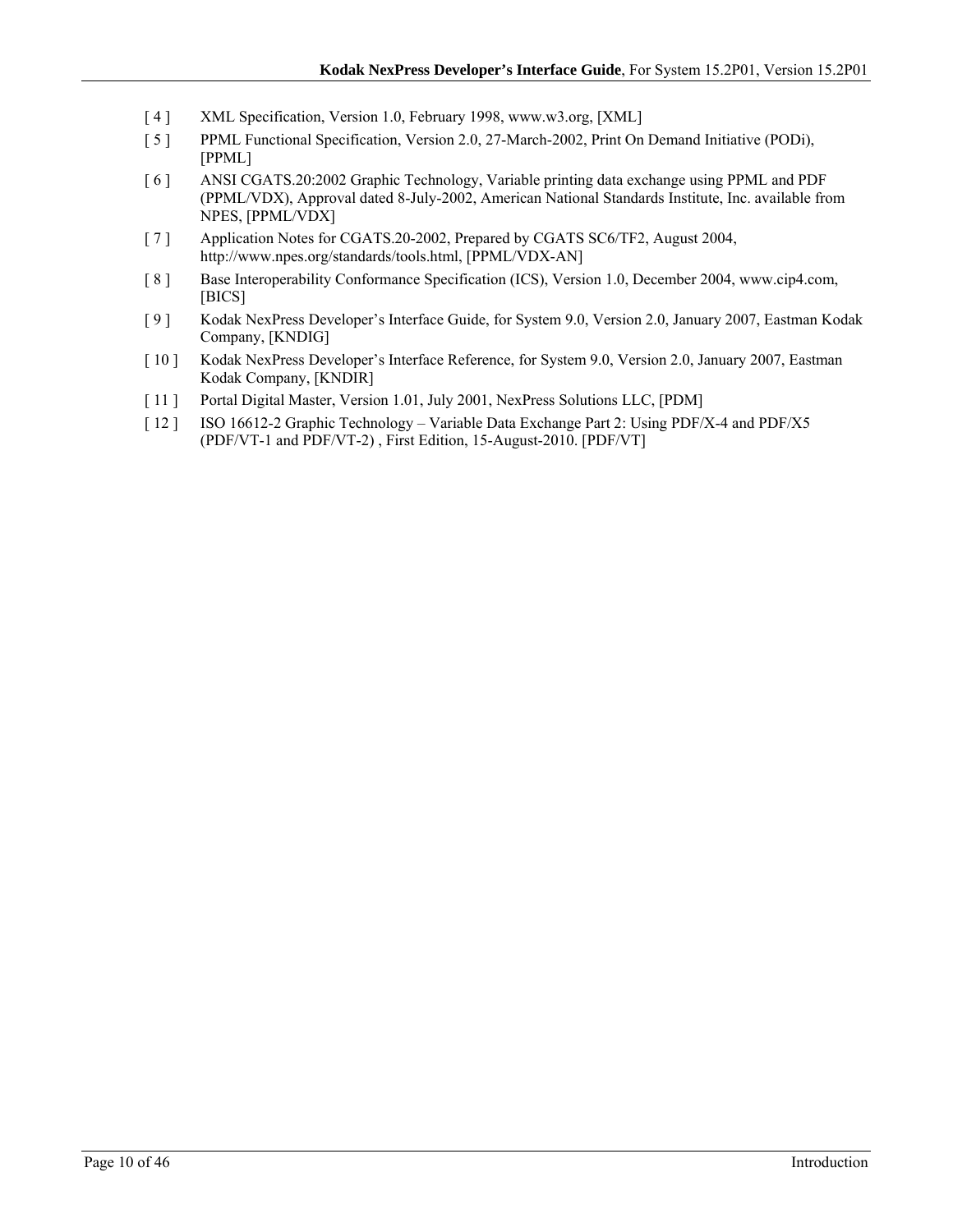# **2 Differences between Software Releases**

## **2.1 Changes in System 15.2P01**

Enhanced Ink Optimization

## **2.2 Changes in System 15.2**

- Halo Effect Correction
- DuraCoat Overcoat

## **2.3 Changes in System 15.1**

Windows 2012 Server Primary

## **2.4 Changes in System 15.0**

- Economy Mode
- RGB Image Smoothing
- Ink Optimization
- Windows 2008 Server R2 Primary
- Windows 7 Pro Secondary

## **2.5 Changes in System 14.0**

New dry ink support: white, gold, pearlescent, neon pink

## **2.6 Changes between System 12.0 and System 12.1**

• There have been no changes to the JDF Portal interface in System 12.1

## **2.7 Changes between System 11.2 and System 12.0**

Addition of support for PDF/VT-1, single file Variable Data Exchange.

## **2.8 Changes between System 11.0/11.1 and System 11.2**

## **2.8.1 JDF**

Red Fluorescing clear dry ink support.

## **2.9 Changes between System 10.1 and 11.0/11.1**

### **2.9.1 JDF**

- Color Management for RGB color spaces may not be disabled.
- **Dimensional clear dry ink support.**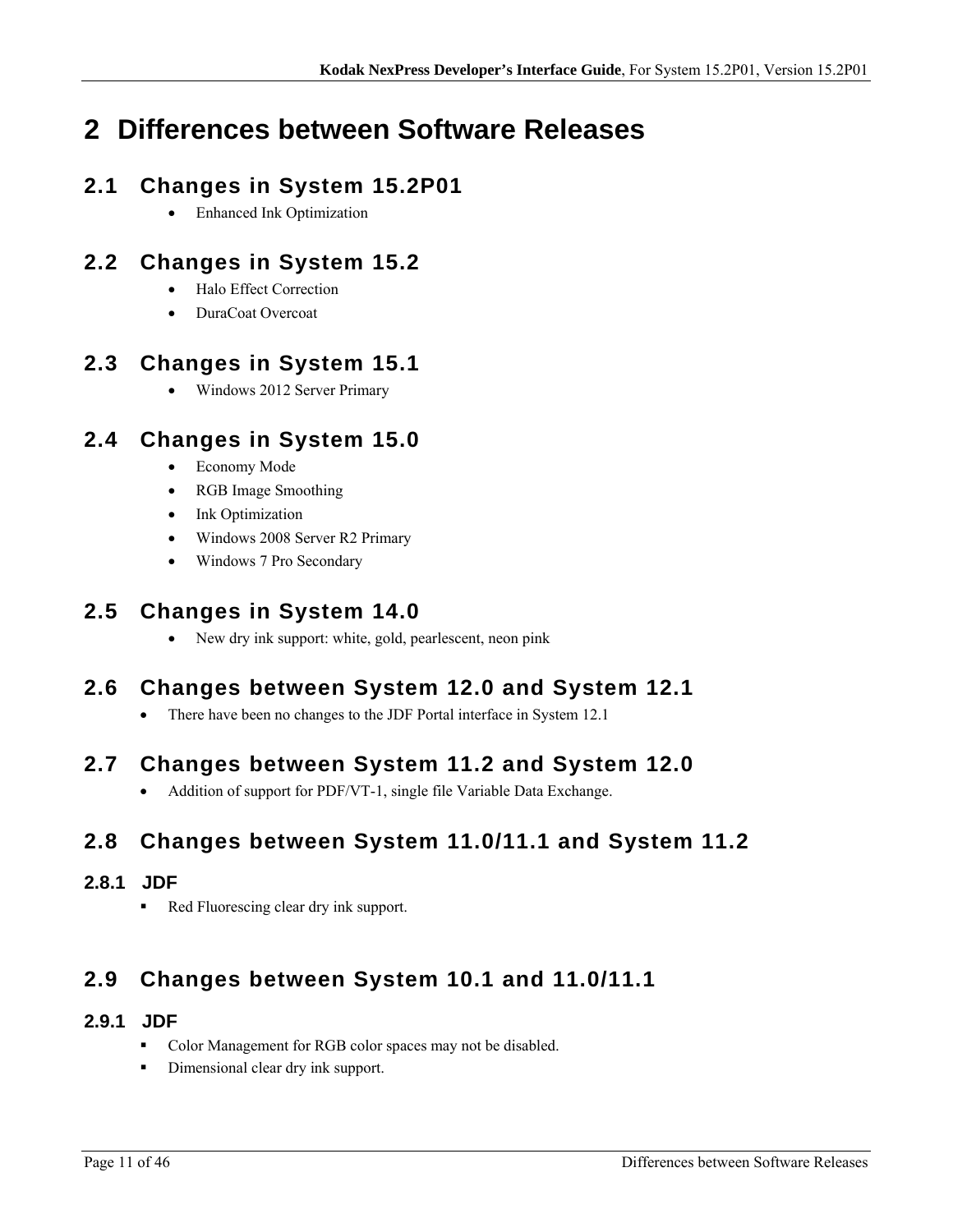## **2.10 Changes between System 10.1 and System 10.2**

## **2.10.1 JDF**

- **JDF Job Ticket support for M700e finishing options**
- M700e related Preflight messages, warnings, and errors returned via JMF Notifications
- M700e finisher substrate mismatch events reported via JMF Error Notifications

## **2.11 Changes between System 10.0 and System 10.1**

### **2.11.1 JDF**

- A multicast locator was added for use by the Creo Prinergy Workflow Controller.
- Restrictions have been removed that required a specific set of types in the JDF Process combined node. Now only DigitalPrinting is required.
- Most of the configuration files in \CDFE\_CONFIG\InitialConfig\Printready for use by Heidelberg PrintReady version 2.1 have been removed.
- Dry ink values were defined for micr, raised clear, and xd clear.
- Values added to support iqFlood, iqImage, xdPhoto, and xdGraphic.
- DeviceCondition and StatusDetails are reported for press condition "NeedsAttention".
- **Resource Check warnings and errors are reported in JobPhase/@Comment for queued jobs.**
- Reports descriptions and availability of media and dry ink resources.
- Custom attribute NXP:StopPoints created to stop job during processing.
- **JDFStorage directory (See Section 6.2.7)**  Use of the JDFStorage directory for completed JDF tickets has been deprecated.
- **Logfile location (See Section 3.4.4.3)**  Location of JDF Portal communications log is now specified by environment variable %CDFE\_LOGFILES%.
- References to "NexStation" have been replaced with "NexPress".
- **Removed HDM:Shutdown (See Section** Error! Reference source not found.**)**  Removed JMF commands HDM:Shutdown and HDM:CheckFolderAccess. "Shutdown" is equivalent to HDM:Shutdown, and continues to be supported.

## **2.12 Changes between System 9.0 and System 10.0**

- JDFHotFolder is available as a network share whenever the JDF Portal Queue is open.
- **No content filesize restriction in 3-part MIME attachments (See Section 6.2.1)**  PDF content files accompanying JMF SubmitQueueEntry in 3-part MIME are now spooled directly to a file to eliminate the filesize restrictions of earlier releases. To enable this behavior, the content-file part must be identified within the MIME header using "Content-Disposition: Attachment" and "Content-Type: application/pdf".
- "DeviceDefault" is now interpretated as "Gradation" for the following attributes within RenderingParams/NXP:CLCDDIQParams: HTTextBW, HTGraphicsBW, HTImageBW, HTTextCMYK, HTLineCMYK, HTGraphicsCMYK, HTImageCMYK.
- Support for "ftp:" added to QueueSubmissionParams/@URL.

## **2.13 Changes between System 8.5 and System 9.0**

- Postscript support has been added for content files in a JDF runlist. In previous releases only PDF was supported.
- Content-Type in the HTTP header of a JMF response will use application/vnd.cip4-jmf+xml if this type is used in the request.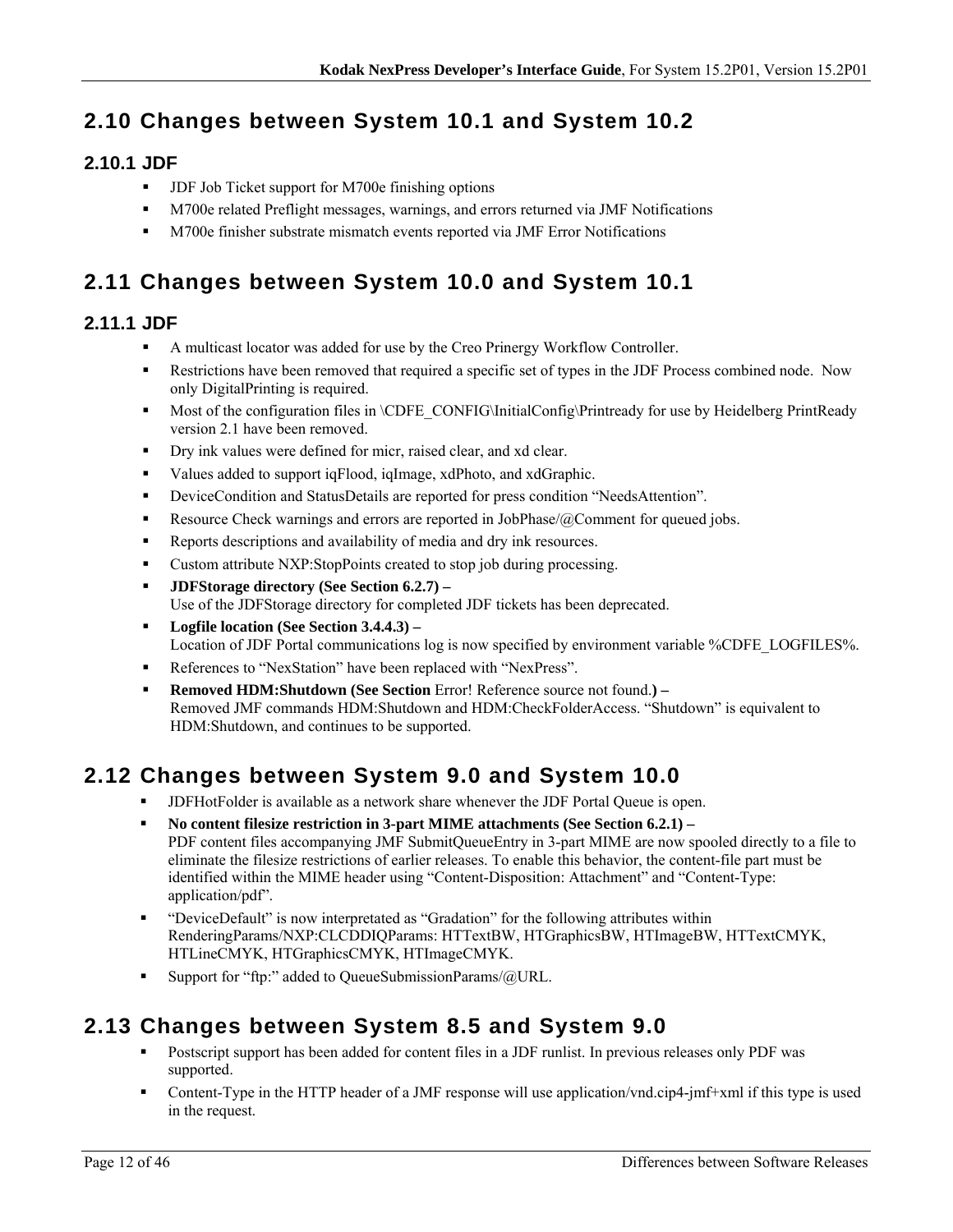- When the JDF queue is closed or blocked, any JDF Tickets dropped onto the JDF hot folder are deleted. In the previous release, these files remained in the hot folder directory until the queue was opened.
- Support was added for URI scheme "FTP:" in **RunList/Layout/FileSpec/@URL**. This allows content files on an FTP server to be referenced within a JDF JobTicket.
- **Runlist/@Directory** is supported. It can be used to identify a base path for FILE: URLs containing a relative path. Previously relative paths had to be located within the JDF Hotfolder.
- **Runlist/@Directory** can also be used to designate a search path for VDX PDL content. In this case the URL must be either a local path (drive letter required if not on the C: drive) or a UNC path. For example:

```
<RunList Directory="/parentDirectory/theDirectory" …/> 
<RunList Directory="d:/parentDirectory/theDirectory" …/>
```

```
<RunList Directory="//servername/sharename" …/>
```
- Whenever applicable, failed JMF commands return one of the standard exception codes defined in the JDF 1.3 specification.
- Restrictions on media definition have been loosened so that **Location/@LocationName** is not always required. If omitted from the JDF, LocationName for body and cover medias will be determined from the media partitioning.
- Additional values in **Media/Location/@LocationName** are supported.
- **QueueFilter** is now supported on incoming JMF commands and queries.
- **Persistent JMF messages that are sent to registered subscribers will include <b>Notification/@JobID** and **Notification/@NXP:QueueEntryID** when these values are known.
- JMF KnownMessages response includes SubmissionMethods query.
- **When Device/@DeviceID** is supplied in a JDF ticket, it is matched against the **SenderID** reported by the device in JMF responses.
- **JDF/NodeInfo** was moved to a resource in the JDF 1.3 specification. It is used to designate *@TargetRoute* for the completed JDF. The deprecated notation continues to be supported as well.
- Support was added for **JDF/@Activation**. A value of "Held" in a job ticket will set the initial state of the submitted job to "Held".
- **DigitalPrintingParams/@NXP:ColorFlow** has been added to identify jobs that should adhere to the ColorFlow policy of the press.
- **Rendering Params** with selected proprietary attributes has been added.
- **ColorSpaceConversionOp/@ConvRGBGrayToBlack** and **ColorSpaceConversionOp/@RGBGrayToBlackThreshold** have been added to control use of black colorant in RGB Graphics images.
- **Proprietary attribute NodeInfo/@NXP:DeleteWhenDone** has been added to the JDF ticket so that hotfolder jobs can designate whether to be automatically removed upon completion or abort.
- The JDF Portal Configuration file is not new, but the configuration file was not previously referenced in this document. For System 9.0, usage of the configuration value bDeleteWhenDone has been enhanced to control auto-delete behavior when submitted JDF hotfolder jobs reach completion or are aborted.
- **Device/ModelName** has been defined to facilitate rejection of a JDF ticket for situations in which the JDF was written using device-specific attributes and values that may be interpreted incorrectly on other JDF device. No action is taken in System 9.0 from this attribute.

## **2.14 Changes between System 8.4 and System 8.5**

The primary development goal for the NexPress JDF Portal in System 8.4 was to support Base ICS Level 2. The Base ICS (Interoperability Conformance Specification)[BICS] is published by CIP4. In System 8.5, development focused on aspects of ICS Level 3 support that were thought to have the greatest benefit for users of the NexPress.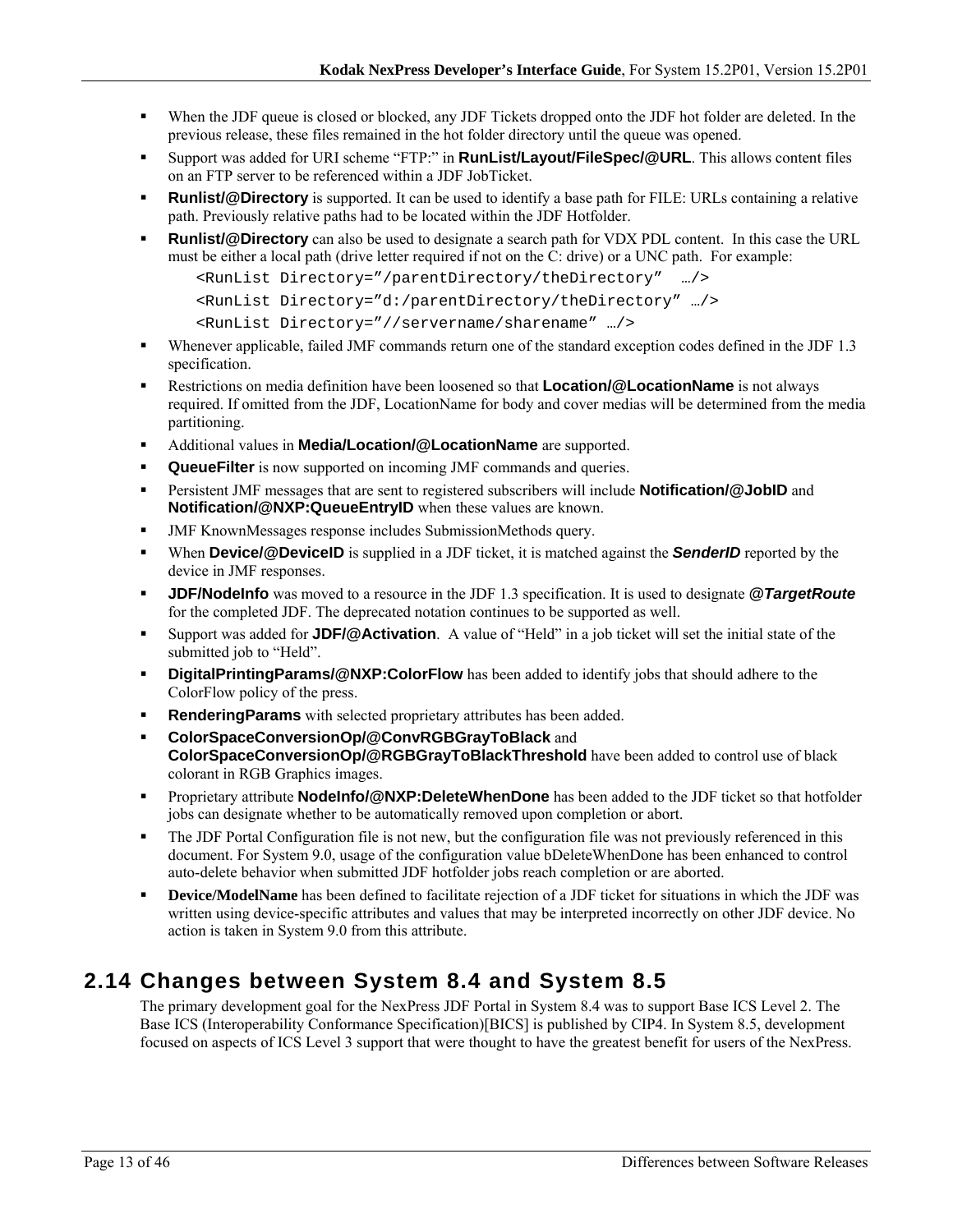- The NexPress Combined Process node does not have to be the root node. Any JDF product intent nodes in a job ticket received through the JDF Portal Interface are ignored, but the ticket will be processed if a NexPress Combined Process Node is found.
- The JMF **SubmitQueueEntry** command can use "CID:", "HTTP:", or "FILE:" access to reference a file containing the JDF Process job ticket.
- Support was added for MIME packaging of content files. MIME packaged submissions using a MIME file to the JDF Portal Hot Folder, or a 3-part MIME with JMF SubmitQueueEntry are both supported.
- The location of the JDF Portal Hot Folder has changed to \\servername>\HotFolder\JDFHotfolder.
- Support for JMF Query SubmissionMethods was added; it returns the hot folder location.
- Support for **FileSpec/Disposition** was added to provide automatic deletion of content files. By default, the content file is preserved.
- Support was added for **QueueSubmissionParams/Disposition**. Any job without this Disposition element will be automatically deleted when the job status becomes *Completed* or *Aborted.*
- The completed JDF file can be sent to a web server by specifying "HTTP://servername:PORT#/" in the URI for *TargetRoute* or *ReturnURL*.
- Support is extended for PDF version 1.6 as produced by Adobe® Acrobat® 7.
- To assist developers who are integrating a controller with the JDF Portal, all JMF communications received and sent by the NexPress front end are logged. Only JMF messages and MIME-encoded JDF job tickets are written to the log; received PDF content is not saved.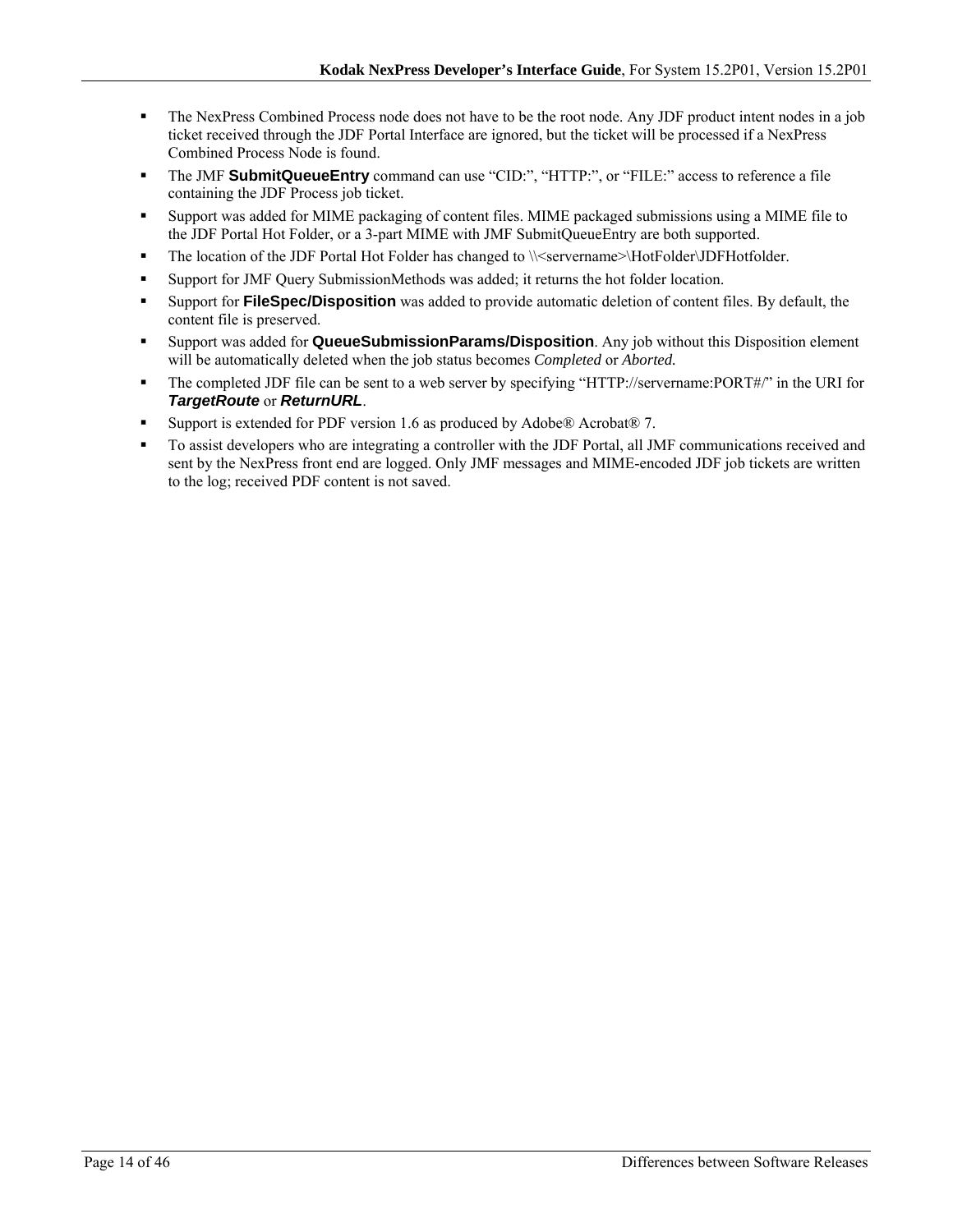# **3 NexPress Workflow**

The diagram shows the NexPress workflow. There are Client Applications generating content files and optional Workflow Controllers receiving some of this content, transforming it into JDF Process-based content, and providing other value-added functions. The NexPress front end provides a rich set of interfaces to submit and manage jobs and to print the content files on the NexPress digital production color press.



## **3.1 Client Application**

The box in the diagram labeled **Client Application** represents the functionality of prepress applications used to create static and variable page content data. **Client Applications** create Structured Document Formats for consumption by Workflow Controllers (through W interface), the NexPress front end (through V or J interfaces), and by other **Client Applications** including NexPress workflow tools. The Structured Document Formats created by such applications should generally be device and production-workflow independent. They may include print product description data (also referred to as Product Intent data) that describe the basic intent of the final print product but not the production processes required to produce the final print product.

To create a document that uses a variable Structured Document Format (e.g. PPML/VDX), the **Client Application** would contain a Composition Engine to combine a layout template, recipient database records, digital assets (e.g. PPML/VDX-Content Files) and composition rules. It creates the Structured Document Format that best represents the print product, as shown in the following diagram. Note that there are differences in the PPML/VDX supported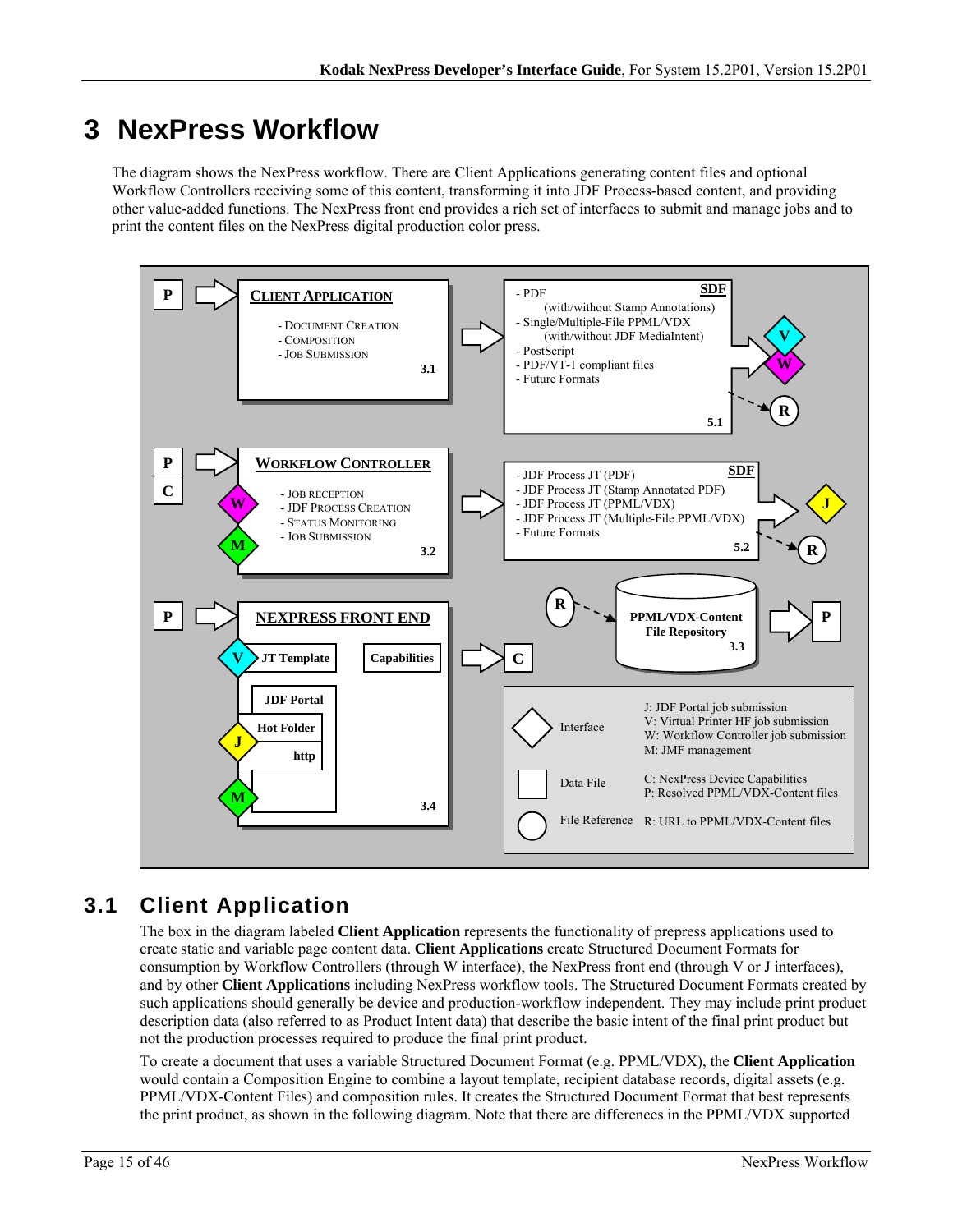**CLIENT APPLICATION** - DOCUMENT CREATION - COMPOSITION Digital **Digital** - JOB SUBMISSION Assets Single-File PPML/VDX (JDF Intent) Recipient Database Records Layout Template + Composition Rules **P** 

by interfaces V and J. Interface J does not support JDF intent (including JDF MediaIntent that is supported by interface V).

To create a document that uses a static Structured Document Format (e.g. PDF), the **Client Application** would utilize a software application such as Adobe® Acrobat Professional, or another creative application that uses a print driver capable of generating the static Structured Document Format.

### **3.1.1 Kodak Imposition Viewer**

The Kodak Imposition Viewer is a NexPress workflow tool. It is an Adobe® Acrobat Plug-in provided with the NexPress digital production color press. This tool allows a prepress operator to open and view both PDF and PPML/VDX-Layout files, define a job ticket, embed a JDF Process ticket into the PDF, and submit the file to the Virtual Printer Hot Folder (Interface V) of the NexPress front end. It does not submit JDF Intent, and will convert imposition parameters specified in JDF Intent into JDF Process prior to submission.

The Kodak Imposition Viewer extends the Virtual Printer Hot Folder interface by allowing an operator to examine PDF or PPML/VDX instances, and prepare the file for printing on the NexPress digital production color press.

For PPML/VDX content, the JDF Product Intent data embedded within the PPML/VDX-Layout file can be displayed by the tool, and can be used as guidance to the operator in specifying the job ticket. The Kodak Imposition Viewer will also convert the JDF Intent elements of BindingIntent, LayoutIntent, and MediaIntent into JDFProcess prior to submission. The tool's job ticket editor functionality allows selection of perfecting, imposition, and media requirements. It produces a JDF Process job ticket that is embedded within the content file (PDF or PPML/VDX-Layout file). Even though a job ticket can be exported from the Kodak Imposition Viewer as a JDF Process file, this JDF Process data cannot be subsequently used for submission to the JDF Portal Interface. In particular, *RunList/LayoutElement/FileSpec/@URL* references the content file as an embedded JDF.

It is important to note that because the Kodak Imposition Viewer only supports submission into the Virtual Printer Hot Folder (Interface V), jobs submitted to the NexPress front end from the Imposition Viewer cannot subsequently be managed using the JDF Portal JMF management interface (M).

For more details on the use and features of this NexPress workflow tool, refer to the online Help guide provided with the product.

### **3.1.2 Kodak SmartBoard Document Mastering Software**

Kodak SmartBoard Document Mastering software is another NexPress workflow tool. It works in conjunction with Adobe® Acrobat to provide a powerful make-ready solution for digital print-on-demand. It is available for the Windows PC platform for use with the NexPress digital production color press. SmartBoard allows a prepress operator to open and view both PDF and PPML/VDX-Layout files, define a JDF Process job ticket, and submit the file to the Virtual Printer Hot Folder (Interface V) or JDF Portal (Interface J).

Kodak SmartBoard document mastering software:

 Provides a powerful "make-ready" production workflow tool that improves user productivity by reducing job setup time, and by reducing errors in job reprints because the job ticket is attached to the content.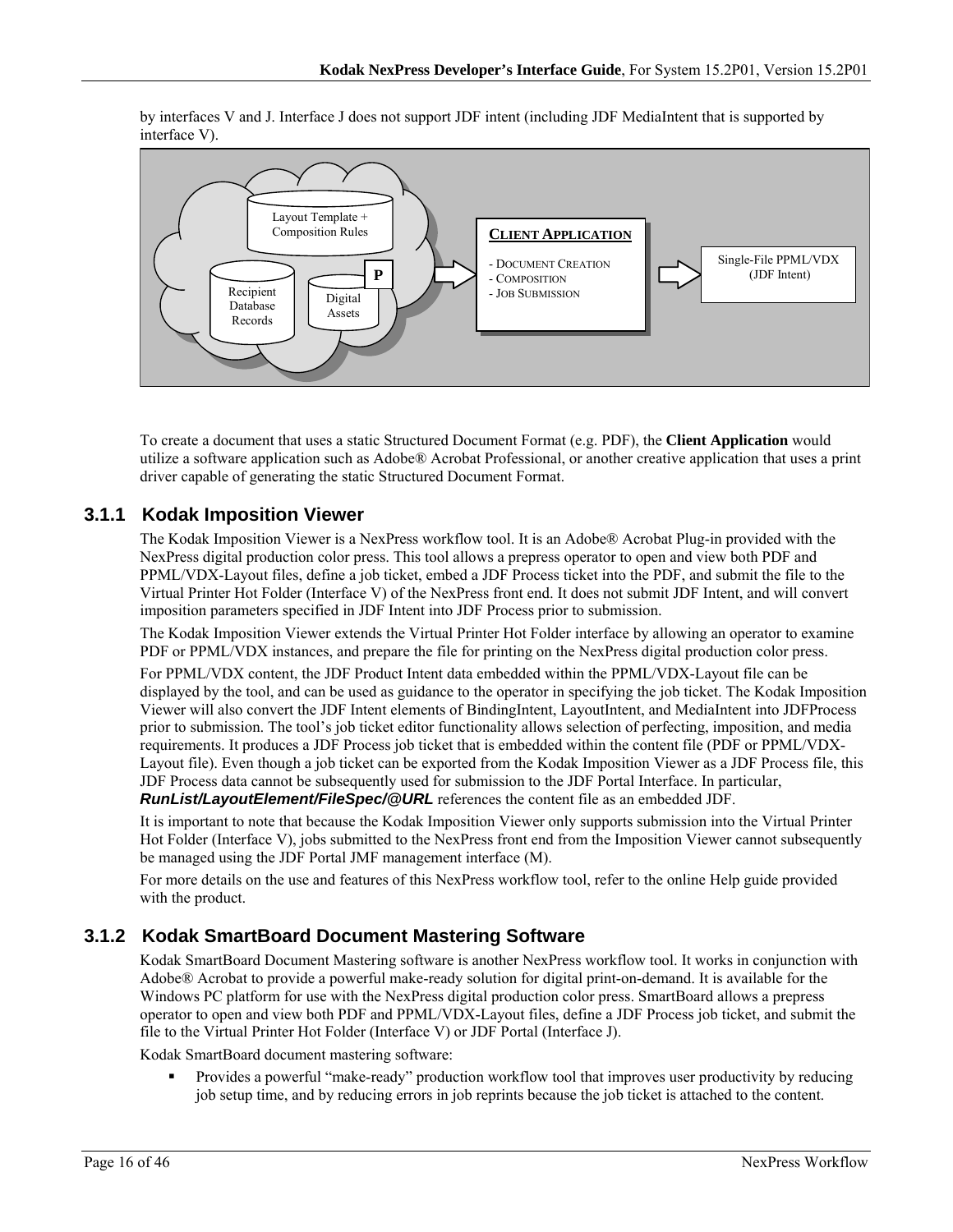- **Provides powerful tools to assemble jobs, ticket jobs, and direct print or batch print jobs resulting in** efficient operations and lower costs through a state-of-the-art PDF workflow within the production workflow.
- Allows addition of third party software to extend capabilities specific to customer needs while retaining purchase and training investment because of its open architecture and adherence to industry standards such as Acrobat, PDF, and Twain.
- Offers multiple configurations to maximize flexibility in the pre-print environment.
- Provides a full range of content repurposing features such as tab creation, color editing and imposition.

For more details on the use and features of this NexPress workflow tool, refer to the online Help guide provided with the product.

## **3.2 Workflow Controller**

The box in the diagram labeled **Workflow Controller** represents the class of software applications characterized by [JDF] as a Controller/Agent. A Controller/Agent creates and submits JDF Process Job Tickets to JDF devices such as the NexPress front end (using interface J). It may also monitor the status of the execution of jobs it submits (using interface M).

Included with the data submitted to interface (W) may be a JDF Product Intent Job Ticket that describes the finished print product in terms of its binding style, media styles, and finished page size and layout. A **Workflow Controller** that supports submission and management of Multiple-file PPML/VDX jobs may need to resolve URL references to the PPML/VDX-Content files. This access is represented in the diagram by input data file (P) fetched from the PPML/VDX Content File Repository.

A **Workflow Controller** that targets a NexPress digital production color press must create a JDF Process Job Ticket using information supplied by JDF Product Intent and/or from other product description information. The **Workflow Controller** must add the NexPress Combined Process Node it has created to the JDF job ticket, and submit the JDF job ticket to the NexPress front end's JDF Portal Interface (J) through one of the identified mechanisms.

Although the NexPress Combined Process Node can be added to a JDF job ticket that already contains JDF Product Intent data, a complete JDF job ticket including both Product and Intent does not have to be submitted to the JDF Portal Interface. Spawning, as defined in [JDF], may be an implemented feature of the **Workflow Controller**. In this case the controller would only submit a spawned JDF job ticket containing a NexPress Combined Process Node to the JDF Portal Interface (J) for execution.

### **3.2.1 Hybrid Workflow Controller**

Some prepress applications and tools may have the combined functionality of both **Client Application** and **Workflow Controller**. Such tools prepare page content data, and create a JDF Process job ticket containing a NexPress Combined Process Node. This ticket is then directly submitted to the NexPress front end's JDF Portal Interface (J). Software applications that have this combined functionality are referred to in this document as **Hybrid Workflow Controllers**.

These workflow tools are commonly used in variable data printing environments. In such environments, the authoring tools are given specific knowledge of the target production workflow, and are tightly coupled to (or directly target) a particular digital printing device. A hybrid workflow controller functions as both the design application and composition engine, and creates both the VDP page content data files and a JDF Process job ticket. It must have complete awareness of the print production workflow and printing device. Product Intent information is often not required, so converting from JDF Product Intent to JDF Process is usually not necessary.

## **3.3 PPML/VDX Content File Repository**

The element in the diagram labeled **PPML/VDX Content File Repository** represents the workflow functionality of a PDF content repository or file system that stores PPML/VDX-Content files external to the NexPress front end. A repository is useful in Multiple-file PPML/VDX workflows that are designed to maximize efficiencies related to the management of recurring, and/or segmented VDP jobs with shared PPML/VDX-Content files.

The **PPML/VDX Content File Repository** may be a file system or a digital asset management system that is directly accessible to the NexPress front end, **Client Application**, and/or **Workflow Controller**. It should be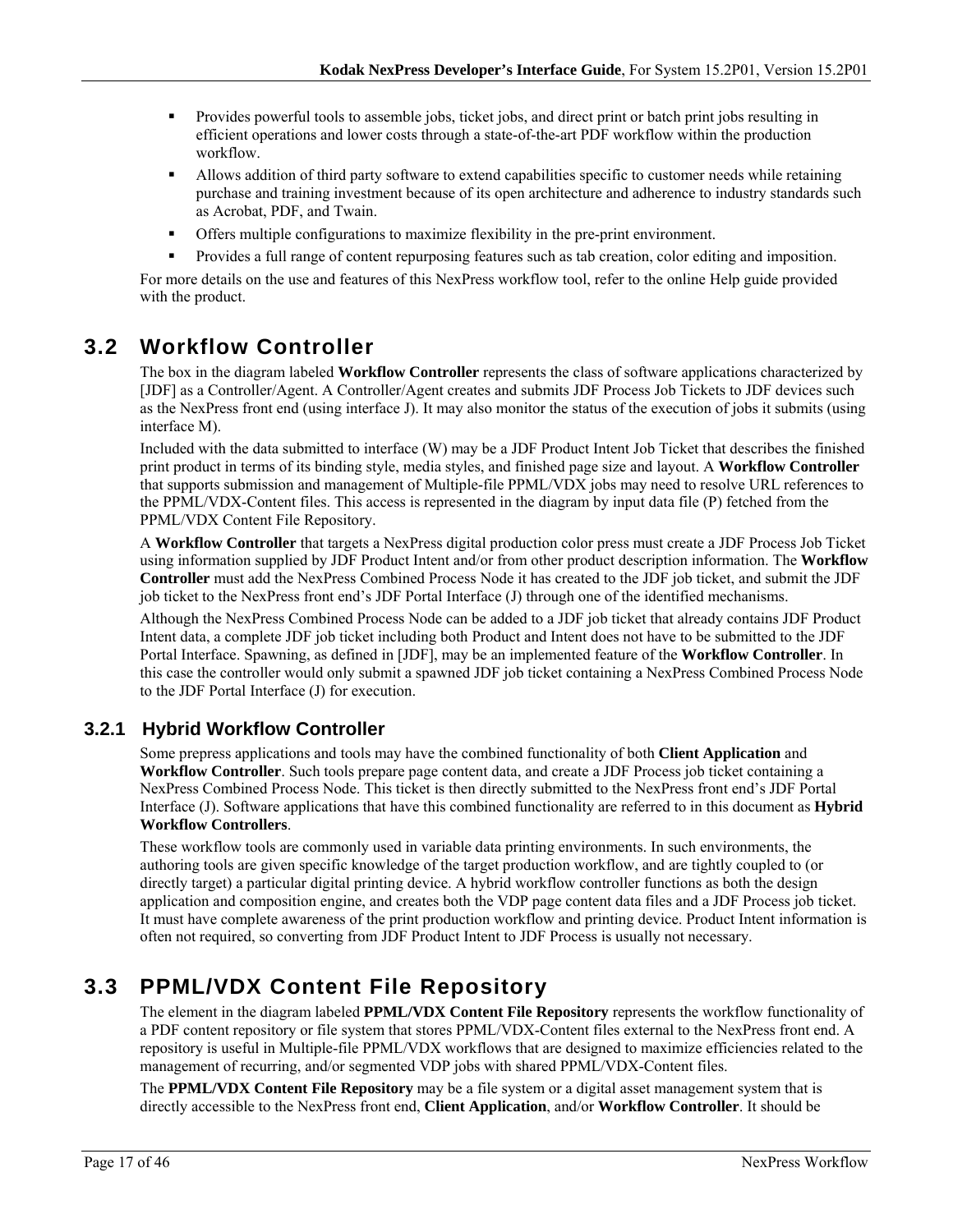accessible as a network share or have http server functionality. The repository contains PPML/VDX-Content files used by Multiple-file PPML/VDX Instances. For adequate performance with Multiple-file PPML/VDX jobs utilizing a significant number of large image files, a high-performance file system and network connection are required. File access and data transfer efficiency have a direct impact on job processing performance.

The data files (P), shown as input to the various workflow processors, represent support for resolving and actively fetching PPML/VDX-Content files referenced from the PPML/VDX-Layout file.

The NexPress front end provides support for Multiple-file PPML/VDX jobs, and can resolve URL references (R) to PPML/VDX-Content files for jobs submitted using either of its job submission interfaces, (V) or (J). When using URL access of type "file," the NexPress front end, the Workflow Controller, and the Client Application all require sufficient network permissions to access the Content File Repository.

## **3.4 NexPress front end**

The NexPress digital production color press is comprised of a NexPress front end and a NexPress digital production color print engine. The NexPress front end functions as both a prepress workflow controller and scalable raster image processor (RIP) to the NexPress digital production color print engine. Print job submission and print job processing workflow can be controlled through the JDF Portal Interfaces (J and M). Print jobs can also be submitted using the Virtual Printer Hot Folder Interface (V), and monitored or controlled using the NexPress Client. Only jobs submitted through the JDF Portal interface can be subsequently monitored or controlled using the JDF Portal Interface (M). Print job resources can only be managed using the NexPress Client.

### **3.4.1 Job Flow**

Multiple job submission interfaces to the NexPress front end are simultaneously active. The flow of jobs through the NexPress front end is shown in the following diagram.



Regardless of the submission interface, all jobs are placed into the Internal Job Queue for processing. Jobs in the Internal Job Queue are referred to as Internal Queue Entries. Internal Queue Entries are RIPped and printed in the order of their arrival. Because job processing capabilities overlap within the NexPress front end, multiple jobs will execute simultaneously depending upon the availability of processing resources.

Jobs submitted to a Virtual Printer Hot Folder are directly placed into the Internal Job Queue; jobs submitted to the JDF Portal interface first enter the JDF Portal Job Queue, and are subsequently placed into the Internal Job Queue by the JDF Portal. JDF jobs in the JDF Portal Job Queue are referred to as JDF Portal Queue Entries. Each job in the Internal Job Queue is identified by a unique CDFE Job Identifier. Portal Queue Entries have an additional QueueEntryID that is required for job identification in JMF messaging on Interface (J).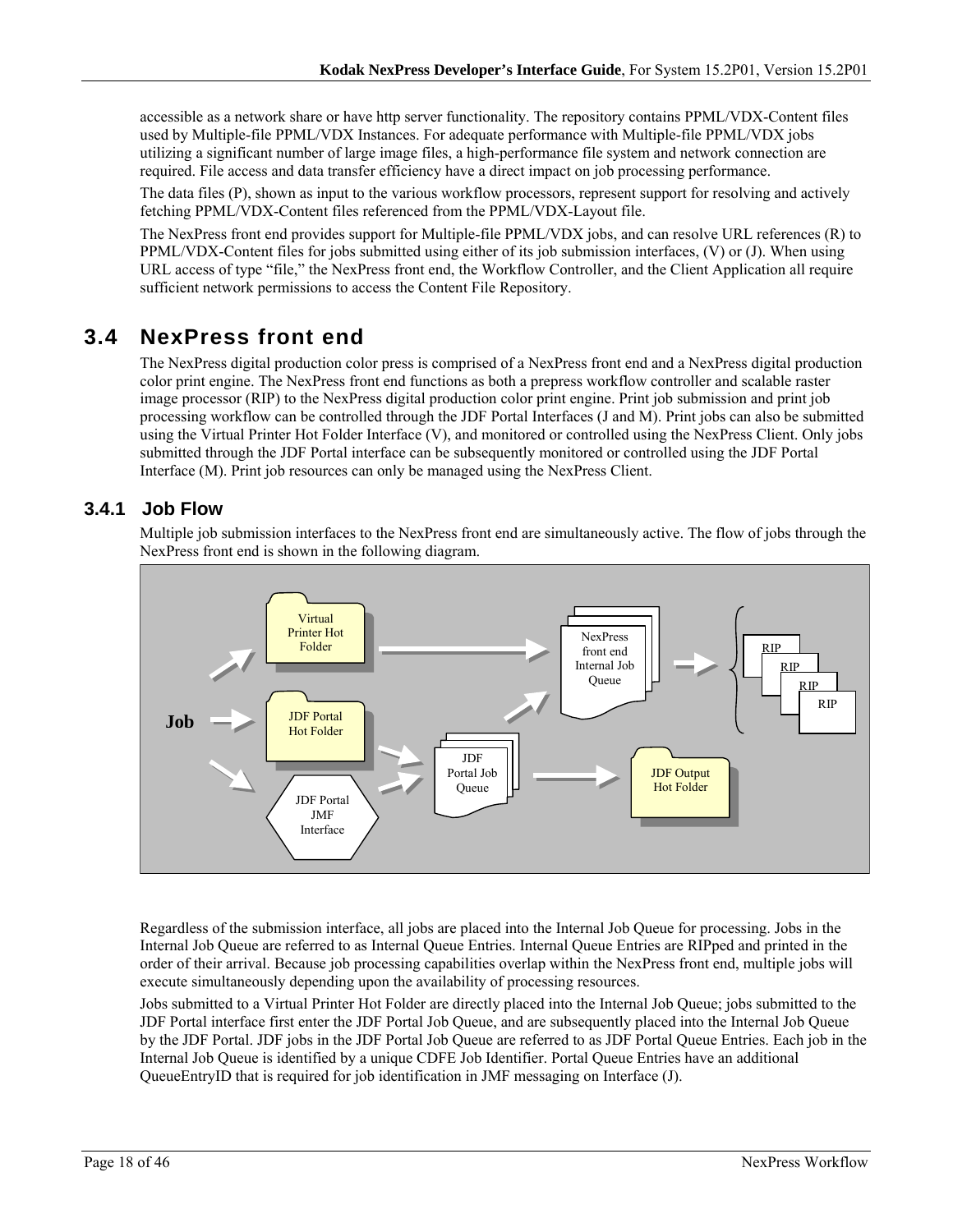A completed JDF ticket is created for each job submitted to the JDF Portal Interface. This ticket can be written to an explicit location by specifying *JDF/NodeInfo/@TargetRoute* in the job ticket or

*QueueSubmissionParams/@ReturnURL* in the JMF SubmitQueueEntry. If a TargetRoute or ReturnURL is not specified, the completed ticket is instead written to c:\HotFolder\JDFHotfolder\Unmerged. This completed JDF is written only if the job has been submitted by the portal into the NexPress front end's Internal Queue; a JDF job removed prior to processing will not produce an output JDF ticket. JDF job tickets accumulate in \\HotFolder\JDFHotfolder\Unmerged until deleted by the user.

Only the NexPress Combined Process Node is updated within the output JDF. The status of a finished job is reported in *JDF/@Status*; the value is "Completed" or "Aborted". Entries are added to **JDF/AuditPool** for significant processing events. *JDF/ResourcePool/Component/@Status* becomes *Available* when the job is completed successfully.

### **3.4.2 NexPress Client**

The NexPress front end has its own operator interface and management application, referred to as the NexPress Client. The NexPress Client allows qualified front end operators to setup and control the baseline processing capabilities and operational state of the NexPress digital production color press. A NexPress Client is available locally on the NexPress front end; it can also be installed and run on additional networked computers if remote access is desired. The NexPress Client does not provide a programmatic interface that can be utilized by a Workflow Controller.

The NexPress Client provides functionality to

- Create a Virtual Printer Hot Folder and configure the folder's Job Ticket Template
- Manage all resource data including installation and management of fonts, media profiles, and ICC profiles stored on the NexPress front end
- Monitor and control jobs that have been submitted to the Internal Job Queue

### **3.4.3 Job Submission Interface**

The NexPress front end has two available job submission interfaces through which print jobs may be submitted. These interfaces are the Virtual Printer Hot Folder (V) and the JDF Portal (J). Refer to section 6 for details on supported content that can be submitted through each interface.

#### **3.4.3.1 Virtual Printer Hot Folder Job Submission Interface (V)**

The NexPress front end's Virtual Printer Hot Folder Job Submission Interface (V) is file-based and proprietary. It accepts a single data file in one of the Structured Document Formats listed previously in the NexPress workflow diagram. Submission is performed using a desktop GUI drag-and-drop, or a software application that writes the data file directly to the Virtual Printer Hot Folder.

Multiple Virtual Printer Hot Folders can be created and active. Virtual Printer Hot Folders are managed using the NexPress Client; each folder is identified by a unique, user-defined name. When creating a new Virtual Printer Hot Folder, it is recommended that the identifying name be descriptive of the Virtual Printer Job Ticket Template configuration. It is also recommended that the hot folder name conform to any namespace scheme defined by the hosting enterprise. A list of available Virtual Printer Hot Folders is reported in the Device Capabilities File. Refer to section 5.2 for more information.

Each Virtual Printer Hot Folder has its own Virtual Printer Job Ticket Template to define the default processing settings for page content files (e.g. PDF files) submitted to the hot folder. An operator uses the NexPress Client to configure this Virtual Printer Job Ticket Template.

#### **3.4.3.2 JDF Portal Job Submission Interface (J)**

The NexPress front end's JDF Portal Job Submission Interface, or JDF Portal Interface (J), supports two submission methods: a JDF Portal Hot Folder and an HTTP JMF Interface. The JDF Portal Interface is independent of the Virtual Printer Hot Folder Job Submission Interface (V).

Unlike the Virtual Printer Hot Folder that accepts submission of PDL files directly, the JDF Portal Interface only accepts JDF job ticket files. Each job ticket file must contain exactly one NexPress Combined Process Node as identified by the value of attribute *JDF/@Types*. The submitted JDF job ticket data should specify all parameters for processing the print job, and identify by URL reference the structured document data file that provides page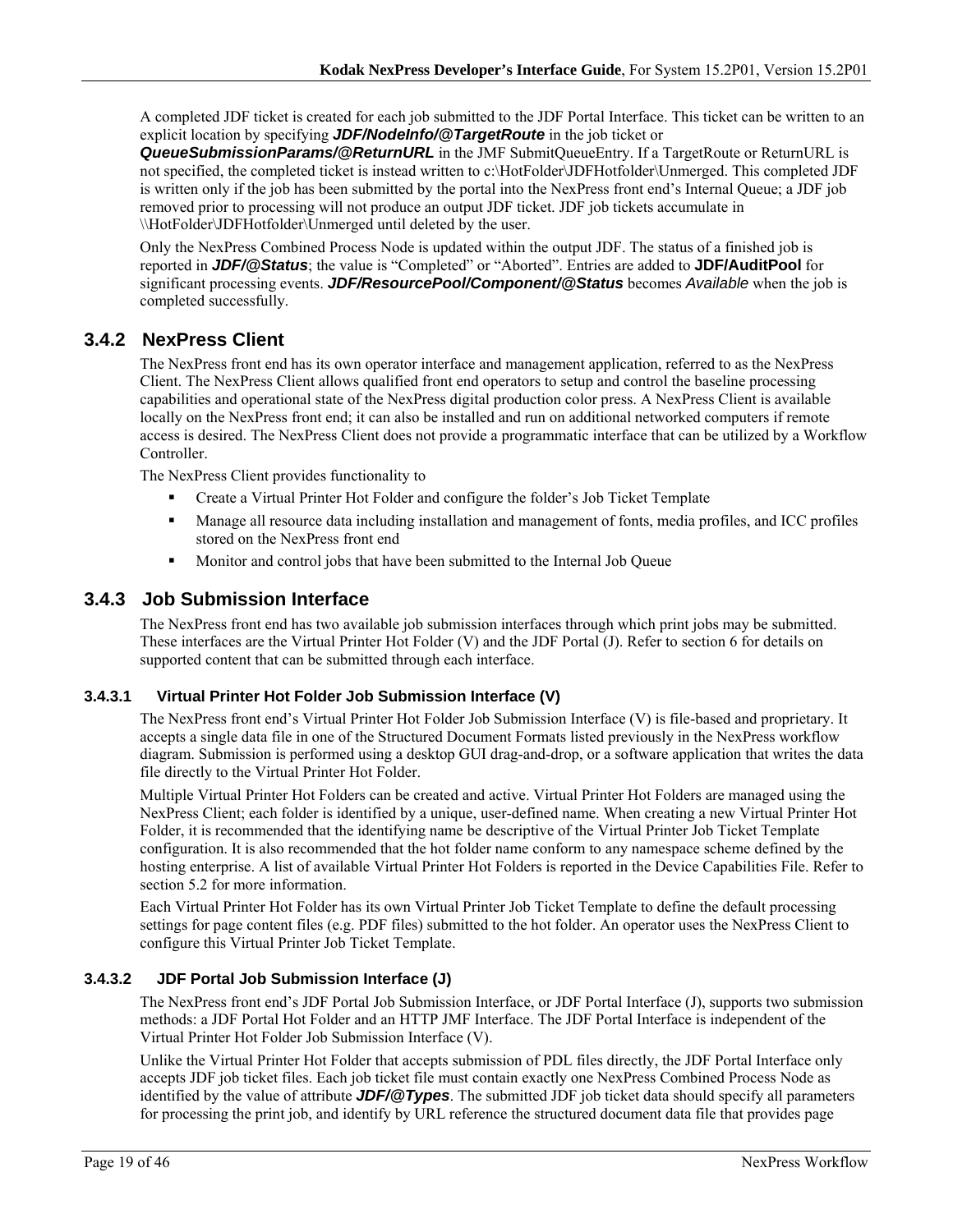content for the job. Default values for Job Ticket attributes are fixed and cannot be viewed nor configured by an operator.

The syntax and semantics of the JDF job ticket, including the definition of a NexPress Combined Process Node, are detailed in [KNDIR]. Any JDF product intent nodes in a job ticket received through the JDF Portal Interface (J) are ignored; the ticket will only be processed if a NexPress Combined Process Node is found.

#### **3.4.3.3 JDF Portal Hot Folder**

The JDF Portal Hot Folder supports drag and drop submission of JDF job tickets as defined by [KNDIR] and [JDF]. In contrast to Virtual Printer Hot Folders, there is only a single JDF Portal Hot Folder, and there is no configurable Virtual Printer Job Ticket Template assigned to that hot folder. A submitted JDF job ticket is merged with the system default job ticket during job processing.

The NexPress expects workflows that use hot folder submission to be "Drop and Forget", and will automatically remove a JDF ticket from the portal queue upon completion or when aborted through the JMF interface. This behavior is configurable; see "JDF Portal Configuration File" in [KNDIR] for more information.

#### **3.4.3.4 JDF Portal HTTP JMF Interface**

The JDF Portal JMF Interface supports HTTP based submission of JDF job tickets as defined by [KNDIR] and [JDF]. The NexPress JDF Portal uses port 49700. The JDF Portal HTTP server provides only limited HTTP support. In particular, the following restrictions must be observed:

- Only the HTTP POST command is supported.
- **IFFLUE** is NOT supported.
- Content-Length is required; Chunked Transfer-Encoding is NOT supported.
- All HTTP messages are sent to Port 49700.
- Content-Type may be text/xml or application/vnd.cip4-jmf+xml. The same type will be used by the JDF Portal in its response.

#### **Example: HTTP POST**

POST \* HTTP/1.1 Content-Type: text/xml User-Agent: NxpJdfTest Host: KP-GDF00:49700 Content-Length: 329 Cache-Control: no-cache

```
<?xml version="1.0" encoding="UTF-8" standalone="no" ?>
```

```
<JMF xmlns="http://www.CIP4.org/JDFSchema_1_1" SenderID="NxpJdfTest" TimeStamp="2006-06-20T09:28:57-
    04:00" Version="1.1">
```
 <Query ID="m060620092857\_0036" Type="KnownMessages" xmlns:xsi="http://www.w3.org/2001/XMLSchemainstance" xsi:type="QueryKnownMessages"/>

</JMF>

To submit a job using JMF SubmitQueueEntry, the JDF job ticket can be attached as a MIME package, or referenced as a URI using a scheme of HTTP or FILE.

The JDF Portal also supports MIME packaging of content files to either the JDF Portal Hot Folder or to the HTTP interface. MIME encoding is not recommended for content files larger than 150MB.

Refer to section 6.2 for details about submission to the JDF Portal Interface.

#### **3.4.4 Job and Press management Interface**

The NexPress front end packages the press configuration into an XML file using a proprietary schema. This Device Capabilities File (C) can be obtained directly from the press at \CDFE\_DATA\CDFExchg\DevCaps.xml. It is also available via http as cdfeUisAccess/devcaps.xml. Alternatively, this same device capabilities can be requested using a proprietary JMF query of type "NXP:DeviceCapabilities".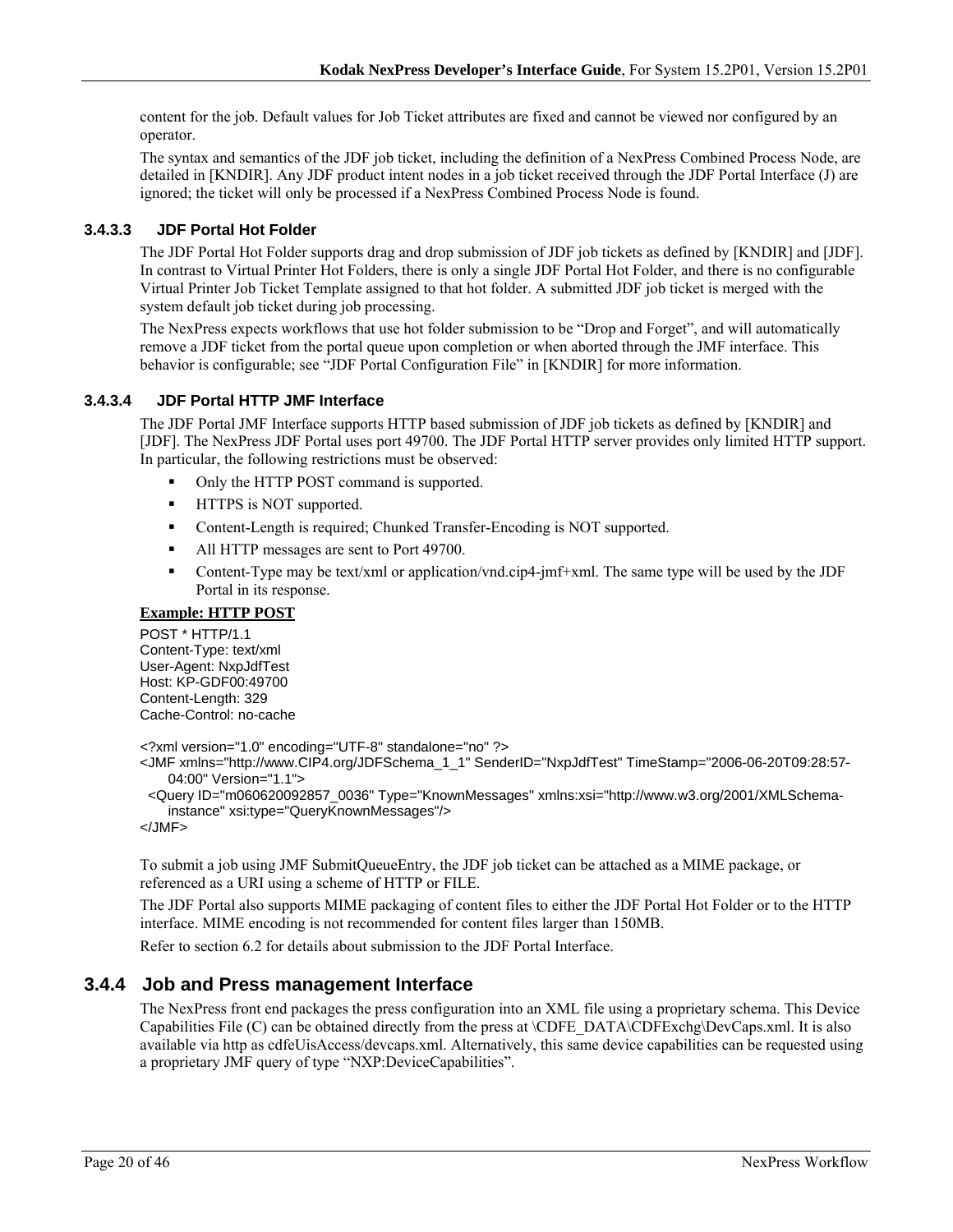Remote job control and monitoring is performed using the JMF Management Interface (M). JDF jobs that have been submitted by the JDF portal to the Internal Job Queue can also be monitored and controlled using the NexPress Client.

#### **3.4.4.1 Device Capabilities File (C)**

The NexPress digital production color press provides a mechanism for describing its basic device capabilities to an external client application. The Device Capabilities File expresses press capabilities using the NexPress Capabilities Format (NCF). Refer to [KNDIR] for a complete definition of NCF including a listing of the NCF data type dictionary (DTD) used to define its XML syntax. NCF is NexPress proprietary; it is not related to the device capabilities defined by [JDF] even though some of the semantics overlap.

The NexPress front end maintains the Device Capabilities File. The file is updated dynamically as resources are added or deleted; it contains the following information:

- The network name of NexPress digital production color press.
- The names of all Virtual Printer Hot Folders defined for the press. A human-readable comment describing each Virtual Printer Hot Folder is also provided. The parameter settings of a Virtual Printer Job Ticket Template are not communicated in the Device Capabilities File.
- The media catalog for the press. Media entries include the substrate name, type, size, and other characteristics. The Device Capabilities file does not provide the currently loaded media.
- Other system resources including the fonts, imposition templates, ICC profiles, spot color tables, and screening options.
- The physical characteristics of substrate supply locations.
- The available finishing options and physical characteristics of delivery locations.

The operating state and status of a NexPress digital production color press is not described in the Device Capabilities File.

#### **3.4.4.2 JMF Management Interface (M)**

The JDF Portal JMF Interface (M) responds to HTTP POST commands directed at port 49700. Using this interface, **Client Applications** can manage the JDF Portal queue and monitor all jobs submitted to the JDF Portal. Because only jobs submitted through the JDF Portal Interface (J) can be monitored or controlled using the JMF Interface (M), the JMF Interface is primarily used by **Workflow Controllers** that are utilizing the NexPress front end as a remotely controlled and monitored printing device.

The NextPress front end supports most of the functionality required for Level 2 compliance of the JDF Base ICS. In addition, it also supports many of the JMF messages required for Level 3 compliance. Refer to specifications [JDF] and [KNDIR ] for detail on specific JDF syntax and semantics. Refer to Sections 5 and 6 for general information on Job Submission and Management using the JMF Interface.

#### **3.4.4.3 JDF Portal Communications Log**

To assist developers who are integrating a controller with the JDF Portal, all JMF communications received and sent by the NexPress front end are logged. Only JMF messages and MIME-encoded JDF job tickets are written to the log; received PDF content is not saved. A timestamp and a tag with the text "INCOMING" or "OUTGOING" precede each entry in the log file.

The logging mechanism rotates between 20 log files; each file targeted at 256KB. After addition of an entry that writes beyond this targeted size, the log file is closed. A new log file is opened with the next entry. These logs are created in %CDFE\_LOGFILES%\JDFPortal\. Logs are named ServerLog1.txt, ServerLog2.txt, … ServerLog20.txt.

By default, logging is enabled. Logging can be disabled by modifying the file %CDFE\_LOGFILES%\JDFPortal\LogConfig.txt. It contains a single line; the first field designates the logging option. Valid values are ALL, IN, OUT, and NONE. The JDF Portal must be restarted for the configuration changes to take effect.

#### **3.4.5 NexPress Processing**

The NexPress front end is a high-powered server capable of multiple, simultaneous, resource intensive tasks. It is scalable in terms of processing capability and performance. The base configuration consists of a single server with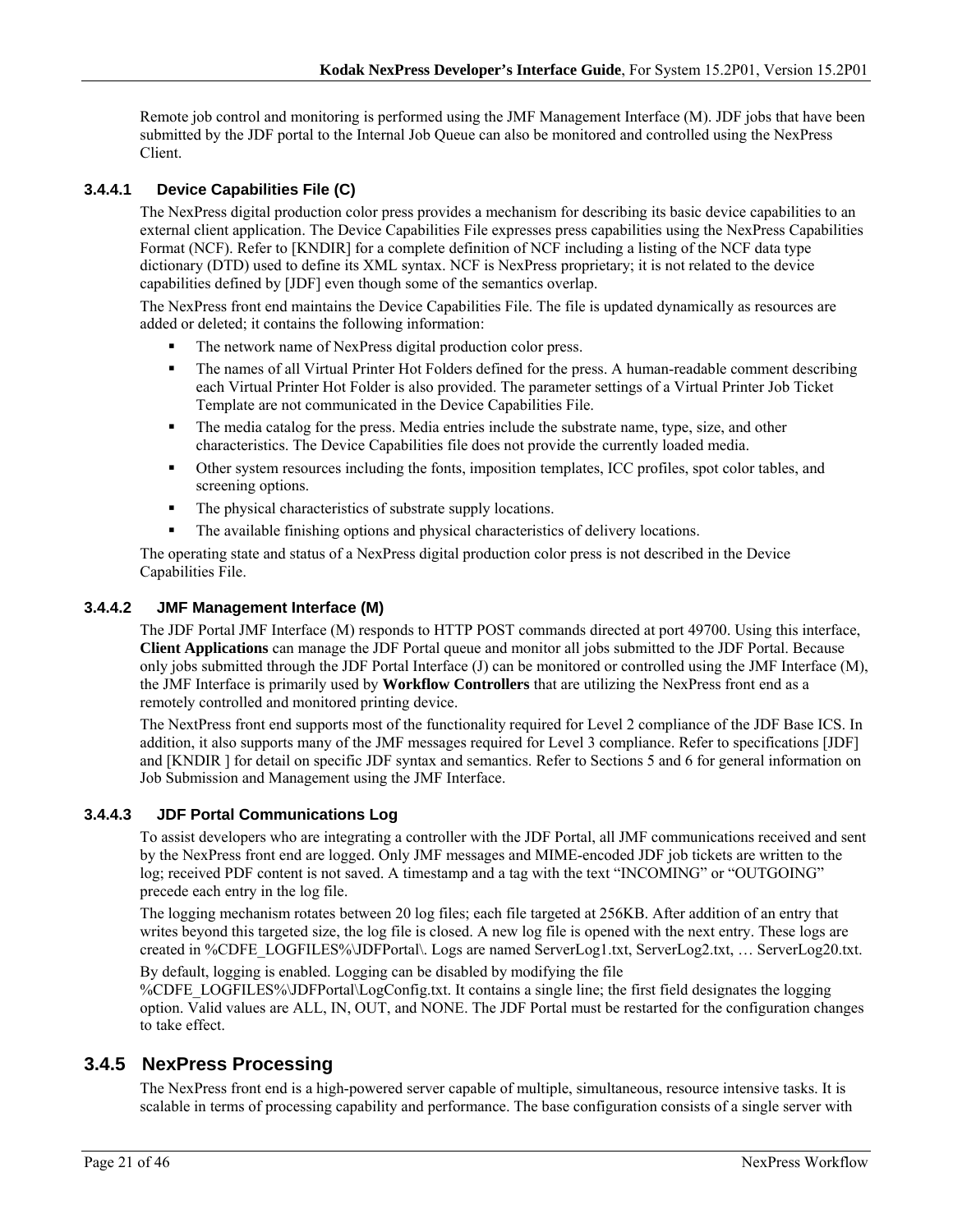dual CPUs and a multiple-RIP processor. Additional server nodes can be added to the base configuration to provide more RIP processors. In this multi-node configuration, one of the servers is designated as the primary node. All jobs and JMF communication are directed to the primary node. In many cases prepress processing of multiple jobs will occur in parallel.

#### **3.4.5.1 Imposition Support**

The NexPress front end provides a parameterized method for specifying an imposition layout of a print run; this method is known as In-RIP Imposition. During In-RIP Imposition, the NexPress front end will determine the final layout for each surface sheet based on the following job characteristics:

- aspects of the selected media,
- trim size,
- the number of rows and columns of pages per sheet surface,
- perfecting requirements,
- page distribution scheme (i.e. saddle, perfect, sequential).

The NexPress front end automatically generates sheet marks as controlled by the job ticket. Such marks are specified relative to the parameterized imposition layout.

For jobs submitted through the JDF Portal interface, the imposition requirements are specified in the JDF job ticket's NexPress Combined Process Node definition.

#### **3.4.5.2 RIP Caching**

The NexPress front end supports complex variable data print (VDP) jobs. The pages of a conventional print job are generally RIPped only once regardless of the number of copies. In contrast, only a single copy of a VDP job is usually printed because the content on each page is unique. This additional processing makes VDP jobs very RIPintensive.

Even though page content of VDP jobs is unique, much of the graphical content is recurring. The NexPress front end attempts to minimize the need for redundant RIPping of page-content data that recurs in an equivalent rendering context (across multiple pages). Previously RIPped recurring content of the job is cached and reused in its rendered state for the duration of the job context. The cache is flushed once the job completes. This cache, however, is limited in size; the number of pre-RIPped elements from the NexPress front end's cache memory will be reduced if capacity is reached. The NexPress front end will automatically re-fetch and RIP recurring source data as needed if renditions are reduced from its cache. Performance may be diminished if significant re-RIPping occurs due to insufficient cache memory.

The NexPress front end does not provide tools to manage its VDP raster cache memory. Raster-caching is accomplished automatically, and is transparent to the operator and to any submitter. No operator knowledge is required of the content elements to be cached.

#### **3.4.5.3 Multiple Substrate Support**

The NexPress digital production color press supports multiple substrates, or media, in a print job. Some workflows specify page to medium mapping by tagging pages within the content file. These tags are stored as symbolic name strings in the content file meta-data. In a PDF document, stamp annotation is used to tag the pages. The mapping of a symbolic name within the page content file to a substrate on the press is specified in the process job ticket. The software that creates the process job ticket data (Virtual Printer Job Ticket, or JDF job ticket) generally provides the user a way to specify the mapping of content-file tags to substrates.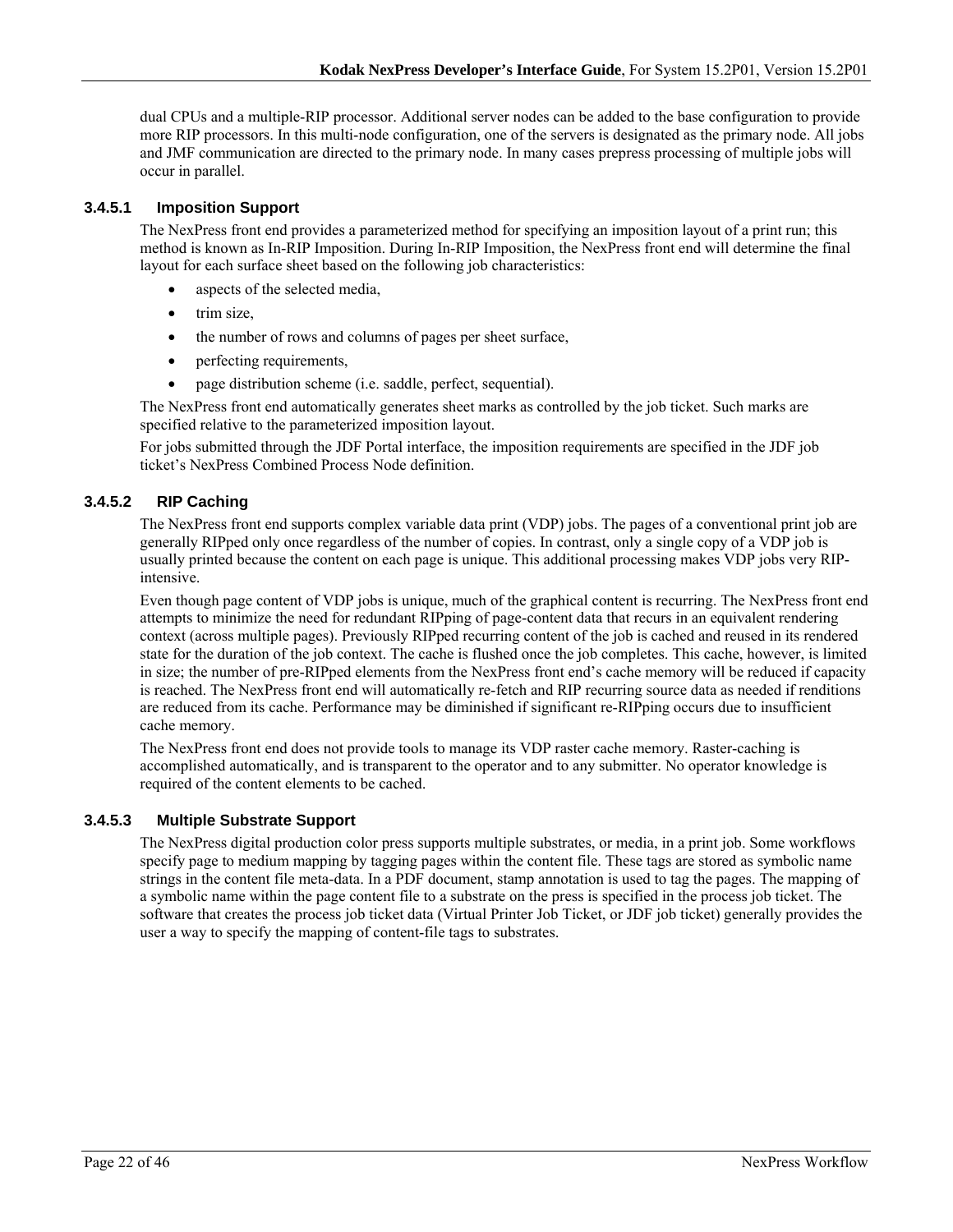# **4 Supported Page Content Formats**

The page content formats currently supported by the NexPress front end include the following *Structured Document Formats:*

- Adobe® Portable Document Format [PDF].
- ANSI CGATS.20 (PPML/VDX) Standard [PPML/VDX].
- ISO 16612-2 Part 2: Portable Document Format/Variable Transactional [PDF/VT]

The *PDL* formats currently supported include:

- Adobe® PostScript 3.0 (and earlier versions)
- NexPress Portal Digital Master as defined by the PDM Specification [PDM]

This document only provides details on support for the Adobe® PDF and ANSI PPML/VDX file formats. These two content file format are the only ones supported by the NexPress JDF Portal interface.

## **4.1 Adobe® Portable Document Format (PDF)**

The NexPress front end is capable of consuming PDF data that conforms to the Adobe® Systems Inc. version 1.7 and earlier Adobe® PDF specifications.

## **4.1.1 Specifying Media Using PDF Stamp Annotations**

The pages of PDF files may be "rubber stamped" with special *Stamp Annotations*. These annotations provide metainformation to a Workflow Controller or to the NexPress front end that can be mapped to a specific media.

Multiple substrates are supported in a print job. The NexPress front end supports two methods to identify the substrate for a PDF page. As an alternative to *PDF Stamp Annotations*, *Cover Mode* can be selected in the job ticket to select substrates for the first and last pages*.* A job will fail resource check if a required substrate is not installed.

The PDF Stamp Annotation method is job-ticket based, but also requires specific meta-data to be present in the PDF. Semantically, the use of PDF Stamp Annotations is simple. Using stamp annotations, the pages of a PDF file can be mapped to one of the logical media: *Body*, *Cover*, *Insert, or Insert[n], where n=2-8*. Substrates are specified in the process job ticket as a mapping from logical media to a physical medium from the NexPress front end's media catalog.

The creator of the process job ticket (i.e. Workflow Controller) specifies this mapping. When using a Virtual Printer Hot Folder, the Virtual Printer Job Ticket Template defines the mapping. When using the JDF Portal job submission interface, this mapping is defined in the NexPress Combined Process node.

Pages within a PDF file that have no stamp annotation are implicitly mapped to *Body* media. Consequently a singlesubstrate PDF-based job does not need to be stamp-annotated; it will use *Body* media. Explicit *Cover* ,*Insert, and Insert*[2-8] stamp annotations are required only when multiple media are used.

Stamp Annotations are visible and printable if their graphical representation overlaps any part of the page content area displayed by the Adobe® Acrobat viewer application. They are also visible in the Acrobat viewer when located in the gray area off of the page content area. If the stamp annotation overlaps the page area it may print as part of the page content; this is likely to be undesirable. It is recommended that stamp annotations used to identify logical substrates be placed in the gray area beside the page image so the annotation will never be printed regardless of the setting of the *Annotations* check box within the Adobe® Acrobat print window.

## **4.2 ANSI CGATS.20 – PPML/VDX**

The PPML/VDX format is a structured VDP content file format. It is supported by the Virtual Printer Hot Folder and JDF Portal interfaces. ANSI PPML/VDX is a structured document format that guarantees page independence and device independence. This means that like Adobe® PDF, it is possible to produce a PPML/VDX instance in a creative design workflow that is indifferent to the print production workflow used to manufacture it.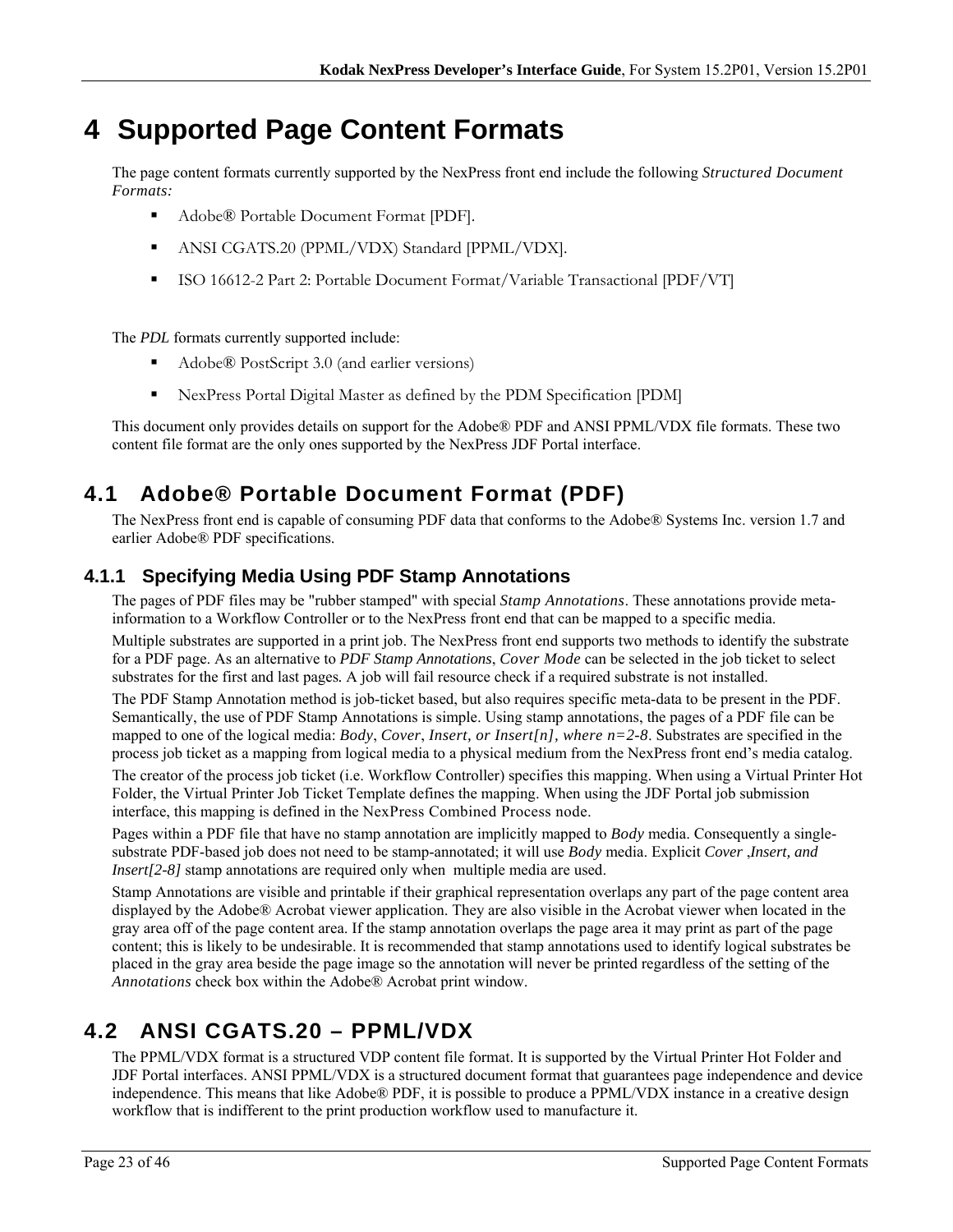#### PPML/VDX specifies two conformance levels known as PPML/VDX-Strict and PPML/VDX-Relaxed.

- **PPML/VDX-Strict** requires all PDF files to conform to either the PDF/X-1a or PDF/X-3 standards, and requires the PPML data to be embedded within the PPML/VDX layout file. It also requires that all **Binding** references in the **ContentBindingTable** specify MD5 checksums and unique IDs for all referenced PPML/VDX-content files. The purpose of this conformance level is to allow the specifier of the PPML/VDX job to maximize control over the integrity of the PPML/VDX instance. This relieves the receiver of the exchanged data from most liability issues related to the correctness of the exchanged data. The receiver is guaranteed that all color data is identified and that the completeness of the file set can be verified.
- **PPML/VDX-Relaxed** relaxes many of the restrictions of PPML/VDX-Strict. For example, the PPML data may be specified in a separate XML data file, and the MD5 Checksum and unique ID in **Binding** references in the **ContentBindingTable** are optional. The use of PDF is not limited to PDF/X-1a and PDF/X-3; any PDF data can be used. The purpose of this conformance level is to enable the use of PPML/VDX data in trusted exchange scenarios, as well as within environments with more controlled and integrated authoring and print production workflows. The degree of integrity verification support depends upon the liability requirements of the VDP application, and how tightly integrated the workflow.

The NexPress front end is capable of consuming PPML/VDX data that conforms to both the *PPML/VDX-Strict* and *PPML/VDX-Relaxed* conformance levels as defined by the PPML/VDX standard (for more details on the PPML/VDX conformance levels refer to the [PPML/VDX] and [PPML/VDX-AN]). The NexPress front end consumes PDF; however, in the case of PDF/X conforming PDF data, it does not interpret output rendering intents.

In VDP applications, the structure of the data format used must enable consuming devices, such as workflow tools and digital printer raster image processors (RIP*)*, to perform at or above the rated speed of the digital printer. In the past this has been accomplished through the use of proprietary page description languages (PDL). PPML/VDX, a structured document format based on a subset of the PODi Personalized Print Markup Language (PPML), incorporates the same features for enabling RIP efficiency as other proprietary (i.e. PostScript-based) VDP formats.

PPML/VDX data specifies reader order sequences of independent pages with no implied print production ordering. Print production information such as imposition layout, page distribution scheme, and printing device parameterization is specified in JDF job ticket data external to the PPML/VDX data. Alternatively, PPML/VDX can be used in workflows in which the composition system itself specifies production parameters via the job ticket.

The ability to late-stage target a PPML/VDX job in a production workflow places additional requirements on the structure of the PPML/VDX data. These requirements include the need to guarantee page independence and efficiency of access to each PPML page definition and its associated PDL content data in order for it to be efficiently manipulated and reordered in preparation for print production. This is important because the order in which pages are utilized on a sequence of imposed sheets (printer spreads) is usually different from the reader order in which the PPML data specifies them. VDP languages that combine layout information with actual content data cannot guarantee efficient parsing and manipulation as required by an imposition process. This is why embedding graphical content data within the PPML data (using the PPML **INTERNAL\_DATA** element) is prohibited by the PPML/VDX standard. For similar reasons, PDF is used to specify graphical content data.

### **4.2.1 Single-File PPML/VDX instances**

Single-file PPML/VDX data is supported by the NexPress front end and supporting workflow tools. A single-file PPML/VDX instance consists of the PPML/VDX-Layout file with the PPML data embedded. This is the most compact and portable form of a PPML/VDX instance; no external PDF file references need to be resolved to obtain dependent PPML/VDX-content files or PPML data. The PDF pages used as page content referenced by

**EXTERNAL\_DATA\_ARRAY** elements in the PPML data are completely contained within the PPML/VDX-Layout file itself.

In accordance with the PPML/VDX Standard [PPM/VDX], the **ContentBindingTable** element must only contain a *Self* sub-element whose *Src* attribute value must exactly match that of the *Src* attribute of all PPML **EXTERNAL\_DATA\_ARRAY** elements.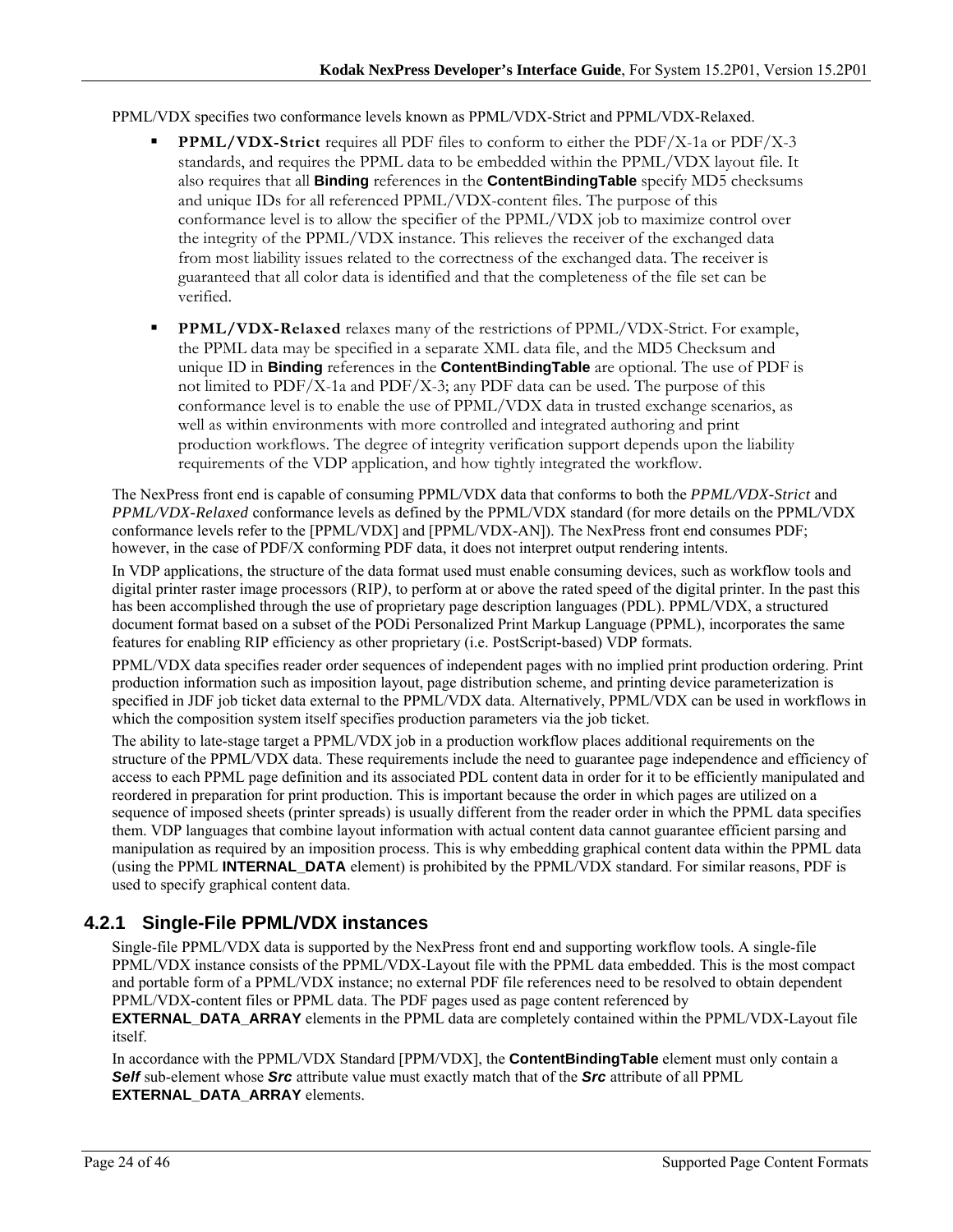### **4.2.2 Multiple-file PPML/VDX instances**

Multi-file PPML/VDX data is supported by the NexPress front end and supporting workflow tools. A multiple-file PPML/VDX instance consists of a single PPML/VDX-layout file and one or more additional PPML/VDX-content files.

As required by the PPML/VDX Standard, the **ContentBindingTable** of the PPML/VDX-Layout file must contain a **Binding** sub-element for each unique PPML/VDX content file that is referenced by **EXTERNAL\_DATA\_ARRAY** elements in the PPML data.

For PPML/VDX-Strict conformance, the PPML/VDX Standard requires that the *MD5\_Checksum* and *UniqueID* attributes of each **Binding** element are specified. This permits the receiver of the data to verify completeness of all data comprising the PPML/VDX instance. These attribute values should be tested against those determined from the resolved PPML/VDX-content files prior to submission; however, the NexPress front end ignores the *MD5\_Checksum* and *UniqueID* attributes of each **Binding** element.

The VDP composition engine generates PPML/VDX instance data and writes **Binding/@***Src* elements that reference PPML/VDX-content files. **The URL reference of the** *Src* **attribute must be resolvable in the receiving environment.** Specifically, the controller (such as the NexPress front-end) receiving the PPML/VDX-Layout file must have access to any referenced PPML/VDX-content files.

The NexPress front end and accompanying workflow tools support the URL schemes *file:, ftp:,* and *http:* for the *Src* attribute of **Binding** elements. Use of *file*: can be problematic because the NexPress must have non-authenticated access to the specified files. This requirement is especially difficult to satisfy in a Windows 2003 Server environment if the NexPress is not a member of the domain. For this reason, usage of *ftp*: or *http*: is recommended.

## **4.3 PDF/VT**

The NexPress front end is capable of consuming PDF data conforming to the ISO 16612-2 standard for PDF/VT-1 (single file) documents. The implementation is similar in some respects to VDX support (printing record ranges, display of records in Imposition Viewer/Content Edit) and similar to PDF in other respects (media selection using stamps).

The NexStation uses records as the only means of segmentation in its PDF/VT support. If the record layer indicator is missing the NexStation will treat the PDF/VT document as a single record.

Content editing of a PDF/VT file is disabled as the NexStation Content Edit plug-in is not able to update the *DPartRoot*  dictionary.

Existing NexStation media stamp annotations are available for any page in the PDF/VT file and are processed accordingly (see section 4.1.1 above). No other media selection mechanism is available.

## **4.4 Adobe® Postscript**

The NexPress front end only supports Adobe® Postscript through the Virtual Printer Hot Folder interface. Postscript is converted to PDF prior to printing, and is not supported in JDF Job Tickets.

## **4.5 NexPress Portable Digital Master (PDM)**

The NexPress legacy format known as the *NexPress Portable Digital Master* (*PDM*) format is an earlier version of the draft standard that eventually became the ANSI-accredited CGATS.20-2002 (PPML/VDX) standard in July of 2002. Although PDM is suitable for VDP applications, the use of PPML/VDX is recommended instead due to the workflow advantages its features enable, as well as its support by the NexPress front end's JDF Portal job submission interface **J** (section 3.4.3.2). PDM has been deprecated; support may be removed in future releases of the NexPress front end.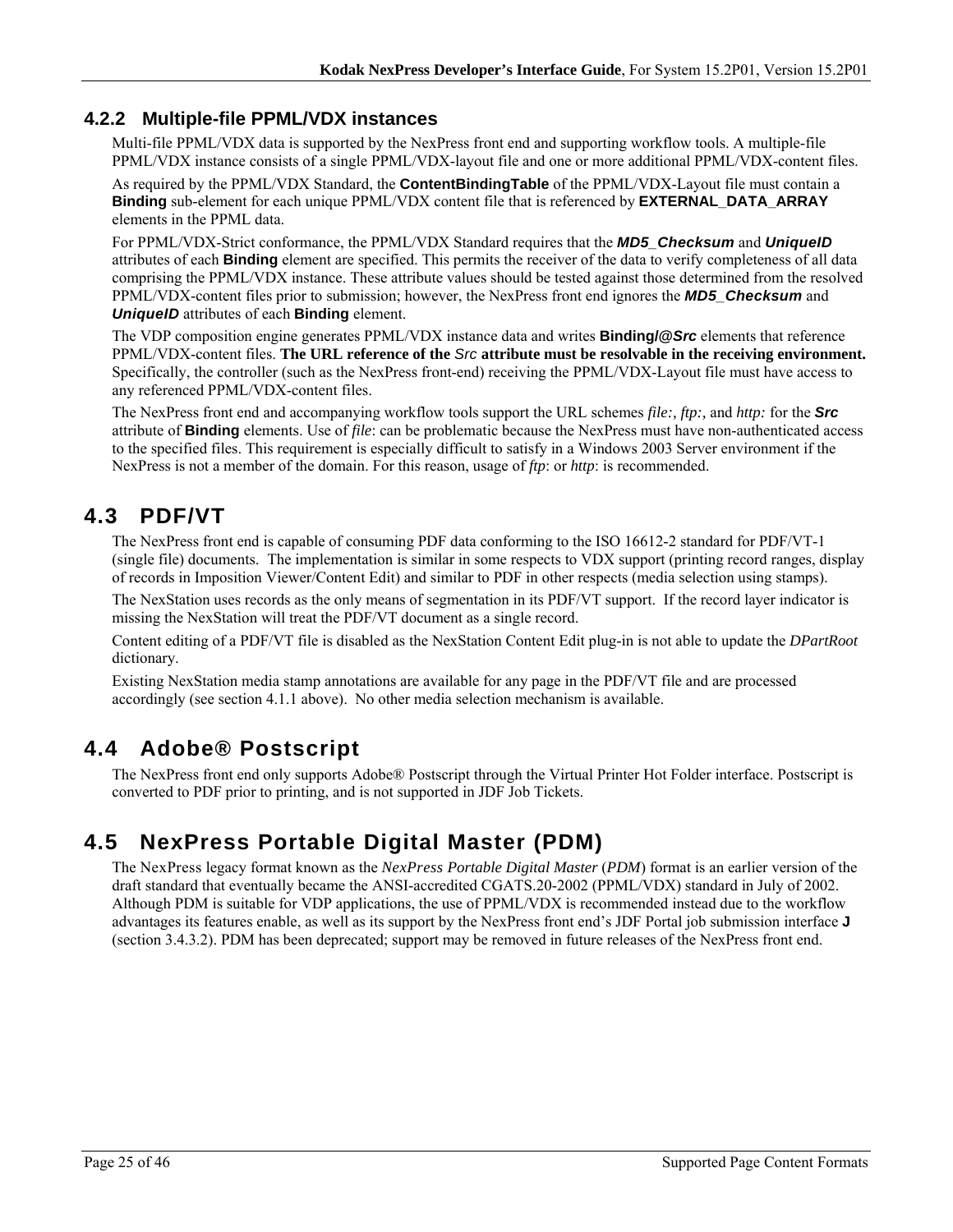# **5 Press Management**

The NexPress front end supports press management using the NexPress Client and the JMF Management Interface (M). Not all management functions are available through both interfaces. The NexPress Client provides a more complete interface; all press management functions are supported except those specifically controlling the JDF Queue. It is described in Section 3.4.2. The JMF Interface is primarily limited to control of the JDF Queue and jobs submitted through the JDF Portal. It is defined in Section 3.4.3.4.

Chapter 5 of the JDF specification [JDF] provides a complete description of JMF and its use. Because the NexPress does not support all the messages and their attributes defined in [JDF], refer to [KNDIR] for details of the syntax and semantics of the NexPress front end's conformance to JMF. It is also important to note that the NexPress only provides limited JMF subscription support. Unless otherwise noted, it should be assumed that subscription to specific queries is not available.

## **5.1 Configuring a Virtual Printer Job Ticket Template**

The NexPress Client provides the only way to configure a Virtual Printer Job Ticket Template. The Job Ticket Editor (JTE) within the NexPress Client supports creation and management of Virtual Printer Hot Folders. The JTE specifies settings for a Virtual Printer Job Ticket Template. These settings include media selection and the mapping of a PDF stamp annotation-identified medium to an entry in theNexPress front end's media catalog, imposition layout, disjointing, and collating. The Virtual Printer Job Ticket Template is a complete workflow process specification; content files submitted to a Virtual Printer Hot Folder do not require additional job ticket parameterization as well.

## **5.2 Managing Press Capabilities**

JMF provides a query to obtain a list of supported JMF commands.

Press capabilities cannot be modified through the JMF Management Interface. Where applicable, capabilities can be modified using the NexPress Client. The JMF Management Interface provides a proprietary mechanism for obtaining the NexPress Device Capabilities File; however, the NexPress does not provide support for the DevCaps element defined in the JDF 1.3 Specification [JDF]

### **5.2.1 Obtaining a list of KnownMessages**

To obtain a list of JMF messages supported by the NexPress JDF Portal, a JDF Client should send a JMF **KnownMessages** query. The response lists the JMF commands and queries supported by the JDF Portal implementation.

#### **Example:**

```
<?xml version="1.0" encoding="UTF-8" standalone="no" ?> 
<JMF xmlns="http://www.CIP4.org/JDFSchema_1_1" SenderID="NxpJdfTest" TimeStamp="2008-01-16T16:17:31-
    05:00" Version="1.1"> 
     <Query ID="m080116161731_9366" Type="KnownMessages" xmlns:xsi="http://www.w3.org/2001/XMLSchema-
    instance" xsi:type="QueryKnownMessages"/> 
</JMF> 
… 
<?xml version="1.0" encoding="UTF-8" standalone="no" ?> 
<JMF xmlns="http://www.CIP4.org/JDFSchema_1_1" SenderID="KP-GDF00" TimeStamp="2008-01-16T16:20:19-
    05:00" Version="1.3"> 
     <Response ID="m080116162019_0043" ReturnCode="0" Type="KnownMessages" 
    refID="m080116161731_9366" xmlns:xsi="http://www.w3.org/2001/XMLSchema-instance"
```
xsi:type="ResponseKnownMessages">

<MessageService Command="true" Type="CloseQueue"/>

```
 <MessageService Command="true" Type="HoldQueue"/>
```

```
 <MessageService Command="true" Type="OpenQueue"/>
```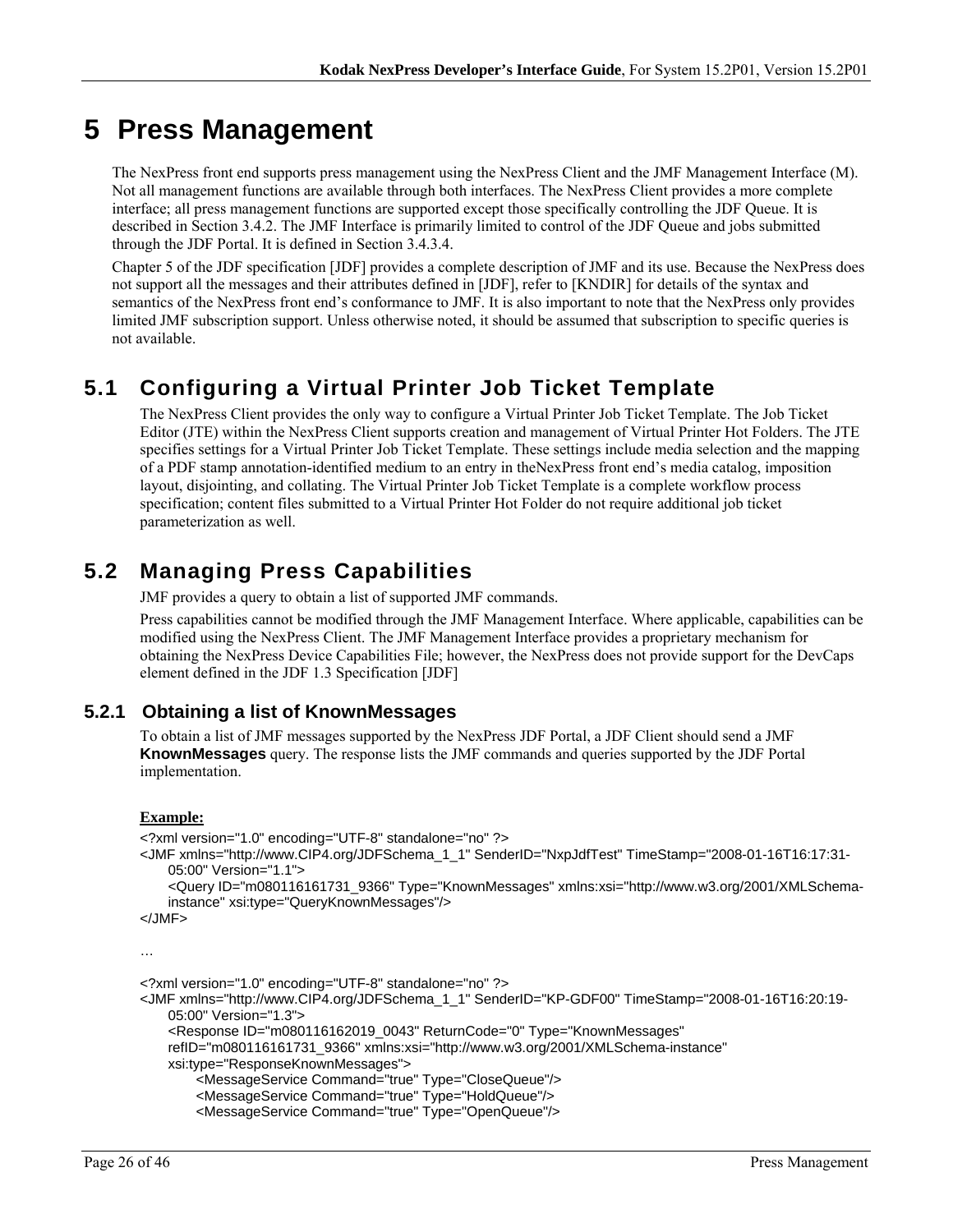<MessageService Command="true" Type="ResumeQueue"/> <MessageService Command="true" Type="AbortQueueEntry"/> <MessageService Command="true" Type="HoldQueueEntry"/> <MessageService Command="true" Type="RemoveQueueEntry"/> <MessageService Command="true" Type="ResumeQueueEntry"/> <MessageService Command="true" Type="SubmitQueueEntry"/> <MessageService Command="true" Type="SuspendQueueEntry"/> <MessageService Command="true" Type="StopPersistentChannel"/> <MessageService Query="true" Type="KnownMessages"/> <MessageService Query="true" Type="QueueStatus"/> <MessageService Query="true" Type="Resource"/> <MessageService Persistent="true" Query="true" Signal="true" Type="Status"/> <MessageService Query="true" Type="SubmissionMethods"/> <MessageService Query="true" Type="NXP:DeviceCapabilities"/> </Response>

</JMF>

### **5.2.2 Querying Supported Submission Methods**

The JMF SubmissionMethods query is used primarily to determine the JDF Portal Hot Folder location. The hot folder location is  $\&$ servername>\HotFolder\JDFHotfolder. The server's response message also indicates support for MIME and URLSchemes. Refer to [JDF] for further details.

#### **Example: Supported Submission Methods query**

```
<?xml version="1.0" encoding="UTF-8" standalone="no" ?> 
<JMF xmlns="http://www.CIP4.org/JDFSchema_1_1" SenderID="NxpJdfTest" TimeStamp="2008-01-16T16:20:19-
    05:00" Version="1.1"> 
     <Query ID="m080116162019_9368" Type="SubmissionMethods" 
   xmlns:xsi="http://www.w3.org/2001/XMLSchema-instance" xsi:type="QuerySubmissionMethods"/> 
</JMF> 
…
```

```
<?xml version="1.0" encoding="UTF-8" standalone="no" ?>
```

```
<JMF xmlns="http://www.CIP4.org/JDFSchema_1_1" SenderID="KP-GDF00" TimeStamp="2008-01-16T16:22:43-
   05:00" Version="1.3">
```

```
 <Response ID="m080116162243_0043" ReturnCode="0" Type="SubmissionMethods" 
refID="m080116162019_9368" xmlns:xsi="http://www.w3.org/2001/XMLSchema-instance" 
xsi:type="ResponseSubmissionMethods"> 
    <SubmissionMethods HotFolder="file://KP-GDF00/HotFolder/JDFHotfolder" Packaging="MIME" 
    URLSchemes="file http ftp"/> 
 </Response>
```
</JMF>

### **5.2.3 Querying for the Device Capabilities File**

The Device Capabilities File content can be retrieved using the NexPress front end JDF Portal JMF Interface. Refer to section 3.4.4.1 and [KNDIR] for more detail on the Device Capabilities File.

#### **Example:**

```
<?xml version="1.0" encoding="UTF-8" standalone="no" ?> 
<JMF xmlns="http://www.CIP4.org/JDFSchema_1_1" SenderID="NxpJdfTest" TimeStamp="2008-01-16T16:24:22-
   05:00" Version="1.1"> 
     <Query ID="m080116162422_9369" Type="NXP:DeviceCapabilities"/> 
</JMF> 
…
```

```
<?xml version="1.0" encoding="UTF-8" standalone="no" ?>
```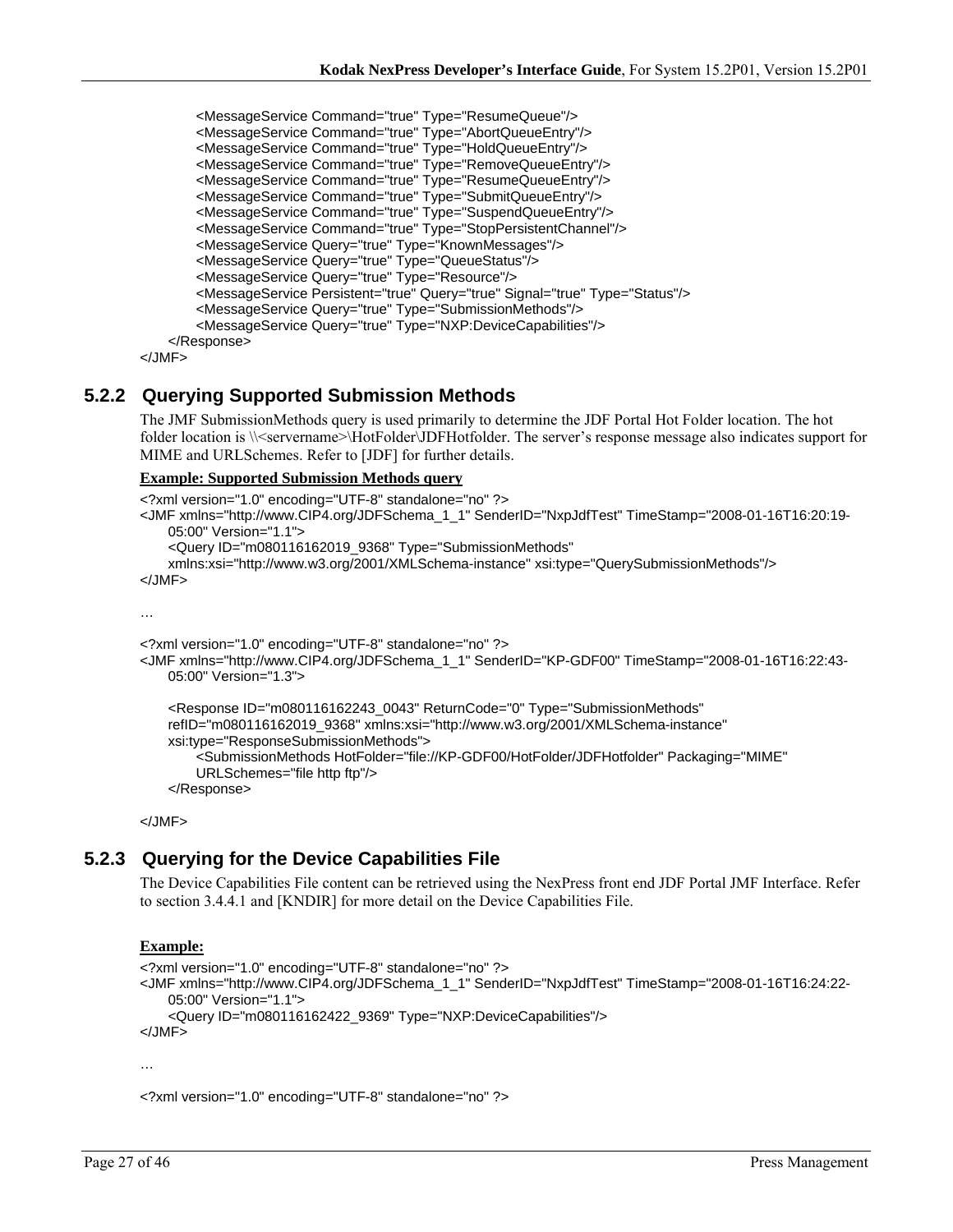```
<JMF xmlns="http://www.CIP4.org/JDFSchema_1_1" SenderID="KP-GDF00" TimeStamp="2008-01-16T16:26:48-
   05:00" Version="1.3">
```

```
 <Response ID="m080116162648_0043" ReturnCode="0" Type="NXP:DeviceCapabilities" 
    refID="m080116162422_9369"> 
         <ManufacturingCapabilities> 
             <DeviceID>KP-GDF00</DeviceID> 
            <PrinterList> 
                <PrinterDefaults> 
                 … 
                </SubstrateDeliveryList> 
                <PageOrderList> 
                    <PageOrder Enum="FaceDown"/> 
                    <PageOrder Enum="FaceUp"/> 
                    <PageOrder Enum="FaceDownReverseOrder"/> 
                    <PageOrder Enum="FaceUpReverseOrder"/> 
                </PageOrderList> 
            </FinishingOptions> 
        </ManufacturingCapabilities> 
    </Response> 
</JMF>
```
## **5.3 Accessing press status**

#### **5.3.1 Retrieving press status**

Status of the NexPress digital production color press is obtained using the JMF **Status** command. The amount of detail in the response is controlled by the values of *StatusQuParams/@DeviceDetails* ("None", "Brief", or "Full"), *StatusQuParams/@JobDetails*("None", "Brief", or "Full"), and *StatusQuParams/@QueueInfo* ("false", or "true"). If omitted, an attribute will use its default value; refer to the JDF Specification [JDF] for further information.

#### **Example: Full device details, brief job details, include queueInfo**

```
<?xml version="1.0" encoding="UTF-8" standalone="no" ?> 
<JMF xmlns="http://www.CIP4.org/JDFSchema_1_1" SenderID="NxpJdfTest" TimeStamp="2008-01-17T10:22:08-
    05:00" Version="1.1"> 
     <Query ID="m080117102208_9371" Type="Status" xmlns:xsi="http://www.w3.org/2001/XMLSchema-instance" 
    xsi:type="QueryStatus"> 
         <StatusQuParams DeviceDetails="Full" JobDetails="Brief" QueueInfo="true"/> 
     </Query> 
</JMF> 
… 
<?xml version="1.0" encoding="UTF-8" standalone="no" ?> 
<JMF xmlns="http://www.CIP4.org/JDFSchema_1_1" SenderID="KP-GDF00" TimeStamp="2008-01-17T11:31:33-
    05:00" Version="1.3"> 
     <Response ID="m080117113133_0043" ReturnCode="0" Subscribed="false" Type="Status" 
    refID="m080117102208_9371" xmlns:xsi="http://www.w3.org/2001/XMLSchema-instance" 
    xsi:type="ResponseStatus"> 
         <DeviceInfo CounterUnit="Sheets" DeviceStatus="Running"> 
            <Device Class="Implementation" DeviceID="KP-GDF00" DeviceType="NexPress 10.01.00 BLD0159 / 
            1300 OFFICIAL" Manufacturer="Kodak" ModelName="NexPress_NPP"/> 
            <JobPhase JobPartID="n080117102322_8468" PercentCompleted="100" QueueEntryID="KP-
            GDF00_565135" StartTime="2008-01-17T11:31:07-05:00" Status="InProgress" 
            StatusDetails="RIP'ing"> 
                <Comment Language="en" Name="NxpPreflightWarning">Font: Availability|Helvetica-Bold|Not 
                embedded|Embed fonts completely</Comment> 
             </JobPhase> 
         </DeviceInfo>
```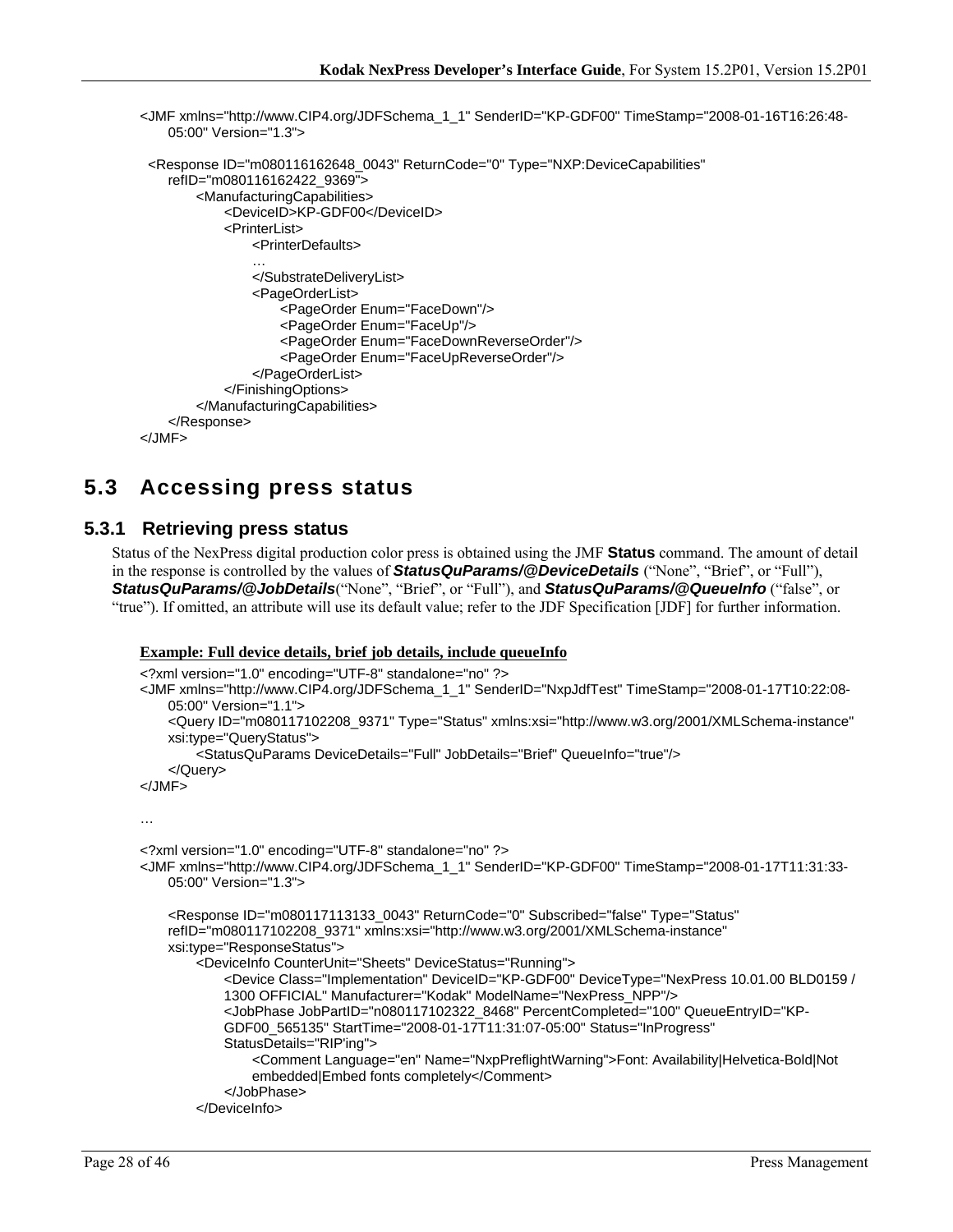```
 <Queue DeviceID="KP-GDF00" Status="Running">
```

```
<QueueEntry JobPartID="n080117102322_8468" xmlns:NXP=www.nexpress.com 
        NXP:CDFEJobID="566846" Priority="50" QueueEntryID="KP-GDF00_565135" StartTime="2008-01-
        17T11:31:07-05:00" Status="Running" SubmissionTime="2008-01-17T11:31:06-05:00"/> 
     </Queue> 
 </Response>
```
 $<$ /JMF $>$ 

The response in the above example indicates that the JDF Portal Job Queue has a status of *Running*, and contains a single job identified by *QueueEntryID*=*KP-GDF00\_565135*. *NXP:CDFEJobID* provides the corresponding id of this job on the NexPress Client. It is important to note that *DeviceInfo/@DeviceStatus* does not correspond to the current operating state of the press, but instead indicates whether any jobs submitted through the JDF Portal Interface are in the Internal Job Queue.

#### **5.3.2 Subscribing to press status**

The NexPress provides JMF Subscription support for the Status Query. To establish a subscription, a JDF Client creates a persistent channel connection over which the NexPress front end can send asynchronous JMF Status messages. These asynchronous messages are known as JMF Signal messages. JMF Signal messages are generated and posted to the persistent channel when there is a change in the status of the JDF Portal Job Queue or in the execution status of a JDF Portal Queue Entry.

To create a persistent channel, a **Subscription** sub-element is added to the Status Query. *Subscription/@URL* defines where JMF **Signal** messages are to be posted. URL must use an *http:* scheme, a port number is optional. The persistent channel is assigned a *refID* that matches *Query/@ID* to which the subscription was attached. This *refID* is required to unsubscribe and close the persistent channel.

#### **Example:**

```
<?xml version="1.0" encoding="UTF-8" standalone="no" ?> 
<JMF xmlns="http://www.CIP4.org/JDFSchema_1_1" SenderID="NxpJdfTest" TimeStamp="2008-01-17T12:39:10-
    05:00" Version="1.2"> 
     <Query ID="m080117123549_9170" Type="Status" xmlns:xsi="http://www.w3.org/2001/XMLSchema-instance" 
    xsi:type="QueryStatus"> 
         <StatusQuParams DeviceDetails="Full"/> 
     <Subscription URL="http://KP-GDF00::40000/"/> 
     </Query> 
</JMF> 
… [RESPONSE] … 
<?xml version="1.0" encoding="UTF-8" standalone="no" ?> 
<JMF xmlns="http://www.CIP4.org/JDFSchema_1_1" SenderID="KP-GDF00" TimeStamp="2008-01-17T12:44:32-
    05:00" Version="1.3"> 
     <Response ID="m080117124432_0043" ReturnCode="0" Subscribed="true" Type="Status" 
    refID="m080117123549_9170" xmlns:xsi="http://www.w3.org/2001/XMLSchema-instance" 
    xsi:type="ResponseStatus"> 
         <DeviceInfo CounterUnit="Sheets" DeviceStatus="Running">
```
<Device Class="Implementation" DeviceID="KP-GDF00" DeviceType="NexPress 10.01.00 BLD0159 / 1300 OFFICIAL" Manufacturer="Kodak" ModelName="NexPress\_NPP"/>

<JobPhase JobPartID="n080117102322\_8468" PercentCompleted="100" QueueEntryID="KP-

GDF00\_567598" StartTime="2008-01-17T11:40:38-05:00" Status="Stopped" StatusDetails="RIP'ing"/> </DeviceInfo>

```
 </Response>
```
</JMF>

… [SIGNAL] …

<?xml version="1.0" encoding="UTF-8" standalone="no" ?>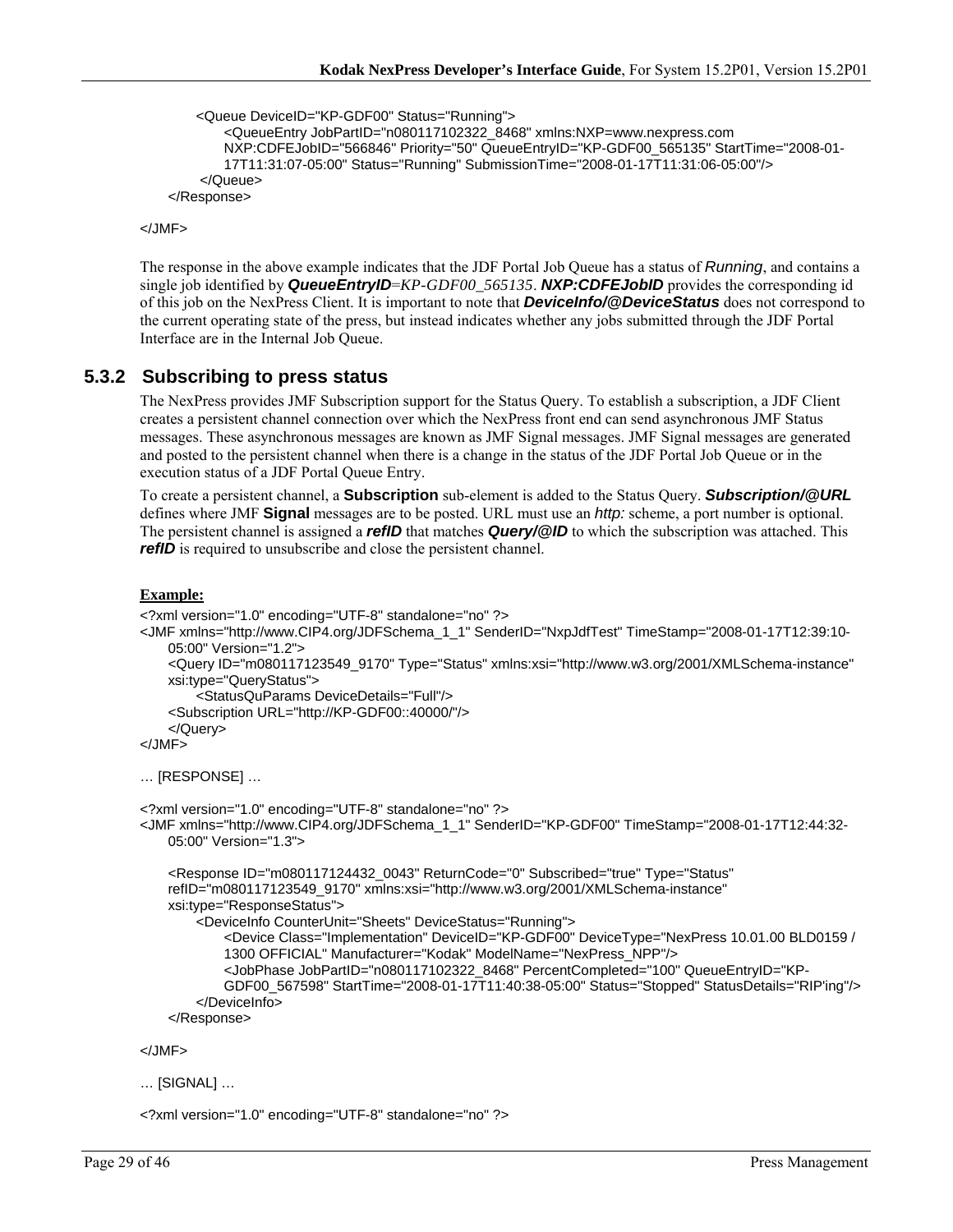<JMF xmlns="http://www.CIP4.org/JDFSchema\_1\_1" SenderID="KP-GDF00" TimeStamp="2008-01-17T12:44:32- 05:00" Version="1.3">

 <Signal ID="m080117124432\_0044" Type="Status" refID="m080117123549\_9170" xmlns:xsi="http://www.w3.org/2001/XMLSchema-instance" xsi:type="SignalStatus"> <DeviceInfo CounterUnit="Sheets" DeviceStatus="Running"> <Device Class="Implementation" DeviceID="KP-GDF00" DeviceType="NexPress 10.01.00 BLD0159 / 1300 OFFICIAL" Manufacturer="Kodak" ModelName="NexPress\_NPP"/> <JobPhase JobPartID="n080117102322\_8468" PercentCompleted="100" QueueEntryID="KP-GDF00\_567598" StartTime="2008-01-17T11:40:38-05:00" Status="Stopped" StatusDetails="RIP'ing"/> </DeviceInfo> </Signal>

```
</JMF>
```
The example JMF **Query** message above creates a persistent channel for a Status Query with DeviceDetails="Full". *Response/@Subscribed* confirms that the persistent channel was created. The NexPress front end will post asynchronous JMF **Signal** messages to the URL *http://KP-GDF00::40000* over the persistent channel, and identify these signals with a RefID of *m080117123549\_9170*. An initial JMF **Signal** message is posted when the channel is opened. The NexPress does not maintain a mapping of persistent channels with the originating query; all generated signals are sent to every open persistent channel regardless of the subscription request.

### **5.3.3 Unsubscribing to press status**

To close a persistent channel, the JMF **StopPersistentChannel** command is sent to the JMF Management Interface. The value of *StopPersChParams/@URL* must match the URL of the original subscription; the value of *StopPersChParams/@ChannelID* must match refID assigned to the channel.

#### **Example:**

```
<?xml version="1.0" encoding="UTF-8" standalone="no" ?>
```
<JMF xmlns="http://www.CIP4.org/JDFSchema\_1\_1" SenderID="NxpJdfTest" TimeStamp="2008-01-17T12:41:45- 05:00" Version="1.2">

```
 <Command ID="m080117123549_9170" Type="StopPersistentChannel"
```

```
xmlns:xsi="http://www.w3.org/2001/XMLSchema-instance" xsi:type="CommandStopPersistentChannel"> 
     <StopPersChParams ChannelID="m080117123549_9170" URL="http://KP-GDF00::40000/"/> 
 </Command>
```
 $<$ /JMF $>$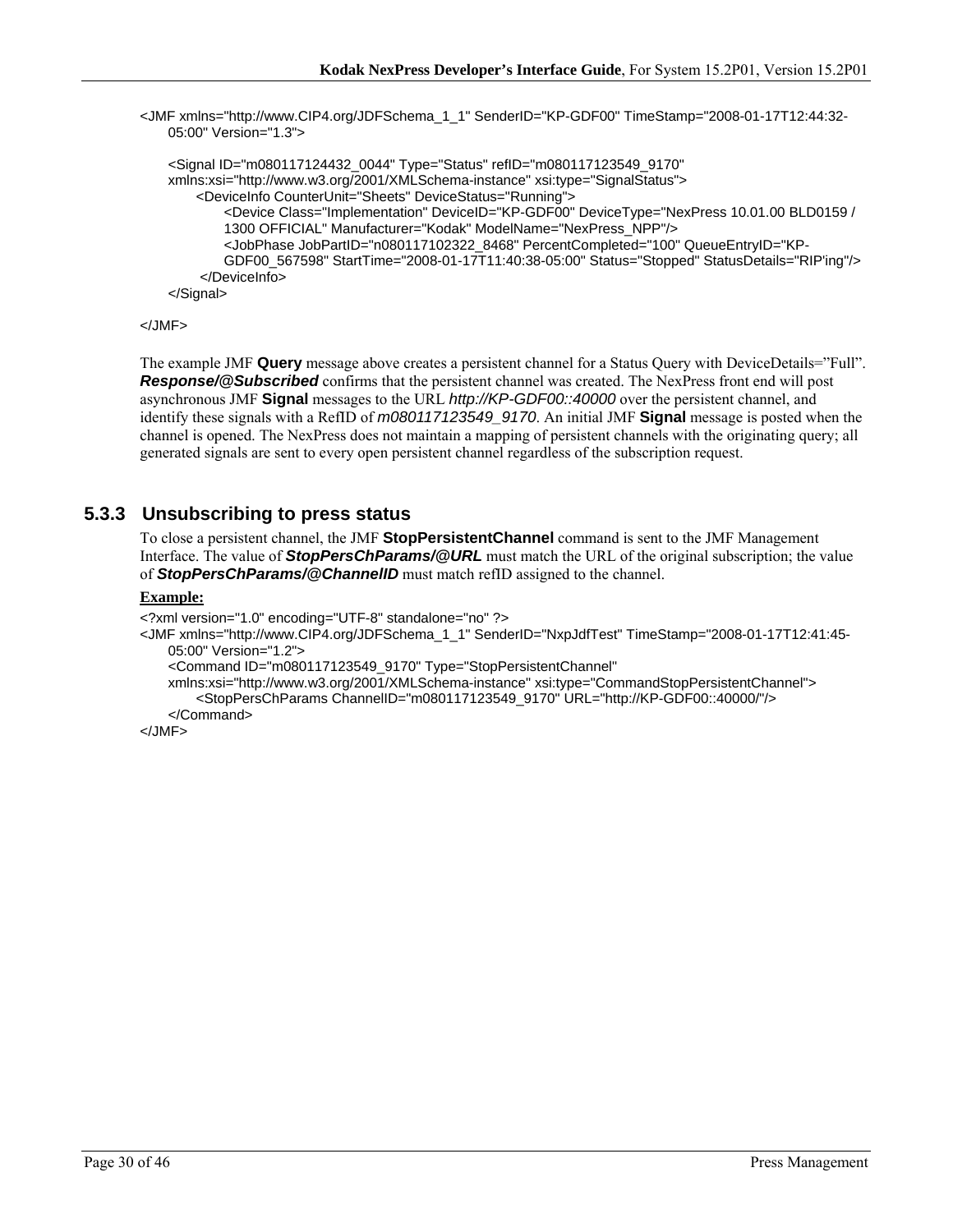# **6 Job Submission**

The NexPress front end offers two job submission interfaces: the Virtual Printer Hot Folder and the JDF Portal Interface. These interfaces are described in section 3.4.3. The choice of job submission interface for a given job depends upon workflow requirements, available workflow tools and Workflow Controller support. The Virtual Printer Hot Folder and the JDF Portal Interface provide different levels of job ticket and PDL support.

## **6.1 Submitting to the Virtual Printer Hot Folder**

The following table summarizes the Structured Document Formats that can be submitted through the Virtual Printer Hot Folder. VPJTT stands for Virtual Printer Hot Folder Job Ticket Template.

| Format                                                                                          | <b>PDL</b> | <b>Job Ticket</b>                           | <b>Page Composition</b>                      | <b>Media Identification</b>               |
|-------------------------------------------------------------------------------------------------|------------|---------------------------------------------|----------------------------------------------|-------------------------------------------|
| PDF, PDF/VT                                                                                     | <b>PDF</b> | PJTF/VPJTT                                  | <b>PDF</b>                                   | <b>VPJTT</b>                              |
| PDF, PDF/VT (Stamp<br>Annotated)                                                                | <b>PDF</b> | PJTF/VPJTT                                  | <b>PDF</b>                                   | <b>PDF Stamp Annotations</b>              |
| Single/Multiple File<br>PPML/VDX                                                                | <b>PDF</b> | <b>VPJTT</b>                                | PPML/VDX                                     | <b>VPJTT</b>                              |
| PostScript                                                                                      | <b>PS</b>  | <b>VPJTT</b>                                | PDF (produced<br>from PS upon<br>submission) | <b>VPJTT</b>                              |
| Single/Multiple File<br>PPML/VDX (with<br>embedded JDF MediaIntent,<br>or embedded JDF Process) | <b>PDF</b> | Embedded JDF<br>(MediaIntent or<br>Process) | PPML/VDX                                     | JDF Media Intent or JDF<br><b>Process</b> |
| <b>PDF</b>                                                                                      | <b>PDF</b> | Embedded JDF<br>Process                     | <b>PDF</b>                                   | <b>JDF</b> Process                        |

The table above identifies the PDL, job ticket, page composition and media identification for each Structured Document Format. A PJTF job ticket can be embedded in the PDL for table entries containing PJTF/VPJTT Job Tickets; the embedded ticket will be merged with the VPJTT.

### **6.1.1 PDF & PDF/VT**

Adobe® PDF files can be submitted directly to the Virtual Printer Hot Folder interface. Each file submission constitutes a single print run. Job ticket settings are determined as follows:

- Merging of PJTF settings embedded in the PDF file with the Virtual Printer Job Ticket Template. Embedded PJTF settings take precedence over a corresponding value from the VPJTT. Refer to [KNDIR] for specific merge rules.
- If the submitted PDF file doesn't contain embedded PJTF, all job ticket settings are obtained from the Virtual Printer Job Ticket Template. Support for embedded PJTF may be deprecated in future releases. NexPress extensions to PJTF are not documented in this interface guide, or in [KNDIR]. Creation of a JDF job ticket, and submission to the JDF Portal interface, is recommended as an alternative to embedded PJTF. A conversion tool has been created for internal use that converts NexPress PJTF tickets into JDF; customer availablity of this conversion library has not been determined. Contact your support representative if you need to convert existing PJTF tickets into JDF.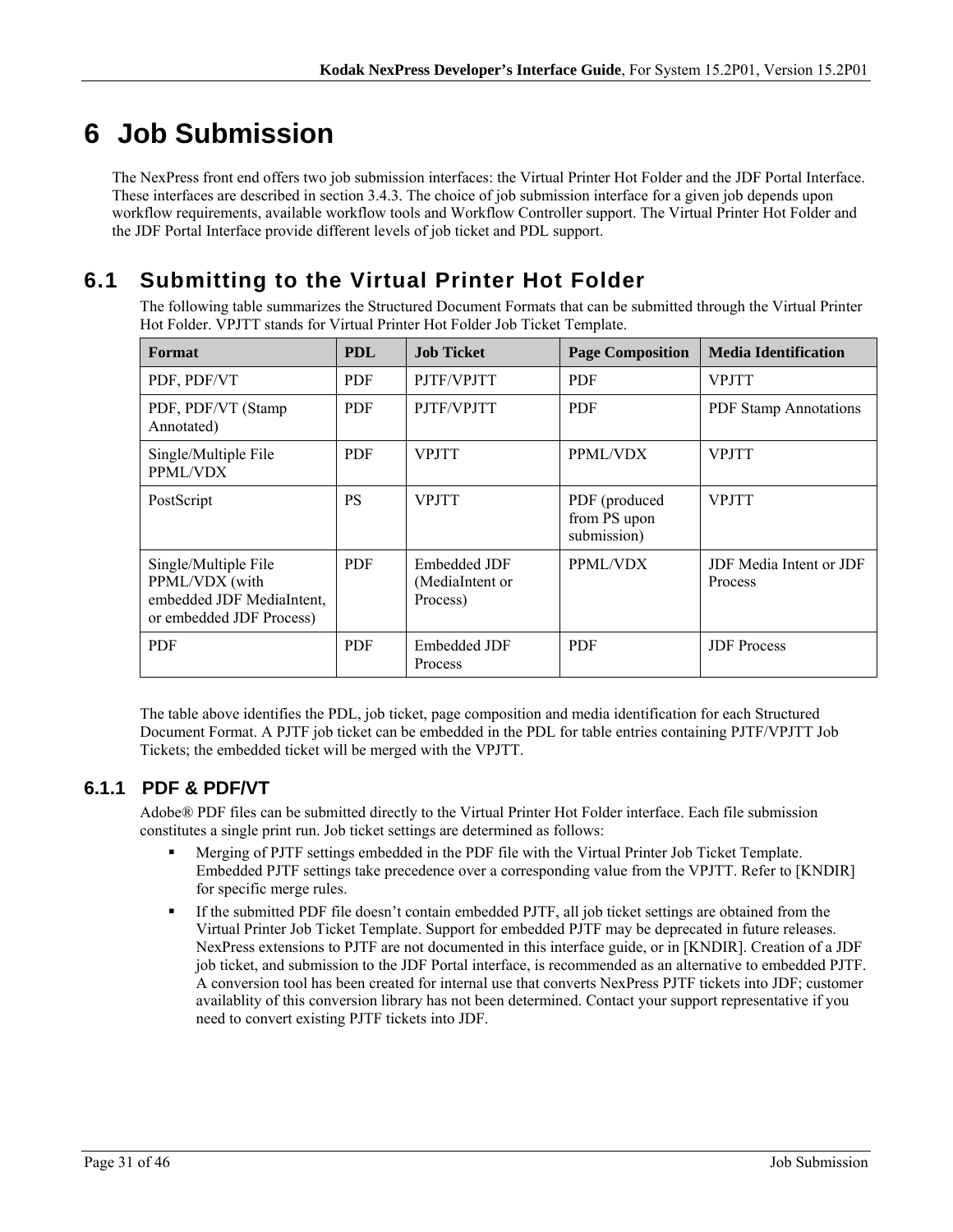### **6.1.2 PDF & PDF/VT with Stamp Annotations**

The Virtual Printer Hot Folder interface accepts direct submission of Adobe® PDF files that contain stamp annotations for media usage; each file submission constitutes a single print run. Job ticket settings are determined as follows:

- Merging of PJTF settings embedded in the PDF file with the settings specified in the Virtual Printer Job Ticket Template. Embedded PJTF settings take precedence over a corresponding value from the VPJTT. Refer to [KNDIR] for specific merge rules.
- If the submitted PDF file doesn't contain embedded PJTF, all job ticket settings are obtained from the Virtual Printer Job Ticket Template.
- The logical to physical media mapping of PDF stamp annotations is specified by the combined VPJTT and embedded PJTF. Non-stamp annotated pages of a PDF file are treated by the NexPress front end as implicitly mapped to *Body* media. Consequently, a single-substrate PDF-based job does not need to use PDF stamp annotation because all its pages implicitly map to *Body* media. The use of explicit *Cover* and *Insert* PDF stamp annotations is only necessary when a second or third media is required.

### **6.1.3 PostScript**

Adobe® PS files can be submitted directly to the Virtual Printer Hot Folder interface. Each file submission constitutes a single print run. All PostScript data is converted to PDF within the NexPress front end. In this way, all of the benefits of a PDF based job ticketed workflow are available for jobs initially encoded in PostScript. Prepress processing of the PostScript data is subject to settings specified in the Virtual Printer Job Ticket Template associated with the Virtual Printer Hot Folder. Embedded PJTF and PDF Stamp annotations are not used with PostScript.

### **6.1.4 Single/Multiple-File PPML/VDX**

A PPML/VDX-Layout file (either Single-File PPML/VDX or Multiple-File PPML/VDX formats) can be submitted directly to the Virtual Printer Hot Folder interface. Each file submission constitutes a single print run. Job ticket settings are specified in the Virtual Printer Job Ticket Template or from the embedded JDF Process Job Ticket. Embedded PJTF is ignored for PPML/VDX submissions.

Submission into the JDF Portal Interface with a fully specified JDF Process job ticket is preferred. Alternatively, JDF Process or JDF MediaIntent can be embedded into the PPML/VDX and submitted into a Virtual Printer Hot Folder.

#### **Example: PPML/VDX**

This example shows a Single-File PPML/VDX. Each **JOB** element shown contains three **DOCUMENT** elements, and each **DOCUMENT** element specifies the reader-ordered content pages. %PDF-1.5

```
… 
587 0 obj 
<< /Length … >> 
stream 
<PPMLVDX> 
    <ContentBindingTable> … </ContentBindingTable> 
    <Layout> 
        <PPML> 
            … 
            <PAGE_DESIGN TrimBox="0 0 612 792" BleedBox="-18 -18 630 810"/> 
            <JOB Label="0"> 
                <DOCUMENT Label="FCover"> 
                    <PAGE0/> 
                    <PAGF1/></DOCUMENT> 
                <DOCUMENT Label="Body"> 
                    <PAGE2/> 
                    <PAGE3/> 
                    <PAGE4/> 
                    …
```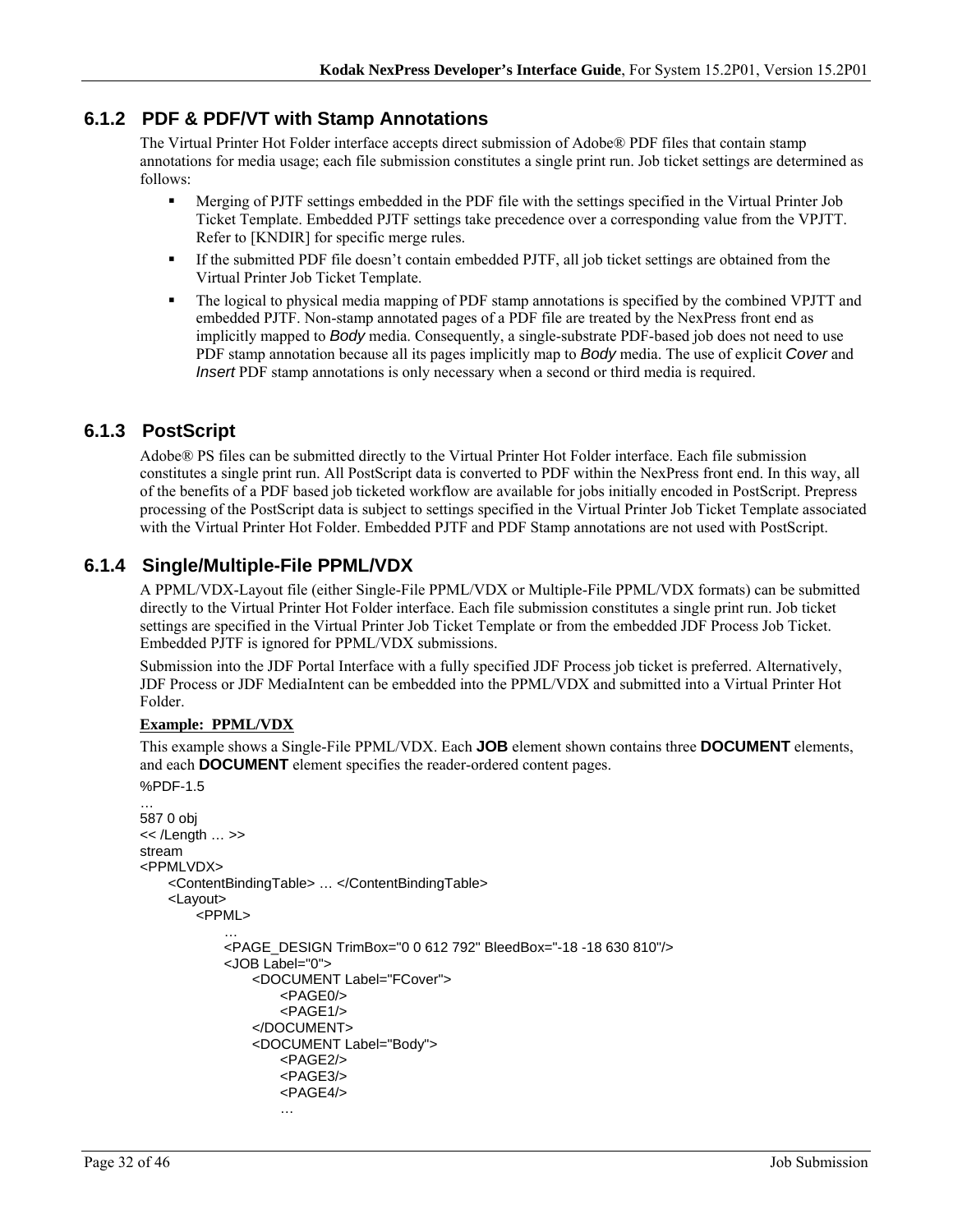```
<PAGEm/> 
               </DOCUMENT> 
               <DOCUMENT Label="BCover"> 
                   <PAGEm+1/> 
                   <PAGEm+2/> 
               </DOCUMENT> 
           </JOB> 
           … 
           <JOB Label="3""> 
               <DOCUMENT Label="FCover"> 
                   <PAGE0/> 
                   <PAGE1/> 
               </DOCUMENT> 
               <DOCUMENT Label="Body"> 
                   <PAGE2/> 
                   <PAGE3/> 
                   <PAGE4/> 
                   … 
                   <PAGEn/> 
               </DOCUMENT> 
               <DOCUMENT Label="BCover"> 
                   <PAGEn+1/> 
                   <PAGEn+2/> 
               </DOCUMENT> 
           </JOB> 
       </PPML> 
    </Layout> 
</PPMLVDX> 
endstream 
endobj 
… 
%%EOF
```
### **6.1.5 Single/Multiple-File PPML/VDX with JDF MediaIntent**

A PPML/VDX-Layout file (either Single-File PPML/VDX or Multiple-File PPML/VDX formats) containing embedded JDF MediaIntent can be submitted directly to the Virtual Printer Hot Folder interface. Each file submission constitutes a single print run. Job ticket settings are determined as follows:

- Merging of **MediaIntent** resources in JDF Product Intent with the settings specified in the Virtual Printer Job Ticket Template. **MediaIntent** resource settings take precedence over the media settings in the VPJTT. The value of attribute *MediaIntent/StockBrand/@Actual* attribute identifies the logical to physical media mapping. Refer to [KNDIR] for more detail.
- If the submitted PDF file doesn't contain embedded JDF **MediaIntent**, all job ticket settings are obtained from the Virtual Printer Job Ticket Template.
- Virtual Printer Job Ticket Template settings MUST provide appropriate default process parameterization to insure proper processing, since the NexPress front end uses only the **MediaIntent** resource. In general, the VPJTT specifies imposition layout, sheet-loading parameters (i.e. page distribution scheme, etc…), collation, output stack disjointing requirements, and the names of the physical medias corresponding to each of the three possible logical medias.

#### **Example: Embedded JDF MediaIntent**

The following example contains an embedded JDF Product Intent job ticket that could be used with the previous PPML/VDX example.

… 20 0 obj << /Length 21 0 R >>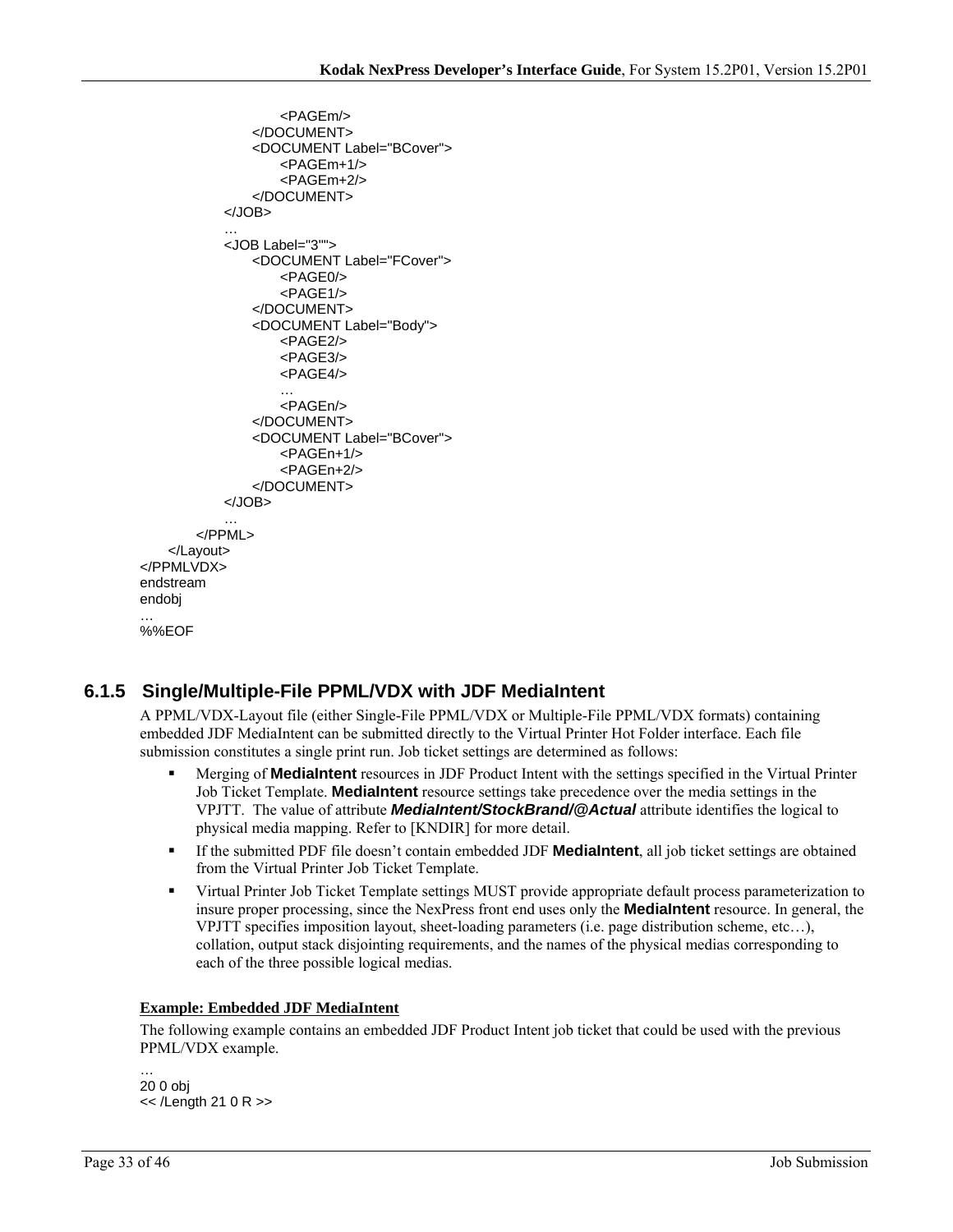```
stream 
<?xml version="1.0" encoding="UTF-8"?> 
<JDF ID="Booklet" Status="Waiting" Type="Product" Version="1.3" xmlns="http://www.CIP4.org/JDFSchema_1_1"> 
<ResourcePool> 
    … 
    <MediaIntent Class="Intent" ID="CoverMedia" Status="Available"> 
        <MediaType DataType="EnumerationSpan" Actual="Paper"/> 
        <FrontCoatings DataType="EnumerationSpan" Actual="Glossy"/> 
        <StockBrand DataType="StringSpan" Actual="Media1"/> 
    </MediaIntent> 
    <MediaIntent Class="Intent" ID="BodyMedia" Status="Available" > 
        <MediaType DataType="EnumerationSpan" Actual="Paper"/> 
        <FrontCoatings DataType="EnumerationSpan" Actual="Matte"/> 
        <StockBrand DataType="StringSpan" Actual="Media0"/> 
    </MediaIntent> 
    … 
</ResourcePool> 
… 
</ResourceLinkPool> 
    … 
    <MediaIntentLink Usage="Input" rRef="CoverMedia"/> 
    <MediaIntentLink Usage="Input" rRef="BodyMedia"/> 
    … 
</ResourceLinkPool> 
… 
endstream 
endobj
```

```
…
```
## **6.2 Submitting to the JDF Portal Interface**

The following table summarizes the Structured Document Formats that can be submitted through the JDF Portal Interface.

| Format                                                    | <b>PDL</b>           | <b>Job Ticket</b>  | <b>Page Composition</b> | <b>Media Identification</b>                     |
|-----------------------------------------------------------|----------------------|--------------------|-------------------------|-------------------------------------------------|
| JDF Process JT (PDF, PDF/VT)                              | <b>PDF</b><br>PDF/VT | <b>JDF</b> Process | PDF, PDF/VT             | <b>JDF</b> Process                              |
| <b>JDF</b> Process JT<br>(Stamp Annotated PDF,<br>PDF/VT) | PDF.<br>PDF/VT       | <b>JDF</b> Process | PDF, PDF/VT             | <b>PDF Stamp Annotations</b><br>and JDF Process |
| JDF Process JT (Single /<br>Multiple file PPML/VDX)       | <b>PDF</b>           | <b>JDF</b> Process | PPML/VDX                | <b>JDF</b> Process                              |

The JDF Portal Interface provides both an HTTP port and a hot-folder to receive submission requests.

JDF Portal Hot Folder: \\<servername>\HotFolder\JDFHotfolder

JDF Portal JMF Interface: Port 49700 services HTTP Post requests on behalf of the JDF Portal JMF Interface

A JDF Job Ticket is required for submission through the JDF Portal Interface; a page content file or PPML layout file cannot be submitted directly. Instead the JDF Process job ticket must reference the content file in its **RunList/LayoutElement/FileSpec**.

The first Combined Process Node found within the root JDF element of the submitted job ticket file will be processed. There are no configurable default job ticket settings for the JDF Portal Hot Folder; the JDF Process job ticket should include all required job settings.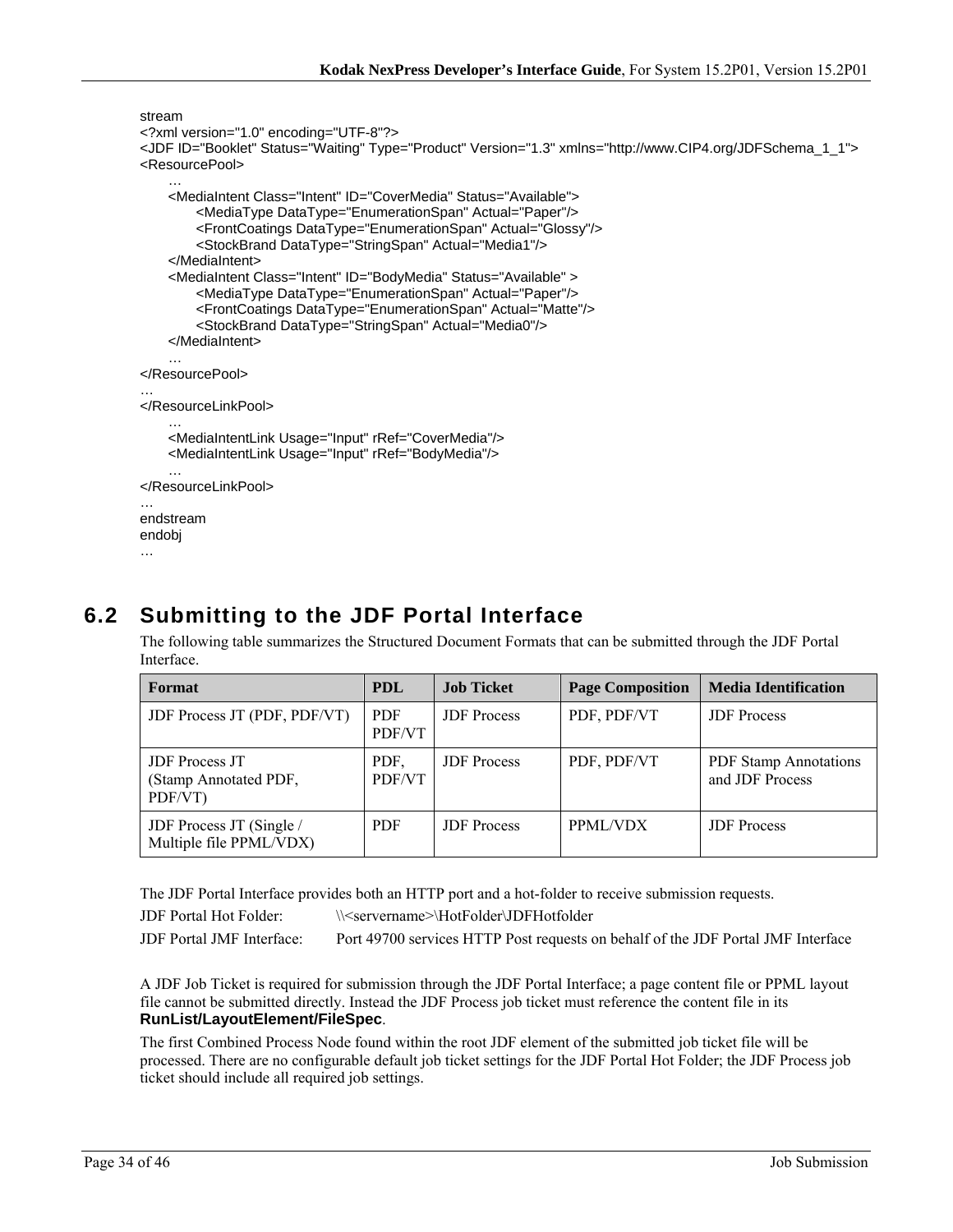The NexPress will resolve all dependent data resources, including any referenced content files. Job submission will fail, and printing will be aborted, if a content file cannot be resolved.

### **6.2.1 The JDF Portal JMF Interface**

The NexPress front end's JDF Portal will accept JDF job tickets through its JDF Portal JMF Interface. JMF Submissions use the SubmitQueueEntry command; the JDF Process Job Ticket is usually packaged as a MIME attachment but URIs of "HTTP:", "FTP:", or "FILE:" scheme can also be used.

Content files can also be MIME encoded; these three part MIME packages contain a JMF **SubmitQueueEntry** command as the first part, a JDF Process job ticket as the second part, and PDF formatted file (i.e. PDF or PPML/VDX) as the third part. The MIME header for the content file attachment should specify "Content-Disposition: Attachment" and "Content-Type: application/pdf"; failure to do so limits the size of the attachment to several hundred megabytes. The content filename can also be specified with the disposition; e.g. Content-Disposition: Attachment; filename="test.pdf".

The JDF Portal assigns each submission a unique JDF Portal Queue Entry ID; this ID is returned in the SubmitQueueEntry response. The JDF Portal Queue Entry ID is used for job queue management, it can also be used to track job progress.

#### **Example: SubmitQueueEntry using two-part MIME**

```
MIME-Version: 1.0 
Content-Type: multipart/related; boundary=-----967a0f3d165acc20 
-------967a0f3d165acc20 
Content-Type: application/vnd.cip4-jmf+xml 
<?xml version="1.0" encoding="UTF-8" standalone="no" ?> 
<JMF xmlns="http://www.CIP4.org/JDFSchema_1_1" SenderID="MessageSenderDevice" TimeStamp="2006-06-
    19T10:44:06-04:00" Version="1.3"> 
     <Command ID="m060619104406_0022" Type="SubmitQueueEntry" 
    xmlns:xsi="http://www.w3.org/2001/XMLSchema-instance" xsi:type="CommandSubmitQueueEntry"> 
         <QueueSubmissionParams Priority="2" URL="cid:jdfTag@kodak.com"/> 
     </Command> 
</JMF> 
-------967a0f3d165acc20 
Content-Type: application/vnd.cip4-jdf+xml 
Content-ID: <jdfTag@kodak.com> 
<?xml version="1.0" encoding="UTF-8" standalone="no" ?> 
<JDF xmlns="http://www.CIP4.org/JDFSchema_1_1" ID="n060619104402_0007" Status="Ready" Type="Combined" 
    Types="LayoutPreparation Imposition ColorSpaceConversion Interpreting Rendering Screening DigitalPrinting" 
    Version="1.3" xmlns:NXP="www.nexpress.com" xmlns:xsi="http://www.w3.org/2001/XMLSchema-instance" 
    xsi:type="Combined"> 
… 
     <ResourcePool> 
         <ScreeningParams Class="Parameter" ID="r060619104402_0008" NXP:ScreeningID="1" 
    Status="Available"/> 
        <Component Amount="1" Class="Quantity" ComponentType="PartialProduct" ID="r060619104402_0009" 
        Status="Available"/> 
         <RunList Class="Parameter" ID="r060619104402_0010" Status="Available"> 
             <LayoutElement> 
                 <FileSpec URL=file://KP-GDF00/TestFiles/develop/onepage.pdf 
                UserFileName="BC Plus_2005.pdf"/> 
             </LayoutElement> 
         </RunList> 
… 
</JDF> 
-------967a0f3d165acc20—
```
#### **6.2.2 The JDF Portal Hot Folder**

The NexPress front end's JDF Portal will accept JDF job tickets through its JDF Portal Hot Folder. JDF job tickets can be copied into the hot folder, or placed into the folder using a simple drag and drop operation. No JMF response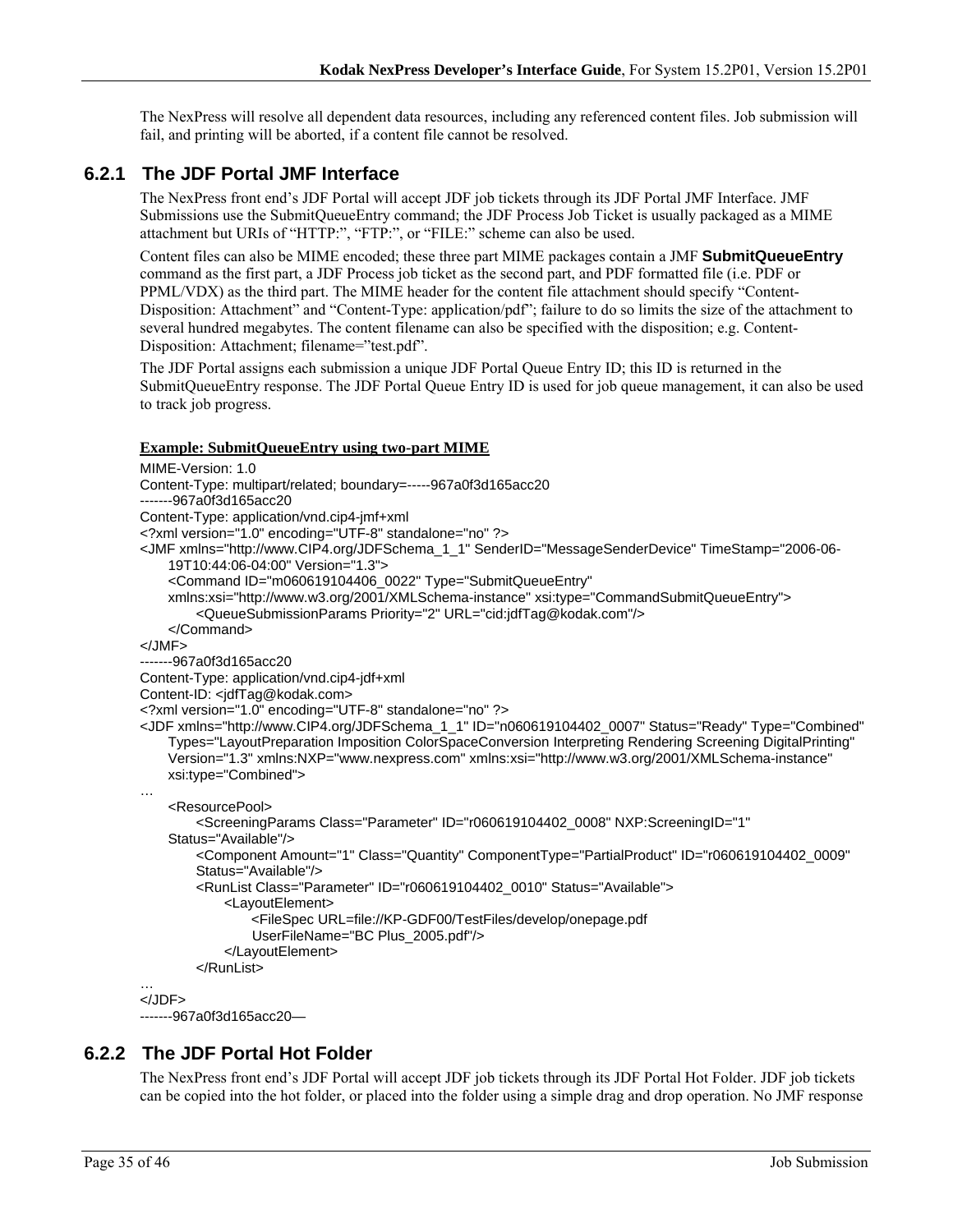is sent for jobs submitted to the hot folder. Signals will, however, be triggered by jobs submitted to the hot folder, and are sent to any open persistent channels.

### **6.2.3 Locating Content Files**

The JDF Specification [JDF] provides several options for the location of content files and how they are specified within the JDF Job Ticket. *JDF/ResourcePool/RunList/LayoutElement/FileSpec/@URL* identifies within the JDF Job Ticket where the file is located. URL schemes of "FILE:", "FTP:", and "HTTP:" are supported. "CID:" is also supported for MIME packaged submissions using a MIME file to the JDF Portal Hot Folder, or a 3-part MIME with JMF SubmitQueueEntry.

There are several additional issues that need to be considered when a URL scheme of "FILE:" is used:

- The JDF Portal process within the NexPress front end must have appropriate permissions to access the specified file. This is not a problem if the content file is located on a directory or local share. It can become problematic in some networks if the NexPress is not part of the domain. When retrieving content from a remote server it is recommended to use the "HTTP:" URL scheme to avoid such network issues.
- Content files are not removed when the JDF Job has completed unless **Runlist/Disposition** is used.

#### **6.2.3.1 Auto-Deletion of Content Files**

**FileSpec/Disposition** controls automatic deletion of content files. By default, the content file is preserved.

To enable automatic deletion, set *Disposition/@DispositionAction*="Delete". Only content files using a URL scheme of "FILE:" local to the DFE will be removed. When auto-deletion is enabled, the content file will be removed as the job finishes processing. *Disposition/@Until* can be used to specify an alternate removal time. The value of this attribute must be specified using ISO 8601 Date/Time format (i.e. yyyy-mm-ddThh:mm:ss-tz:tz). The file will be deleted within 5 minutes of the "Until" time provided.

#### **6.2.4 Media Selection**

Any JDF or PJTF embedded in the PDF file is ignored for submissions through the JDF Portal interface.

To assign media within a JDF file, the Media element can be partitioned by *SheetIndex* and/or *RunTags*, or an explicit LocationName value can be used with an unpartitioned Media element. See Section 4.1.1 for details on specifying media using PDF stamp annotations. These annotations can be used with *RunTags* to assign pages to specific media.

#### **6.2.4.1 Media/Location/@LocationName**

To define media using *Media/Location/@LocationName*, Media elements are defined and given LocationName values of Media0, Media1, Media2, or Media3. These LocationNames identify the four "logical trays" of the NexPress respectively known as "Body", "Cover", "Insert", and "Separator". With engine configurations of more than four supplies, "Media4", "Media5", …, "Media10" can be used to identify logical trays containing "Insert2", "Insert3", ... "Insert8" respectively.

The NexPress can infer values of **Location/@LocationName** from **DigitalPrintingParams** or **Media** partitioning if only Body and Cover media are used. For all other jobs, **Location/@LocationName** must be defined for each **Media**.

#### **Example: Media Selection Using LocationName**

In the following example, body pages will use SterlingUltraDigitalGloss\_118\_350x470, cover pages will use Wausau\_Bright\_White\_350\_350x470, and insert pages will use AquaTEC\_Permanent\_Uncoated\_237\_350x470.

 <Media Brand="SterlingUltraDigitalGloss\_118\_350x470" Class="Consumable" Dimension="992.11 1332.262" ID="r060619104402\_0011" NXP:ClearCoatBack="none" NXP:ClearCoatFront="none" Status="Available"> <Location LocationName="Media0"/>

</Media>

 <Media Brand="Wausau\_Bright\_White\_350\_350x470" Class="Consumable" Dimension="992.11 1332.262" ID="r060619104402\_0012" NXP:ClearCoatBack="none" NXP:ClearCoatFront="none" Status="Available"> <Location LocationName="Media1"/>

</Media>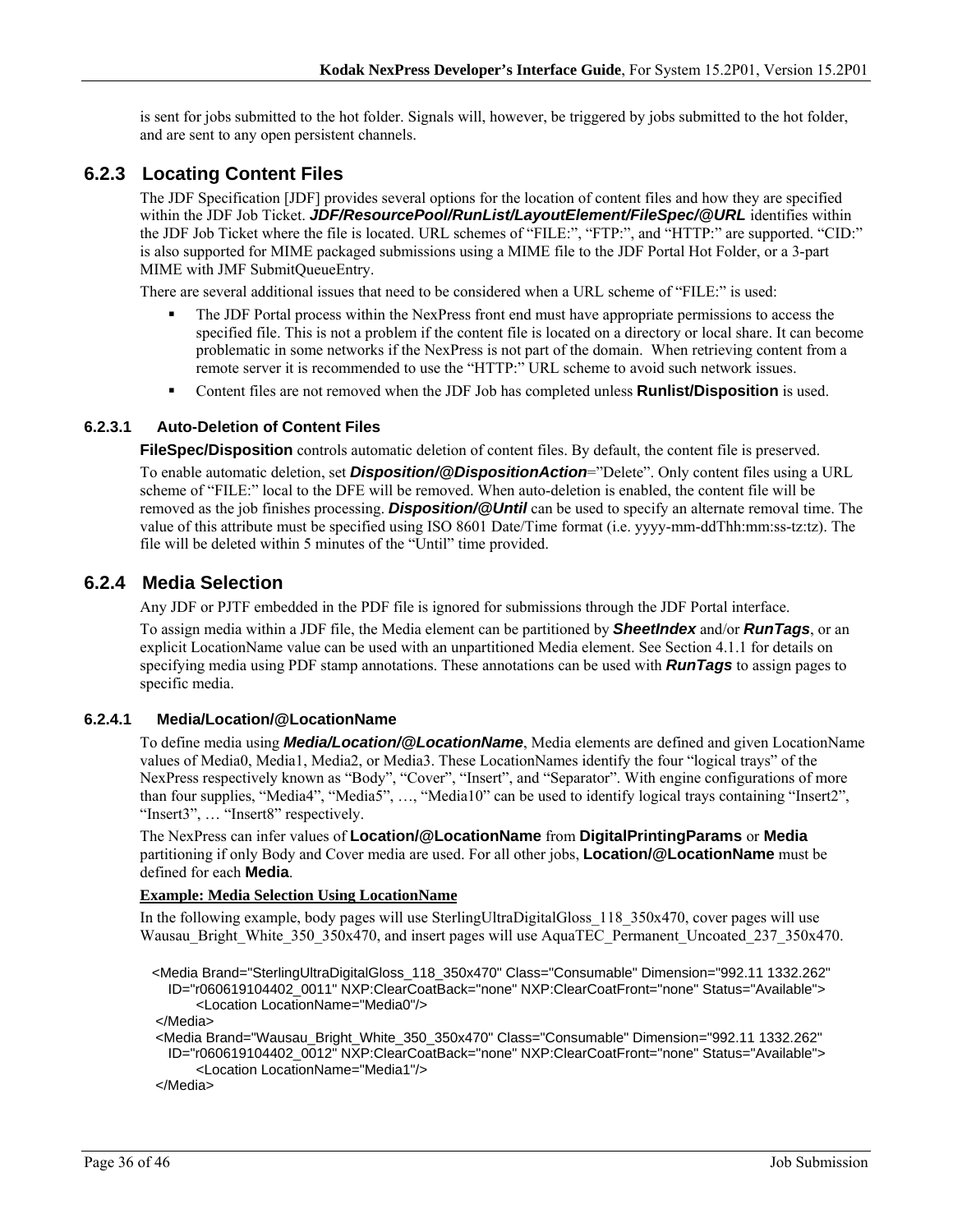<Media Brand="AquaTEC\_Permanent\_Uncoated\_237\_350x470" Class="Consumable" Dimension="992.11 1332.262" ID="r060619104402\_0013" NXP:ClearCoatBack="none" NXP:ClearCoatFront="none" Status="Available"> <Location LocationName="Media2"/>

</Media>

#### **6.2.4.2 DigitalPrintingParams/@SheetIndex**

To define media using *DigitalPrintingParams/@SheetIndex*, the DigitalPrintingParams should be partitioned using a SheetIndex that corresponds to the assigned sheet number. For example, to specify cover media, a SheetIndex of 0 is the front cover, -1 is the back cover, and a range of  $1 \sim -2$  is all the sheets in between. When Media is partitioned or DigitalPrintingParams contains a MediaRef, the value of LocationName has no special significance.

#### **Example: Media Selection Using SheetIndex**

In the following example, body pages use SterlingUltraDigitalGloss\_118\_350x470, front cover pages use Wausau\_Bright\_White\_350\_350x470, and back cover pages use AquaTEC\_Permanent\_Uncoated\_237\_350x470.

 <Media Brand="SterlingUltraDigitalGloss\_118\_350x470" Class="Consumable" Dimension="992.11 1332.262" ID="MediaForBody" NXP:ClearCoatBack="none" NXP:ClearCoatFront="none" Status="Available"> <Location LocationName="Media0"/>

</Media>

 <Media Brand="Wausau\_Bright\_White\_350\_350x470" Class="Consumable" Dimension="992.11 1332.262" ID="MediaForFrontCover" NXP:ClearCoatBack="none" NXP:ClearCoatFront="none" Status="Available"> <Location LocationName="Media1"/>

</Media>

 <Media Brand="AquaTEC\_Permanent\_Uncoated\_237\_350x470" Class="Consumable" Dimension="992.11 1332.262" ID="MediaForInsert" NXP:ClearCoatBack="none" NXP:ClearCoatFront="none" Status="Available"> <Location LocationName="Media2"/>

</Media>

```
… 
<DigitalPrintingParams PartIDKeys="SheetIndex"… >
```

```
<DigitalPrintingParams SheetIndex="0">
```
<MediaRef rRef="MediaForFrontCover" />

```
</DigitalPrintingParams>
```

```
<DigitalPrintingParams SheetIndex="1 ~ -2"> 
    <MediaRef rRef="MediaForBody" />
```

```
</DigitalPrintingParams>
```

```
<DigitalPrintingParams SheetIndex="-1">
```
<MediaRef rRef="MediaForInsert" />

```
</DigitalPrintingParams>
```

```
</DigitalPrintingParams>
```
### …

```
- or -
```
…

```
<Media ID="MyMedias" Class="Consumable" Status="Available" PartIDKeys="SheetIndex"> 
    <Media SheetIndex="0" Brand="Wausau_Bright_White_350_350x470"> 
        <Location LocationName="Media1"/> <!- Media for Front Cover --> 
    </Media> 
    <Media SheetIndex="1 ~ -2" Brand="SterlingUltraDigitalGloss_118_350x470"> 
        <Location LocationName="Media0"/> <!- Media for Body --> 
    </Media> 
    <Media SheetIndex="-1" Brand="AquaTEC_Permanent_Uncoated_237_350x470"> 
        <Location LocationName="Media2"/> <!- Media for Back Cover / Insert --> 
    </Media>
```
</Media>

#### **6.2.4.3 DigitalPrintingParams/@RunTags**

*DigitalPrintingParams/@RunTags* is used in the NexPress label methods (Stamp Annotation and PPML/VDX labels) for PDL page to media mapping.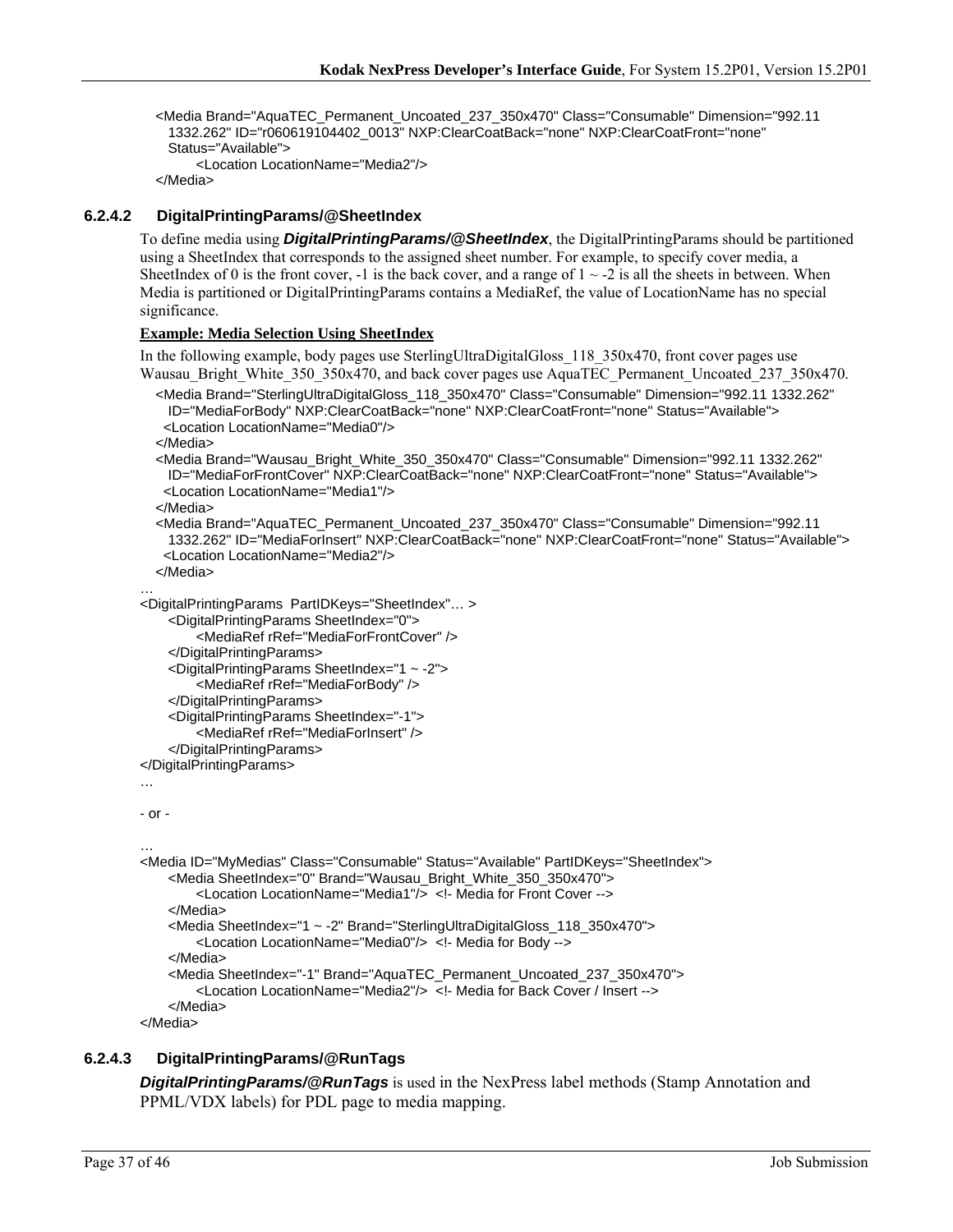When using Stamp Annotation, only the attribute values "SubstrateTypeCover" and "SubstrateTypeInsert" are valid RunTags values.

When using PPML/VDX labels, the attribute values must correspond to the arbitrary values of the PPML DOCUMENT/@Label attributes.

If the value of RunTags has no correspondence with a PDF stamp annotation or PPML DOCUMENT/@Label then the media partition is ignored.

#### **Example: Media Selection Using RunTags**

In the following example, body pages use SterlingUltraDigitalGloss 118 350x470, and front cover pages use Wausau\_Bright\_White\_350\_350x470.

```
 <Media Brand="SterlingUltraDigitalGloss_118_350x470" Class="Consumable" Dimension="992.11 1332.262" 
    ID="MediaForBody" NXP:ClearCoatBack="none" NXP:ClearCoatFront="none" Status="Available"> 
    <Location LocationName="Media0"/> 
   </Media> 
   <Media Brand="Wausau_Bright_White_350_350x470" Class="Consumable" Dimension="992.11 1332.262" 
    ID="MediaForCover" NXP:ClearCoatBack="none" NXP:ClearCoatFront="none" Status="Available"> 
    <Location LocationName="Media1"/> 
   </Media> 
… 
<DigitalPrintingParams PartIDKeys="RunTags"… > 
    <MediaRef rRef="MediaForBody" /> 
    <DigitalPrintingParams RunTags="SubstrateTypeCover"> 
        <MediaRef rRef="MediaForCover" /> 
    </DigitalPrintingParams> 
</DigitalPrintingParams> 
… 
- or - 
… 
<Media ID="MyMedias" Class="Consumable" Status="Available" PartIDKeys="RunTags"> 
    <Media RunTags="SubstrateTypeCover" Brand="Wausau_Bright_White_350_350x470"> 
        <Location LocationName="Media1"/> <!- Media for Cover --> 
    </Media> 
</Media>
```
#### **6.2.4.4 Media/@SheetIndex and Media/@RunTags**

If partitioning by both *SheetIndex* and *RunTags*, partition first by *SheetIndex*, then by *RunTags*. These PartIDKeys are used together to apply the combination of NexPress cover-mode and label methods of page-to-media mapping.

#### **Example: Media selection examples using both SheetIndex and RunTags**

```
<Media ID="MyMedias" Class="Consumable" Status="Available" Brand=" SterlingUltraDigitalGloss_118_350x470" 
    PartIDKeys="SheetIndex RunTags"> 
    <Location LocationName="Media0"/> <!-- Body substrate default--> 
    <Media SheetIndex="0 -1" Brand=" Wausau_Bright_White_350_350x470"> 
        <Location LocationName="Media1"/> <!- Cover media --> 
    </Media> 
    <Media SheetIndex="1 ~ -2" > 
        <Media RunTags="SubstrateTypeCover" Brand=" Wausau_Bright_White_350_350x470"> 
            <Location LocationName="Media1"/> 
        </Media> 
        <Media RunTags="SubstrateTypeInsert" Brand=" AquaTEC_Permanent_Uncoated_237_350x470"> 
            <Location LocationName="Media2"/> 
        </Media> 
    </Media>
```
…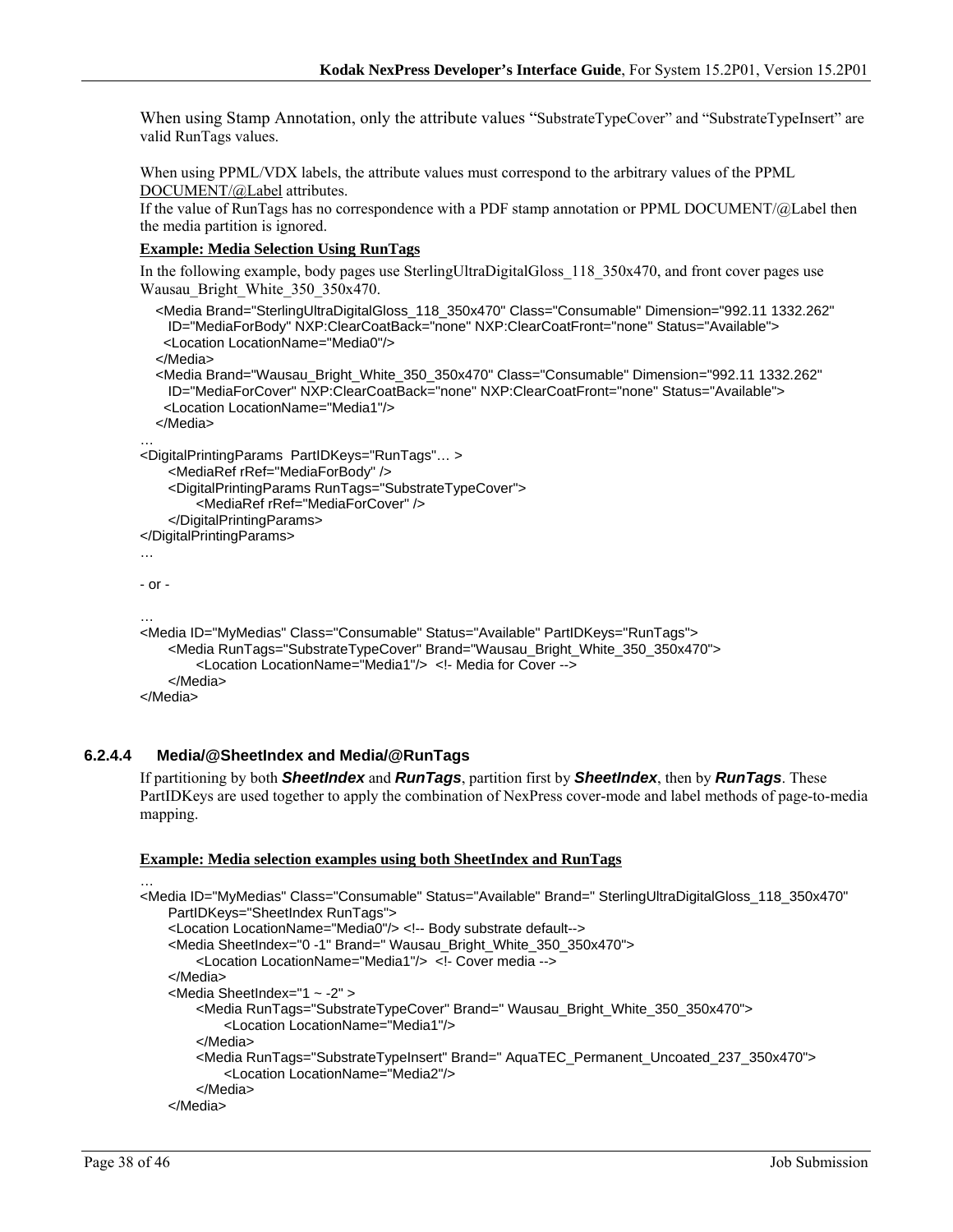</Media>

#### …

### **6.2.5 Single/Multiple PPML/VDX with JDF Process**

The JDF Portal Interface does not process JDF Intent; consequently JDF MediaIntent cannot be used with PPML/VDX submitted through the JDF Portal. Instead the PPML/VDX must specify imposed production sheet surfaces directly. Production sheets are imposed sheet layouts in which the PPML **PAGE** elements describe the contents of complete impositions including sheet marks (not individual reader content pages). These sheet definitions are presented in the order they are to be printed.

In the JDF Process job ticket, PPML **PAGE** elements should be treated as imposed sheet surface definitions and not as a reader-ordered set of pages to be imposed. The **LayoutPreparationParams** resource usually will specify a one-up layout (*LayoutPreparationParams/@NumberUp*="*1 1*", and either one or two-sided printing. Sheet marks and the details of the imposition layout are specified as part of the PPML graphical page content, and PPML pages are directly mapped to the front and/or back surfaces of a substrate. This is known as **Plain Imposition.**

NOTE: Supplemental PPML/VDX-Content files from the **ContentBindingTable** (for Multiple-file PPML/VDX) are fetched as content data during the resource collection phase of job execution. The job is aborted if any content files cannot be resolved.

#### **Example: Media selection using RunTag partitioning with PPML/VDX**

```
<PPML ...> 
... 
    <JOB> 
        <DOCUMENT Label="FCover"> 
            <PAGE> ... </Page> 
            <PAGE> ... </Page> 
        </DOCUMENT> 
        <DOCUMENT Label="Body"> 
            <PAGE> ... </Page> 
            <PAGE> ... </Page> 
            <PAGE> ... </Page> 
            <PAGE> ... </Page> 
            ... 
        </DOCUMENT> 
        <DOCUMENT Label="BCover"> 
            <PAGE> ... </Page> 
            <PAGE> ... </Page> 
        </DOCUMENT> 
    </JOB> 
    ... 
    <JOB> 
        <DOCUMENT Label="FCover"> 
            <PAGE> ... </Page> 
            <PAGE> ... </Page> 
        </DOCUMENT> 
        <DOCUMENT Label="Body"> 
            <PAGE> ... </Page> 
            <PAGE> ... </Page> 
            <PAGE> ... </Page> 
            <PAGE> ... </Page> 
            ... 
        </DOCUMENT> 
        <DOCUMENT Label="BCover"> 
            <PAGE> ... </Page> 
            <PAGE> ... </Page> 
        </DOCUMENT> 
    </JOB> 
</PPML>
```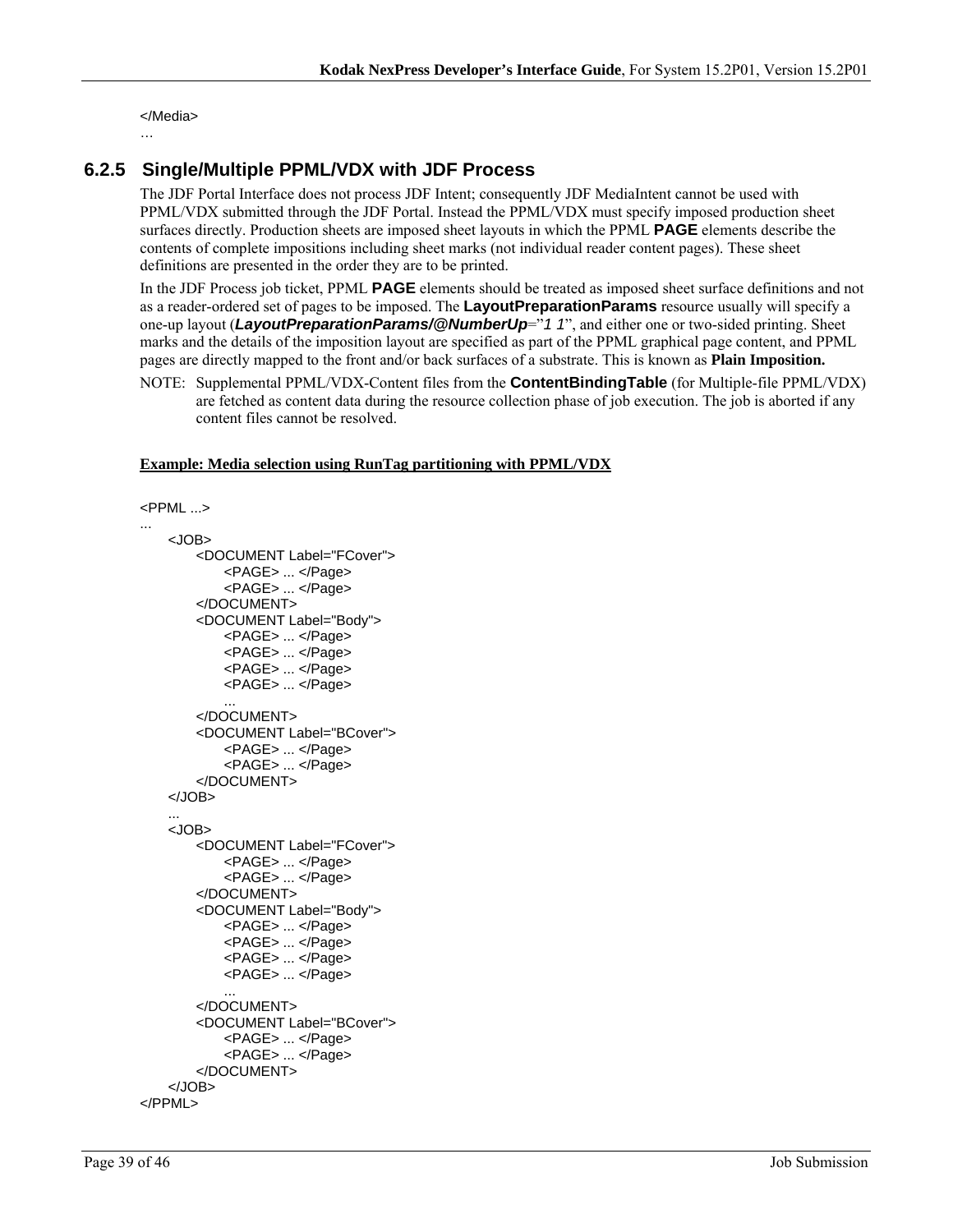```
<Media ID="MyMedias" Class="Consumable" Status="Available" PartIDKeys="RunTags"> 
    <Media RunTags="FCover" Brand="Wausau_Bright_White_350_350x470"> 
        <Location LocationName="Media1"/> <!- Cover media --> 
    </Media> 
    <Media RunTags="Body" Brand="SterlingUltraDigitalGloss_118_350x470"> 
        <Location LocationName="Media0"/> <!-- Body substrate --> 
    </Media> 
    <Media RunTags="BCover" Brand="Wausau_Bright_White_350_350x470"> 
        <Location LocationName="Media1"/> <!- Cover media --> 
    </Media> 
</Media> 
…
```
#### **Example: PPML/VDX print range specified by set numbers**

The following sample shows the specification of a print range using set numbers. Using zero-based counting, the instances 0 to 99 are to be printed from the total number of records in the VDX file. *RunList/@Sets* is supported only for VDX/PPML files because VDX instances are RIPped and printed independently.

```
… 
<ResourcePool>
```
…

```
<RunList ID="RLBooklet" Class="Parameter" Status="Available" ComponentGranularity="Set" Sets="0 ~ 99"> 
        <LayoutElement ElementType="Multiset"> 
            <FileSpec URL="File://KP-GDF00/TestFiles/develop/VDX/records10_pages10.vdx"/> 
        </LayoutElement> 
    </RunList> 
</ResourceLinkPool> 
… 
<ResourceLinkPool> 
    <RunListLink rRef="RLBooklet" CombinedProcessIndex="6" Usage="Input"/> 
</ResourceLinkPool>
```
### **6.2.6 Identifying a JDF Portal job after submission**

The JDF Portal assigns each submission a unique JDF Portal Queue Entry ID; this ID is returned in the SubmitQueueEntry response. A JDF Client must manage the association of each **QueueEntryID** value with a submitted job. This ID is required for control of the submitted job or to display job status. It is difficult to obtain this association for jobs submitted into the JDF Portal Hot Folder rather than through the JMF Interface. Jobs submitted into a Virtual Printer Hot Folder cannot be viewed or managed using the JDF Portal.

A job is assigned a second identifier upon submission to the Internal Job Queue. This ID, known as the NXP:CDFEJobID, is displayed on the NexPress Client. It is reported in the queueEntry of all JDF jobs that have begun processing.

The NexPress Client can be configured to identify jobs submitted through the JDF Portal Interface. By default, the JDF field is not shown in the Client's job list. If desired, change the preferences of one or more tabs in the Jobs screen to display the field. The JDF Portal Queue Entry ID cannot be displayed on the NexPress Client.

The JDF Job Ticket controls the "Job Name" and "File Name" fields in the NexPress Client.

"Job Name" is determined by selecting the first defined field in the JDF job ticket from the following prioritized list: 1. *JDF/@DescriptiveName*

- 2. *JDF/@JobID* of the NexPress Combined Node. If *JDF/@JobPartID* is defined, a '-' is prepended to value of JobPartID and combined with *JDF/@JobID*.
- 3. *JDF/AncestorPool/Ancestor/@DescriptiveName*
- 4. *JDF/AncestorPool/Ancestor/@JobID*. If *JDF/ AncestorPool/Ancestor/@JobPartID* is defined, a '-' is prepended to value of JobPartID and combined with *JDF/AncestorPool/Ancestor/@JobID*.
- 5. *JDF/@ID*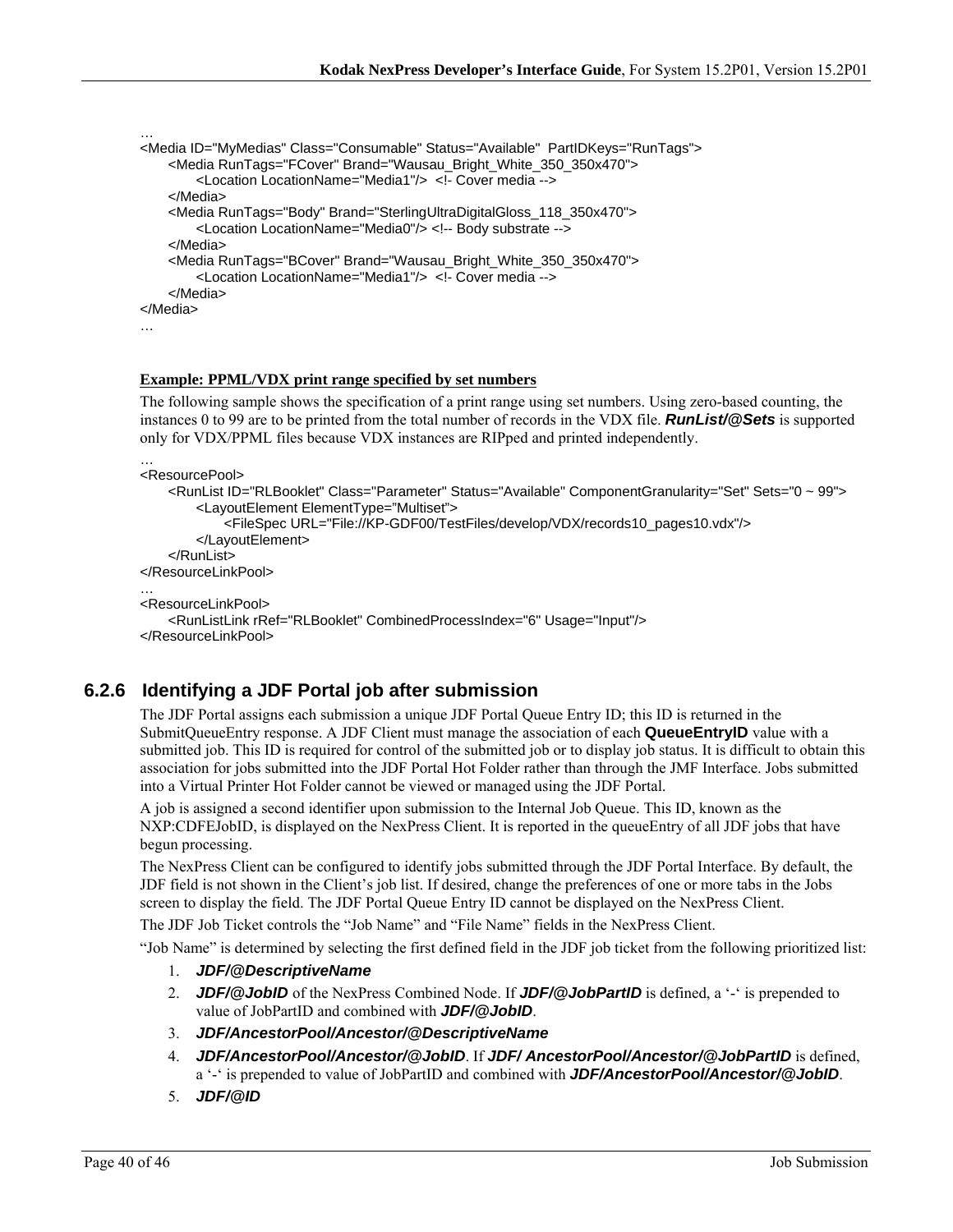"File Name" is determined by selecting the first defined field in the JDF job ticket using following list. If more than one FileSpec is found in the JDF, file name is set using the first FileSpec:

- 1. *JDF/ResourcePool/RunList/LayoutElement/FileSpec@UserFileName*
- 2. *JDF/ResourcePool/RunList/LayoutElement/FileSpec@URL* (pathname stripped)

### **6.2.7 Accessing completed JDF Portal Job detail**

The NexPress updates the JDF AuditPool as the job is processed. There are two ways to obtain the completed JDF job ticket:

- The NexPress front end can be instructed to write the JDF file to a designated share folder or web server.
- The JDF file can be fetched from the JDF storage directory on the NexPress front end.
- To write a completed JDF job ticket file to a designated location, include either

*JDF/NodeInfo/TargetRoute/@URL* in the JDF Job Ticket or *QueueSubmissionParams/@ReturnURL* in the JMF SubmitQueueEntry. If both are supplied, *ReturnURL* takes precedence. To identify a web server, the URI has the format "HTTP://servername:PORT#/". To identify a file share that is writeable by the local system account, the URI has the format "FILE://servername/sharename/file."

If no other location is specified for the completed JDF ticket, it will be written to

c:\HotFolder\JDFHotfolder\Unmerged. The filename of the completed JDF ticket written to the Unmerged directory is system-generated and cannot be programmatically determined from the JDF Portal interface; use an explicit TargetRoute or ReturnURL to facilitate matching completed JDF with its submitted ticket.

JDF Storage Directory: \\<servername>\HotFolder\JDFHotFolder\Unmerged

#### **Example: Specifying TargetRoute in a JDF Job Ticket**

<?xml version="1.0" encoding="UTF-8" standalone="no" ?>

<JDF xmlns="http://www.CIP4.org/JDFSchema\_1\_1" ID="n060621083401\_0074" Status="Ready" Type="Combined" Types="LayoutPreparation Imposition ColorSpaceConversion Interpreting Rendering Screening DigitalPrinting" Version="1.3" xmlns:NXP="www.nexpress.com" xmlns:xsi="http://www.w3.org/2001/XMLSchema-instance" xsi:type="Combined">

…

<NodeInfo TargetRoute="file://KP-GDF00/ReturnJDF/ReturnJDF01.jdf"/> </JDF>

#### **Example: Specifying ReturnURL in JMF SubmitQueueEntry**

MIME-Version: 1.0 Content-Type: multipart/related; boundary=-----da2a52b369b4dffb -------da2a52b369b4dffb Content-Type: application/vnd.cip4-jmf+xml <?xml version="1.0" encoding="UTF-8" standalone="no" ?> <JMF xmlns="http://www.CIP4.org/JDFSchema\_1\_1" SenderID="MessageSenderDevice" TimeStamp="2006-06- 29T14:53:57-04:00" Version="1.3"> <Command ID="m060629145357\_0022" Type="SubmitQueueEntry" xmlns:xsi="http://www.w3.org/2001/XMLSchema-instance" xsi:type="CommandSubmitQueueEntry"> <QueueSubmissionParams Priority="2" ReturnURL=" file://KP-GDF00/ReturnJDF/ReturnJDF01.jdf " URL="cid:jdfTag@kodak.com"/> </Command> </JMF>

…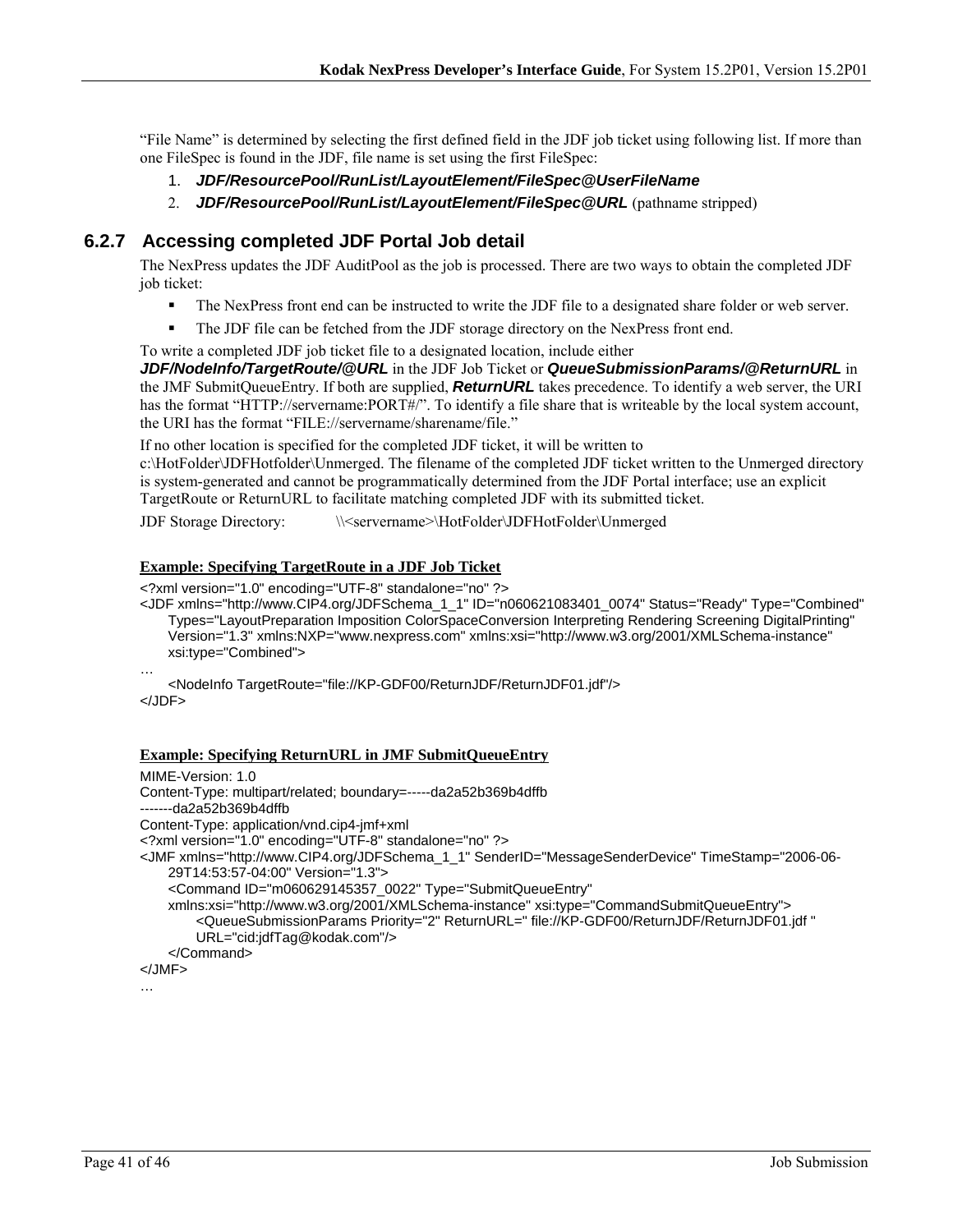# **7 Job Management**

Only jobs submitted through the JDF Portal Interface can subsequently be managed using the JMF interface. Jobs submitted into a Virtual Printer Hot Folder cannot be viewed or managed using the JDF Portal, and the state of the JDF Portal Job Queue does not effect submission through the Virtual Printer Hot Folder.

## **7.1 JDF Portal Job Queue Management**

The NexPress front end only supports management of the JDF Portal Queue using the JDF Portal JMF Interface. The portal supports the following queue management commands:

- Opening the JDF Portal Job Queue
- Closing the JDF Portal Job Queue
- **Holding the JDF Portal Job Queue**
- Resuming the JDF Portal Job Queue

The portal also supports the following queue handling query:

Querying the JDF Portal Job Queue status

The JDF Specification [JDF] identifies this group as Global Queue Handling messages. Details can be found in [JDF]. Any JMF global queue management messages defined in [JDF], but not supported by the NexPress front end are ignored.

Multiple JDF clients may be accessing the JDF Portal at the same time. Obvious race conditions will exist if multiple JDF clients attempt to control the state of the same JDF Portal Job Queue. It is recommended that only a single master JDF client manage the JDF Portal Job Queue state; if multiple peer JDF clients submit files to the same NexPress front end, it is recommended that the clients coordinate their use of the NexPress front end as a shared resource.

Even though [JDF] provides a complete description of JMF and its use, refer to [KNDIR] for details on the syntax and semantics of the NexPress front end's conformance to JMF.

All queue management commands use the same syntax, varying only by *JMF/Command/@Type* and *JMF/Command/@xsi:type*. A single example is provided as a reference for all queue management commands.

#### **Example: Queue Management Commands (featuring OpenQueue)**

```
<?xml version="1.0" encoding="UTF-8" standalone="no" ?> 
<JMF xmlns="http://www.CIP4.org/JDFSchema_1_1" SenderID="NxpJdfTest" TimeStamp="2008-01-17T13:33:13-
   05:00" Version="1.2"> 
     <Command ID="m080117133313_9173" Type="OpenQueue" xmlns:xsi="http://www.w3.org/2001/XMLSchema-
   instance" xsi:type="CommandOpenQueue"> 
         <QueueFilter QueueEntryDetails="Brief"/> 
     </Command> 
</JMF> 
… 
<?xml version="1.0" encoding="UTF-8" standalone="no" ?> 
<JMF xmlns="http://www.CIP4.org/JDFSchema_1_1" SenderID="KP-GDF00" TimeStamp="2008-01-17T13:34:17-
   05:00" Version="1.3"> 
     <Response ID="m080117133417_0043" ReturnCode="0" Type="OpenQueue" refID="m080117133313_9173" 
   xmlns:xsi="http://www.w3.org/2001/XMLSchema-instance" xsi:type="ResponseOpenQueue"> 
         <Queue DeviceID="KP-GDF00" Status="Waiting"/> 
     </Response>
```
</JMF>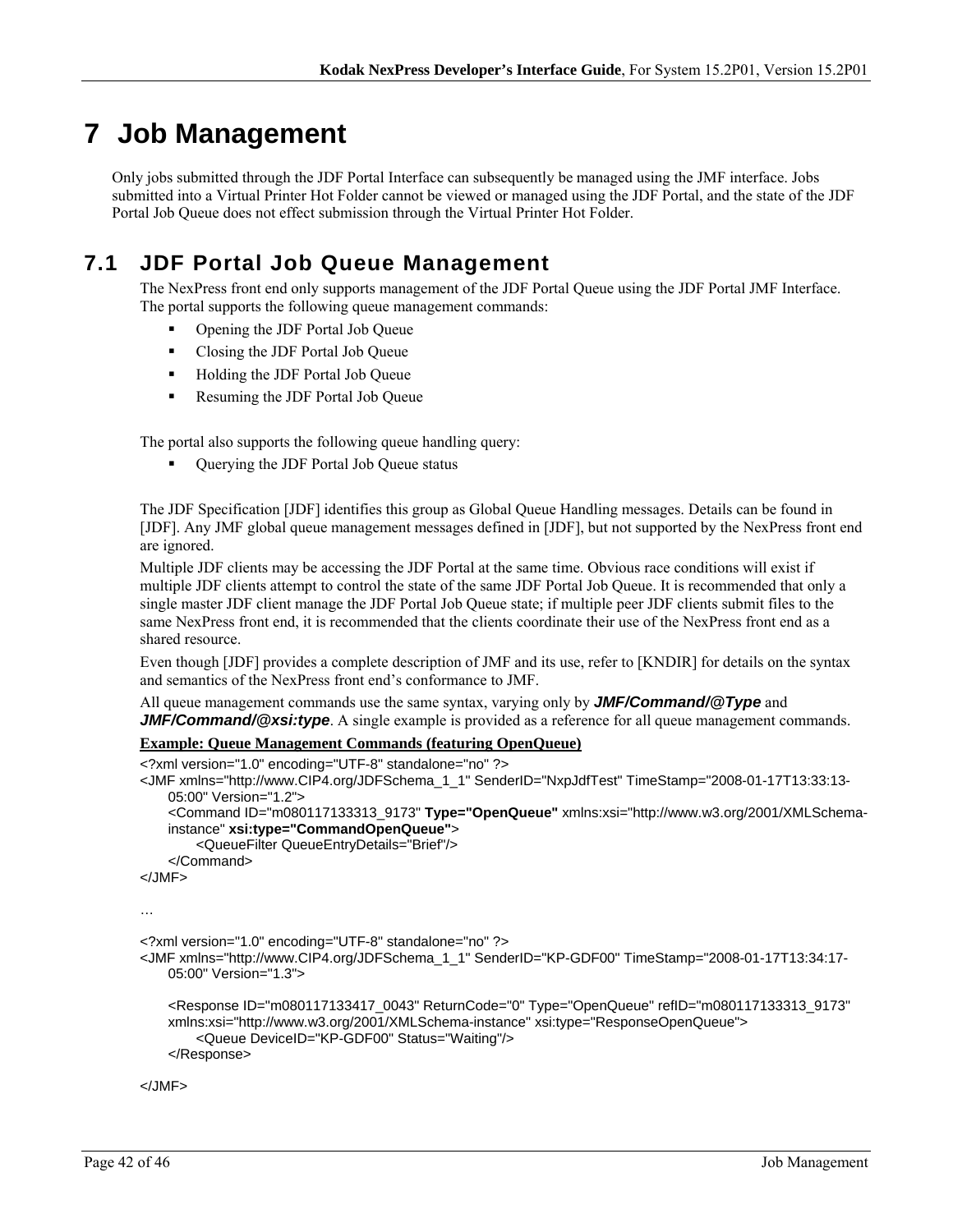### **7.1.1 Closing the JDF Portal Job Queue**

The JDF Portal Job Queue must be in the *Waiting* state and ready to accept jobs prior to submission of a JDF job. The JDF Portal Job Queue defaults to the *Waiting* state (open) after initialization.

If the JDF Portal Job Queue is in a *Waiting* (i.e. opened) state, the JMF **CloseQueue** command will transition the job queue to a *Closed* state.

JDF job tickets submitted to the JDF Portal Hot Folder while the JDF Portal Job Queue is in a *Closed* state will be deleted. JDF job tickets submitted through the JDF Portal JMF Interface are rejected when the JDF Portal Job Queue is in a *Closed* state.

| JMF/Command/@Type     | CloseOueue        |
|-----------------------|-------------------|
| JMF/Command/@xsi:type | CommandCloseQueue |

### **7.1.2 Opening the JDF Portal Job Queue**

If the JDF Portal Job Queue is in a *Closed* state, the JMF **OpenQueue** command will transition the queue back to *Waiting*. While *Closed*, the JDF Portal Job Queue will not accept any job submissions from the JDF Portal Hot Folder or the JDF Portal JMF Interface. Any existing entries in the JDF Portal Job Queue will continue to execute, and all supported JMF commands other than **SubmitQueueEntry** may be used

*JMF/Command/@Type* OpenQueue *JMF/Command/@xsi:type*CommandOpenQueue

### **7.1.3 Holding the JDF Portal Job Queue**

The JMF **HoldQueue** command will transition the job queue to a *Held* state. While *Held*, no jobs will begin execution. **HoldQueue** has no effect on jobs that have begun processing. New entries may still be submitted to a *Held* queue, but they will not be processed until the queue has been resumed.

| JMF/Command/@Type     | HoldOueue        |
|-----------------------|------------------|
| JMF/Command/@xsi:type | CommandHoldQueue |

### **7.1.4 Resuming the JDF Portal Job Queue**

If the JDF Portal Job Queue is in a Held state, the JMF **ResumeQueue** command will transition the job queue to a *Waiting* state.

| JMF/Command/@Type     | ResumeOueue        |
|-----------------------|--------------------|
| JMF/Command/@xsi:type | CommandResumeQueue |

### **7.1.5 Querying the JDF Portal Job Queue status**

JDF Portal Queue status is returned with the reponse from supported Queue Management Commands by including **<QueueFilter** *QueueEntryDetails="Brief***"/>** as shown in the example. **QueueStatus** can also be queried directly without affecting the queue state.

#### **Example: QueueStatus Query**

```
<?xml version="1.0" encoding="UTF-8" standalone="no" ?> 
<JMF xmlns="http://www.CIP4.org/JDFSchema_1_1" SenderID="NxpJdfTest" TimeStamp="2008-01-17T13:38:54-
    05:00" Version="1.2"> 
     <Query ID="m080117133854_9174" Type="QueueStatus" xmlns:xsi="http://www.w3.org/2001/XMLSchema-
    instance" xsi:type="QueryQueueStatus"> 
         <QueueFilter QueueEntryDetails="Brief"/> 
     </Query> 
</JMF>
```

```
…
```

```
<?xml version="1.0" encoding="UTF-8" standalone="no" ?>
```

```
<JMF xmlns="http://www.CIP4.org/JDFSchema_1_1" SenderID="KP-GDF00" TimeStamp="2008-01-17T13:38:59-
   05:00" Version="1.3">
```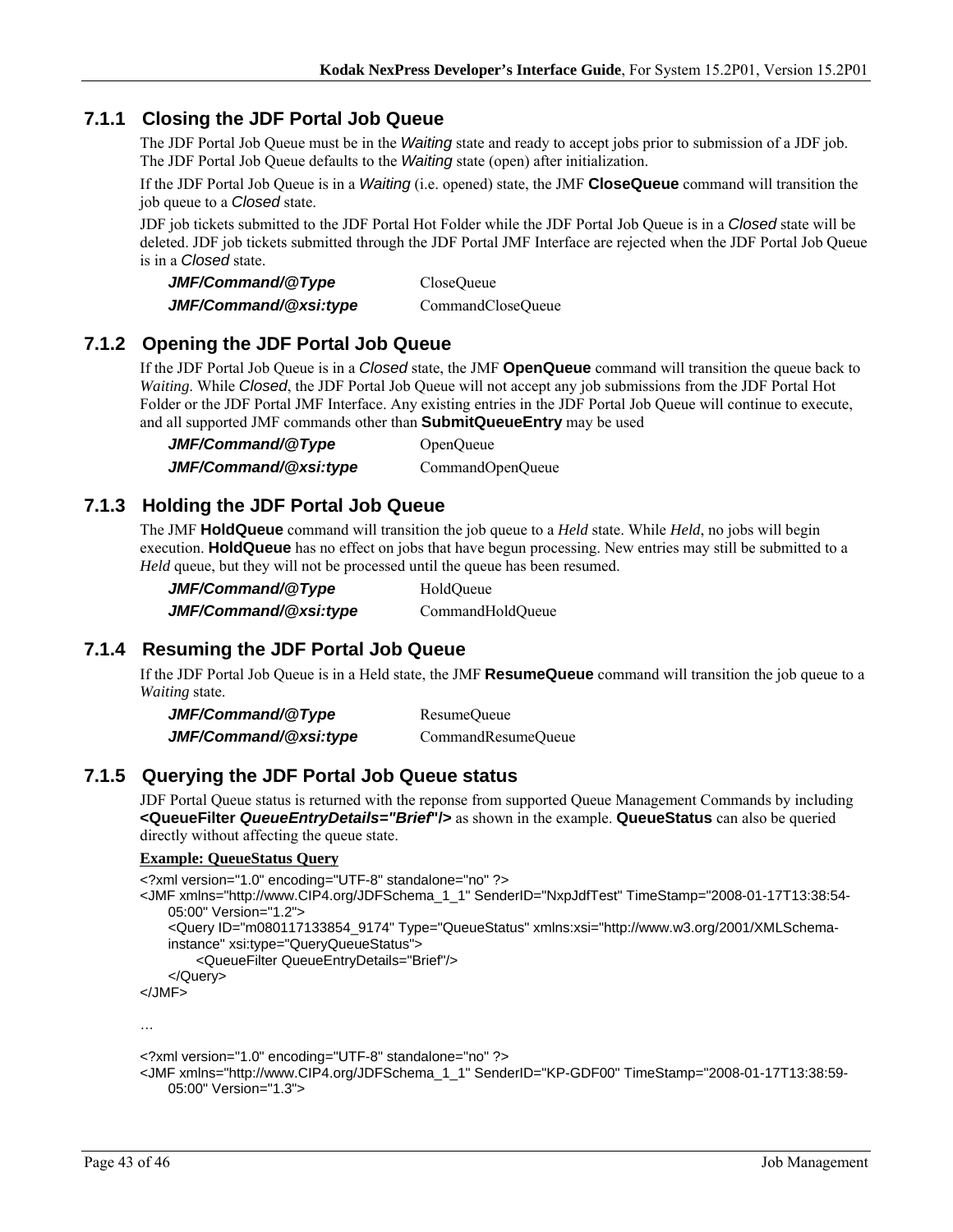```
 <Response ID="m080117133859_0043" ReturnCode="0" Subscribed="false" Type="QueueStatus" 
refID="m080117133854_9174" xmlns:xsi="http://www.w3.org/2001/XMLSchema-instance" 
xsi:type="ResponseQueueStatus"> 
     <Queue DeviceID="KP-GDF00" Status="Waiting"/> 
 </Response>
```
</JMF>

## **7.2 JDF Portal Job Entry Management**

The NexPress front end only supports direct management of JDF Portal queue entries using the JDF Portal JMF interface. Any job in the internal Job Queue, including those submitted through the JDF Portal, can also be held (stopped), resumed, aborted or removed (deleted) using the NexPress Client. The portal supports the following queue entry management commands:

- Aborting a JDF Portal Job Entry
- **Removing a JDF Portal Job Entry**
- Holding a JDF Portal Job Entry
- Suspending a JDF Portal Job Entry
- Resuming a JDF Portal Job Entry

The following queue entry queries are also supported:

Querying status of a JDF Portal Job Entry

The JDF Specification [JDF] identifies this group as Queue Entry Handling messages. Details can be found in [JDF]. Any JMF queue entry handling messages defined in [JDF], but not supported by the NexPress front end, are ignored.

Queue Entry Handling messages require a *QueueEntryDef/@QueueEntryID*; the supplied value identifies the affected job.

Even though [JDF] provides a complete description of JMF and its use, refer to [KNDIR] for details on the syntax and semantics of the NexPress front end's conformance to JMF.

All Queue Entry Handling commands use the same syntax, varying only by *JMF/Command/@Type* and *JMF/Command/@xsi:type.* A single example is provided as a reference for all queue entry handling commands.

#### **Example: Queue Entry Handling Commands (featuring AbortQueueEntry)**

```
<?xml version="1.0" encoding="UTF-8" standalone="no" ?> 
<JMF xmlns="http://www.CIP4.org/JDFSchema_1_1" SenderID="NxpJdfTest" TimeStamp="2006-06-21T14:09:24-
   04:00" Version="1.1"> 
     <Command ID="m060621140924_0092" Type="AbortQueueEntry"
   xmlns:xsi="http://www.w3.org/2001/XMLSchema-instance" xsi:type="CommandAbortQueueEntry">
         <QueueFilter QueueEntryDetails="Brief"/> 
         <QueueEntryDef QueueEntryID="Nxp2100@KP-GDF00_32"/> 
     </Command> 
</JMF>
```
### **7.2.1 Aborting a JDF Portal Job Entry**

The JMF **AbortQueueEntry** command will abort the JDF Portal Queue Entry matching the value of *Command/QueueEntryDef/@QueueEntryID*.

*JMF/Command/@Type*AbortQueueEntry *JMF/Command/@xsi:type*CommandAbortQueueEntry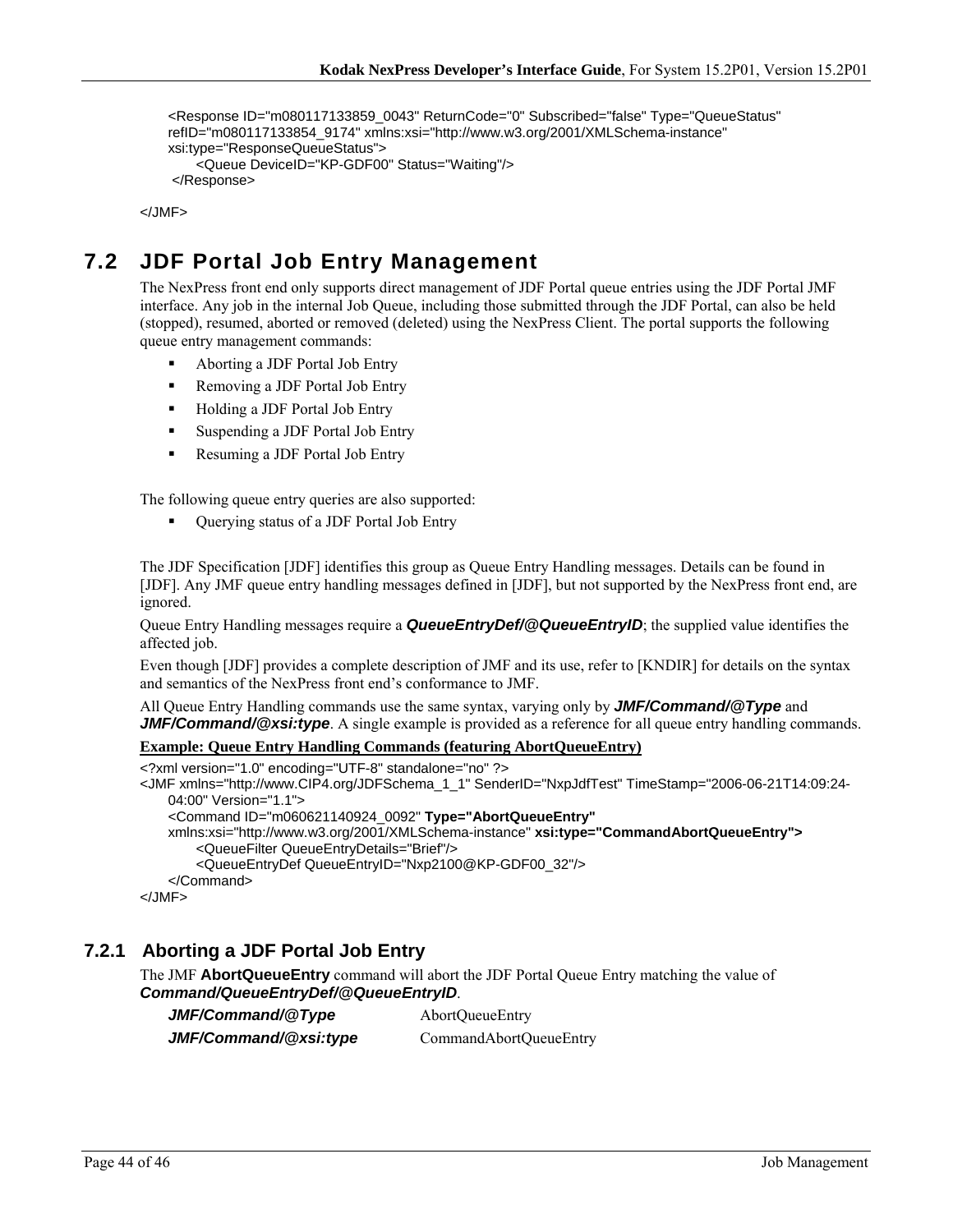### **7.2.2 Removing a JDF Portal Job Entry**

All jobs submitted through the JDF Portal remain in the JDF Portal queue and in the internal job queue until the job is removed. Jobs submitted with JMF **SubmitQueueEntry** use **QueueSubmissionParams/Disposition** to control automatic removal of the job upon completion. Jobs without this Disposition element are removed by the Portal when the job status becomes *Completed* or *Aborted*. Any job submitted through the JDF Portal Hot Folder will be automatically removed when it finishes processing.

The JMF **RemoveQueueEntry** command will remove the JDF Portal Queue Entry matching the value of *Command/QueueEntryDef/@QueueEntryID*.

Only JDF Portal Queue entries with a status of *Waiting, Held,* or *Aborted* can be removed.

| JMF/Command/@Type     | RemoveQueueEntry        |
|-----------------------|-------------------------|
| JMF/Command/@xsi:type | CommandRemoveQueueEntry |

### **7.2.3 Holding a JDF Portal Job Entry**

The JMF **HoldQueueEntry** command will transition to a *Held* status the JDF Portal Queue Entry matching the value of *Command/QueueEntryDef/@QueueEntryID*.

Only JDF Portal Queue entries with a status of *Waiting* can be held.

| JMF/Command/@Type     | HoldQueueEntry        |
|-----------------------|-----------------------|
| JMF/Command/@xsi:type | CommandHoldQueueEntry |

## **7.2.4 Suspending a JDF Portal Job Entry**

The JMF **SuspendQueueEntry** command will transition to a *Suspended* status the JDF Portal Queue Entry matching the value of *Command/QueueEntryDef/@QueueEntryID*.

Only JDF Portal Queue entries with a status of *Running* can be suspended.

| JMF/Command/@Type     | SuspendQueueEntry        |
|-----------------------|--------------------------|
| JMF/Command/@xsi:type | CommandSuspendQueueEntry |

## **7.2.5 Resuming a JDF Portal Job Entry**

The JMF **ResumeQueueEntry** command will transition to a *Waiting* or *Running* status the JDF Portal Queue Entry matching the value of *Command/QueueEntryDef/@QueueEntryID*. A QueueEntry with a status of *Held* becomes *Waiting*; an entry with a status of *Suspended* becomes *Running*.

Only JDF Portal Queue entries with a status of *Held* or *Suspended* can be resumed.

*JMF/Command/@Type*ResumeQueueEntry *JMF/Command/@xsi:type*CommandResumeQueueEntry

### **7.2.6 Retrieving status of a JDF Portal Job Entry**

The JMF **QueueStatus** or **Status** queries can be used at any time to determine the status of a submitted job.

NOTE: The JDF Portal provides only marginal support for **QueueStatus**. To filter by a specific QueueEntryID, use **Status** rather than **QueueStatus**.

#### **Example: Retrieving Status of a Specific QueueEntryID**

<?xml version="1.0" encoding="UTF-8" standalone="no" ?>

- <JMF xmlns="http://www.CIP4.org/JDFSchema\_1\_1" SenderID="NxpJdfTest" TimeStamp="2006-06-21T15:27:07- 04:00" Version="1.1">
	- <Query ID="m060621152707\_0097" Type="Status" xmlns:xsi="http://www.w3.org/2001/XMLSchema-instance" xsi:type="QueryStatus">

<StatusQuParams QueueEntryID="Nxp2100@KP-GDF00\_33" QueueInfo="true"/>

```
 </Query>
```
</JMF>

…

<?xml version="1.0" encoding="UTF-8" standalone="no" ?>